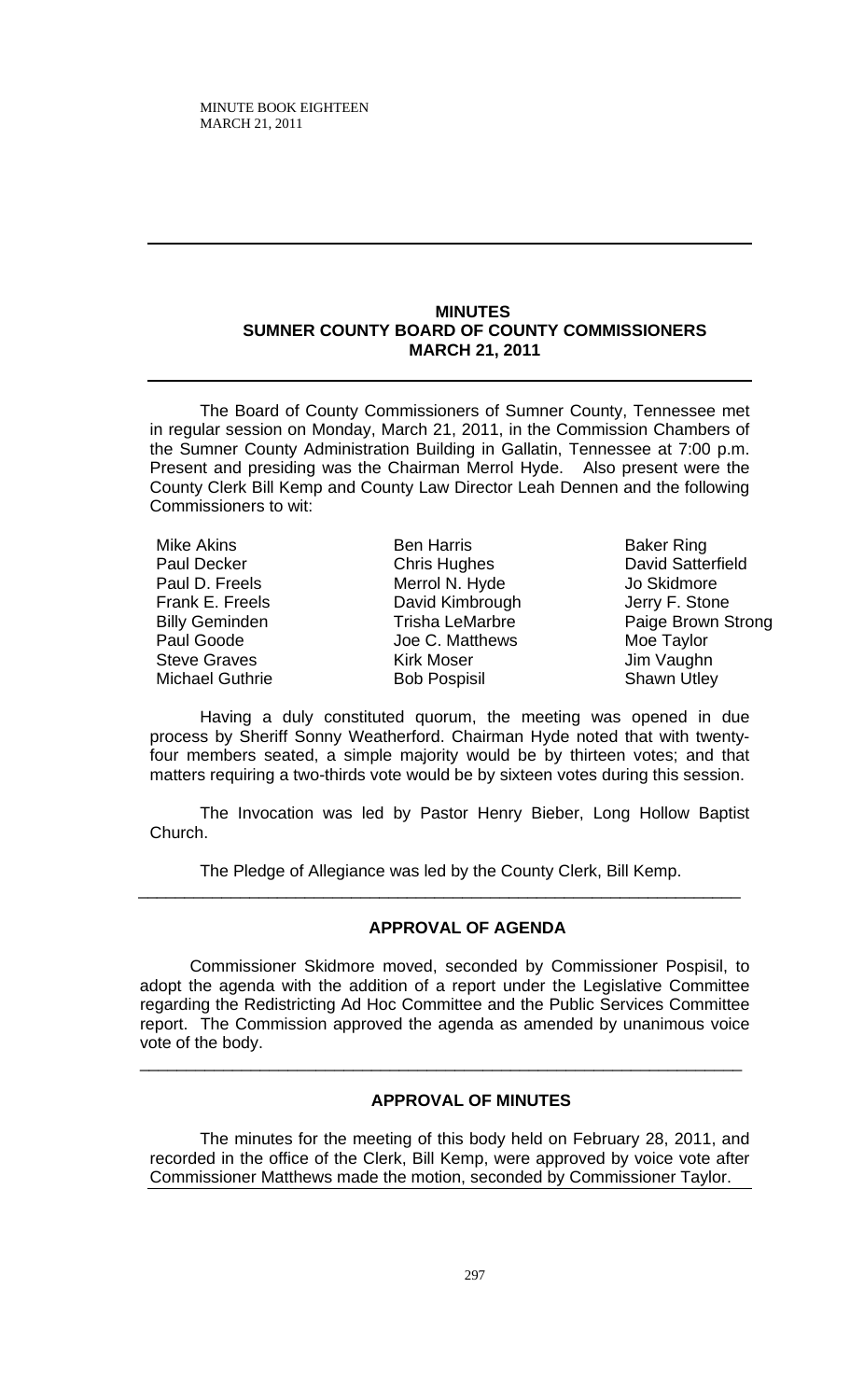# **RECOGNITION OF THE PUBLIC**

 Chairman Hyde opened the floor to allow the public to speak concerning any matter on the agenda. With no one wishing to speak, recognition of the public was closed.

## **REPORT OF THE CHAIR**

\_\_\_\_\_\_\_\_\_\_\_\_\_\_\_\_\_\_\_\_\_\_\_\_\_\_\_\_\_\_\_\_\_\_\_\_\_\_\_\_\_\_\_\_\_\_\_\_\_\_\_\_\_\_\_\_\_\_\_\_\_\_\_\_\_\_\_\_\_

Commissioner LeMarbre introduced the following resolution:

## **A RESOLUTION HONORING MR. JONATHAN ROBERTS**

 **WHEREAS,** Mr. Jonathan Roberts, a member of the Beech High School Wrestling team who wrestles in the 171 pound class, was awarded the first ever scholarship for wrestling to Middle Tennessee State University and this fall Jonathan plans to be a freshman at that university; and

**WHEREAS**, Mr. Roberts, among his many honors, was voted best wrestler in the region and achieved an overall record of 54-4 wins in the season while participating in other activities as well as maintaining a 3.91 overall grade point average; and

**WHEREAS**, Mr. Roberts, through his determination and hard work as well as his outstanding efforts, has brought honor, not only to himself, but to his school and community.

**NOW, THEREFORE, BE IT RESOLVED** by the Sumner County Board of County Commissioners meeting in regular session on this the 21<sup>st</sup> day of March, 2011 that this body does hereby congratulate and commend Mr. Jonathan Roberts for his outstanding achievements and wish him luck at Middle Tennessee State University ; and

**BE IT FURTHER RESOLVED** that this resolution shall be spread on the minutes of this body and the Clerk is to furnish a copy of this resolution to Mr. Jonathan Roberts.

Upon motion of Commissioner LeMarbre, seconded by Commissioner Goode, the Commission voted to approve the certificate of recognition for Mr. Roberts.

Commissioner Geminden introduced the following resolution:

## **A RESOLUTION HONORING MRS. DOROTHY DONOHO TURNER**

**WHEREAS,** Dorothy Donoho Turner, who celebrated her 100<sup>th</sup> birthday this year, was born in 1911 in the city of Portland, Tennessee, attended school at Portland Seminary and graduated from Sumner County High School as Valedictorian in 1928, then graduated from David Lipscomb College in 1930; and

**WHEREAS,** Mrs. Turner, after completing her education returned to Portland to teach school, married Hulon Turner and they had one son; and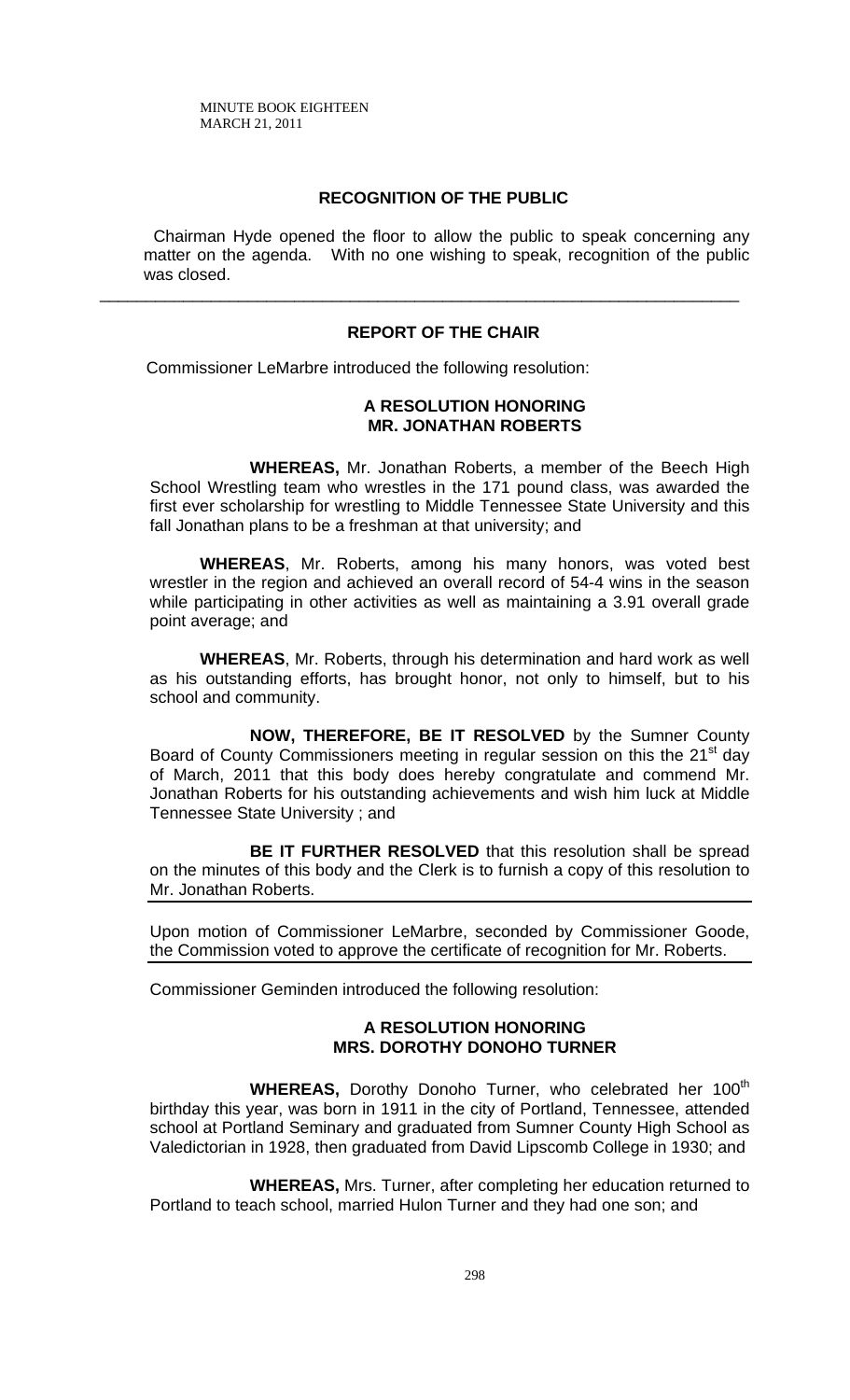**WHEREAS,** Mrs. Turner taught at a series of small country schools, sometimes serving as principal, including Fountain Head, Buck Lodge, Cross Roads, Number One in Gallatin, as well as Sumner County High School, Portland Junior High School, and J. W. Wiseman Elementary School and for her efforts touched the lives of countless people; and

 **WHEREAS,** Mrs. Dorothy Donoho Turner, having positively influenced hundreds of students by the good life she lived and exemplified, retired in 1975, but remained active since her retirement with her church, family and friends.

**NOW, THEREFORE BE IT RESOLVED** by the Sumner County Board of County Commissioners meeting in regular session on this the 21<sup>st</sup> day of March, 2011 that this body does hereby express appreciation and gratitude for the many years of service and dedication of Mrs. Dorothy Donoho Turner and this body urges all the citizens of Sumner County to acknowledge the accomplishments and contributions made by Mrs. Dorothy Donoho Turner to Sumner County; and

**BE IT FURTHER RESOLVED** that this resolution shall be spread on the minutes of this body and the Clerk is to furnish a copy of this resolution to Mrs. Dorothy Donoho Turner.

Upon motion of Commissioner Geminden, seconded by Commissioner Utley, the Commission voted to approve the certificate of recognition for Mrs. Turner.

\_\_\_\_\_\_\_\_\_\_\_\_\_\_\_\_\_\_\_\_\_\_\_\_\_\_\_\_\_\_\_\_\_\_\_\_\_\_\_\_\_\_\_\_\_\_\_\_\_\_\_\_\_\_\_\_\_\_\_\_\_\_\_\_

Chairman Hyde brought forth the vacancy in the Office of Constable for the  $12<sup>th</sup>$ District created by the death of Dean Davis. Richard Hutcherson had requested to be elected as Constable and Commissioner Pospisil nominated him. Upon motion by Commissioner Stone, seconded by Commissioner Ring, the Commission voted to close nominations and elect Mr. Hutcherson by acclamation.

Chairman Hyde brought forth the vacancy in the Office of Constable for the  $7<sup>th</sup>$ District created by the resignation of Charles Bobbitt, Jr. Chairman Hyde stated that the election would be in the April Commission meeting.

# **REPORT FROM COUNTY OFFICIALS**

\_\_\_\_\_\_\_\_\_\_\_\_\_\_\_\_\_\_\_\_\_\_\_\_\_\_\_\_\_\_\_\_\_\_\_\_\_\_\_\_\_\_\_\_\_\_\_\_\_\_\_\_\_\_\_\_\_\_\_\_\_\_\_

 By motion of Commissioner Pospisil, seconded by Commissioner Frank Freels, the commissioners approved unanimously the filing as received of the following reports: County Investments, County General Fund, County Debt Service Fund, County Highway Fund, County Capital Outlay Fund, School General Purpose Fund, School Federal Projects Fund, School Food Service Fund, Employee Health Insurance Trust Fund, Employee Dental Insurance Trust Fund, Casualty Insurance Trust Fund, County Trustee Funds, Special Reports: County Dental Insurance Claim Payments, County Health Insurance Claim Payments, County Property Tax Collections, County EMS Billing/Collections/Balances, County Sales Tax Collections, County Wheel Tax Collections, County Tax Rates/Property Values and County School Loan Program Rates. Approval of the filing of these records does not certify to the accuracy of the documents.

Chairman Hyde introduced the following resolution:

# **1103-NOT A RESOLUTION TO APPROVE AND ACCEPT**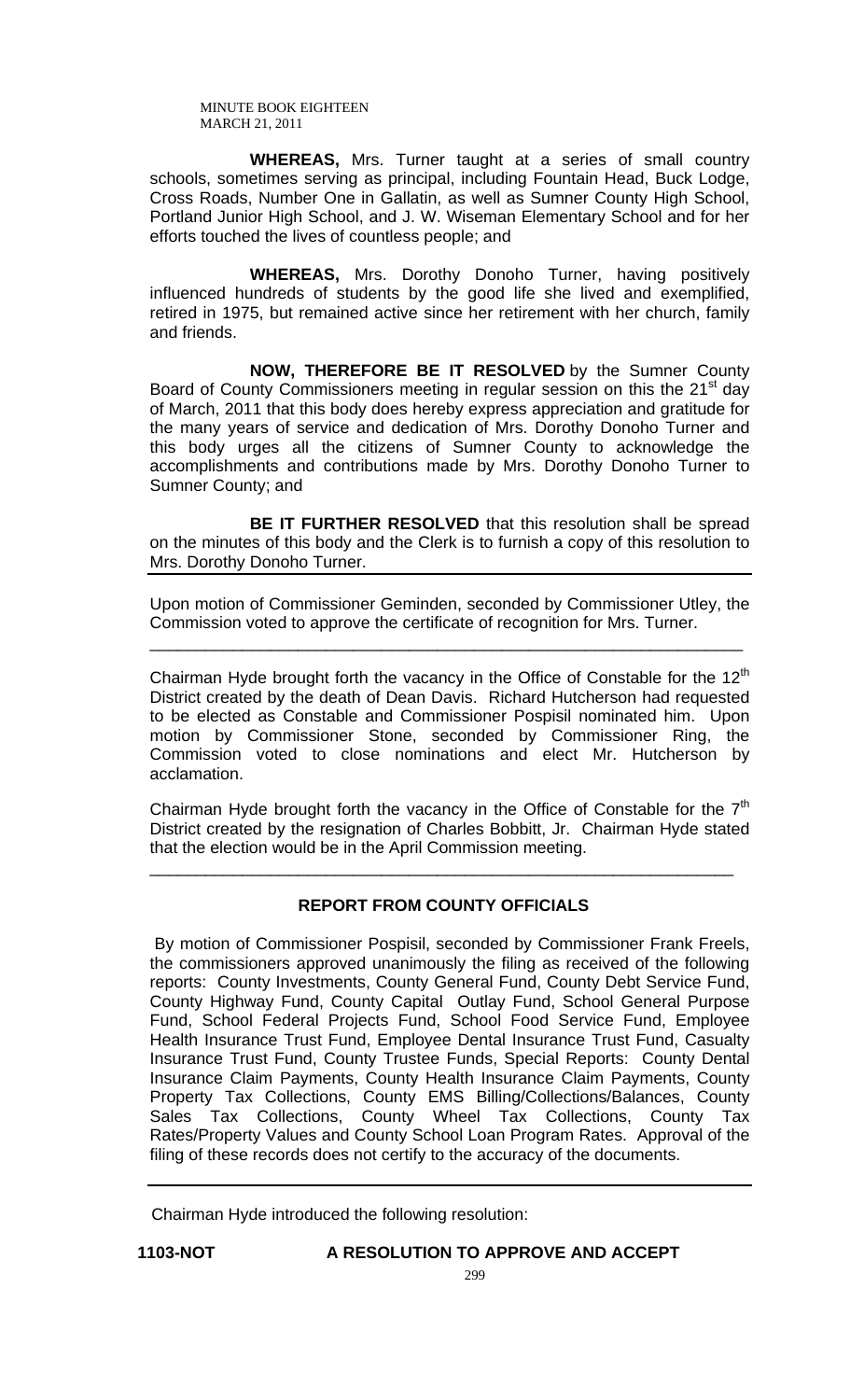## **APPLICATIONS FOR NOTARY PUBLIC POSITIONS AND PERSONAL SURETY GUARANTORS**

 **WHEREAS,** according to the law of the State of Tennessee, an individual must apply for the office of notary public in the county of residence, or of their principal place of business; and

 **WHEREAS**, state statute requires personal sureties making bonds for Notaries publics to be approved by the Sumner County Commission; and

 **WHEREAS,** said applicant must be approved by the County Commission assembled; and

 **WHEREAS,** Bill Kemp, Sumner County Clerk, has certified according to the records of his office that the persons named on the attached listing labeled "SUMNER COUNTY NOTARY PUBLIC APPLICATIONS and SURETY GUARANTORS" have duly applied for the positions so sought; and

# **BE IT FURTHER RESOLVED THAT THIS TAKE EFFECT FROM AND AFTER PASSAGE.**

 **–––––––––––––––––––––––––––––––––––––––––––––––––––––––––**

## **Notaries Public List for Election**

ERIC N AGNOS CHRISTOPHER H. MOORE PENNY ALLISON TIM MURPHY KAREN C ARMSTRONG SUSAN J NIZNIK EDNA BAILIFF JARED R POWELSON LAUREN BEASLEY BARBARA RAY SHERRI L BLAKE DELORES RICKETTS TRACI BROOKS PAT SCHMIDT EVERTON CAMPBELL SANDRA B SNOOK MARGARET J EAGLES TAWNIA TIMMONS BETTY C EPPS KYLE TOWNSEND GAIL GEARLDS PENNY TUCKER DENISE HARWOOD-STACY DENA L WEBB<br>ANDREA HATFIELD LISA R WILLIAMS ANDREA HATFIELD JOYCE HITCHCOCK K R WILLIAMSON GINA E HUTSON WENDY J WILLS NANCY L MAXEY ROSALIND WOODARD SHEILA MCCORD JENNIFER MCHENRY

 Upon motion of Commissioner Graves, seconded by Commissioner Akins, voting was recorded in the following manner:

 $\overline{\phantom{a}}$  , and the contract of the contract of the contract of the contract of the contract of the contract of the contract of the contract of the contract of the contract of the contract of the contract of the contrac

|   | <b>Yes: 21</b>      |             | <b>No: 0</b>  | <b>Abs: 3</b> | 07:11 PM  |
|---|---------------------|-------------|---------------|---------------|-----------|
| A | Guthrie             |             | Pospisil      |               |           |
| Y | Skidmore            | Y           | P. Freels     | Y             |           |
| Y | Hughes              | Y           |               |               |           |
| Y | Moser               | Y           | <b>Decker</b> | Y             |           |
| Y | <b>Brown Strong</b> | A           | Vaughn        |               |           |
| Y | <b>Matthews</b>     |             | <b>Harris</b> |               |           |
| Y | Graves              | Y           | Satterfield   | Y             |           |
|   | Taylor              | Α           | Geminden      |               |           |
|   |                     | 1103-NOTARY |               |               | Kimbrough |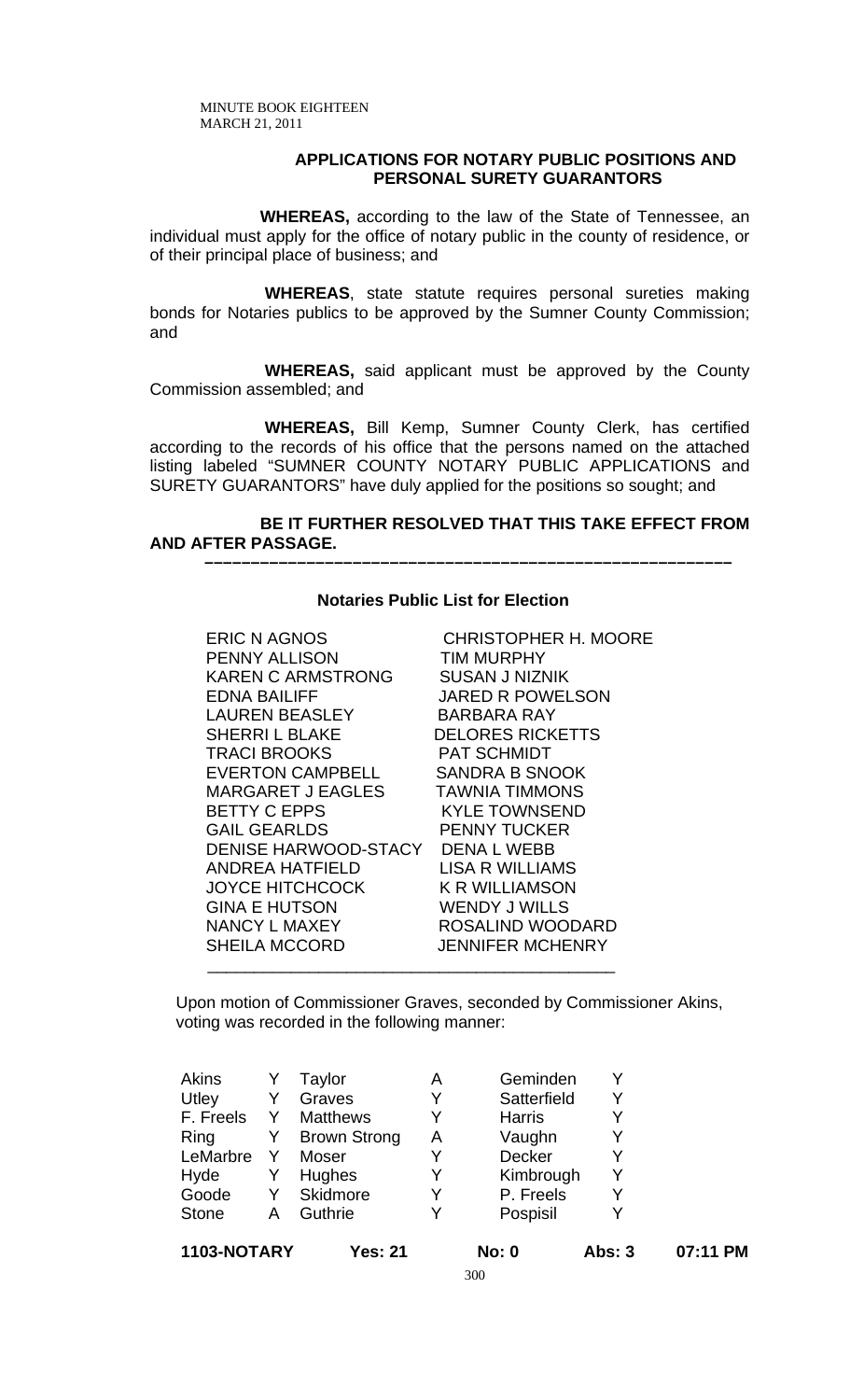Chairman Hyde declared the election of Notaries Public by the body. \_\_\_\_\_\_\_\_\_\_\_\_\_\_\_\_\_\_\_\_\_\_\_\_\_\_\_\_\_\_\_\_\_\_\_\_\_\_\_\_\_\_\_\_\_\_\_\_\_\_\_\_\_\_\_\_\_\_\_\_\_\_\_\_

# **COMMITTEE ON COMMITTEES**

 Commissioner Stone announced the County Executive's recommendation of Jerry Kirby to represent the northern end of the County on the Sumner County Planning Commission. Commissioner Stone moved, seconded by Commissioner LeMarbre, to ratify the appointment. The Commission voted unanimously to appoint Mr. Kirby.

\_\_\_\_\_\_\_\_\_\_\_\_\_\_\_\_\_\_\_\_\_\_\_\_\_\_\_\_\_\_\_\_\_\_\_\_\_\_\_\_\_\_\_\_\_\_\_\_\_\_\_\_\_\_\_\_\_\_\_\_\_\_\_\_\_

# **HIGHWAY COMMISSION**

Commissioner Graves introduced the following resolution and moved for approval, seconded by Commissioner Frank Freels.

# **1103-01 A RESOLUTION ADOPTING THE SUMNER COUNTY HIGHWAY DEPARTMENT PERSONNEL POLICIES**

**BE IT RESOLVED** by the Sumner County Board of County Commissioners meeting in regular session on this the  $21<sup>st</sup>$  day of March, 2011, that this body hereby adopts the Sumner County Highway Department Personnel Policies as shown on the attached pages.

Chairman Hyde declared the resolution approved by unanimous voice vote of the Commission.

**\_\_\_\_\_\_\_\_\_\_\_\_\_\_\_\_\_\_\_\_\_\_\_\_\_\_\_\_\_\_\_\_\_\_\_\_\_\_\_\_\_\_\_\_\_\_\_\_\_\_\_\_\_\_\_\_\_\_\_\_\_\_\_\_**

## **EDUCATION COMMITTEE**

There was no report from the Education Committee.

# **GENERAL OPERATIONS COMMITTEE**

**\_\_\_\_\_\_\_\_\_\_\_\_\_\_\_\_\_\_\_\_\_\_\_\_\_\_\_\_\_\_\_\_\_\_\_\_\_\_\_\_\_\_\_\_\_\_\_\_\_\_\_\_\_\_\_\_\_\_\_\_\_\_\_\_\_** 

There was no report from the General Operations Committee.

# **EMERGENCY SERVICES COMMITTEE**

**\_\_\_\_\_\_\_\_\_\_\_\_\_\_\_\_\_\_\_\_\_\_\_\_\_\_\_\_\_\_\_\_\_\_\_\_\_\_\_\_\_\_\_\_\_\_\_\_\_\_\_\_\_\_\_\_\_\_\_\_\_\_\_\_\_** 

**\_\_\_\_\_\_\_\_\_\_\_\_\_\_\_\_\_\_\_\_\_\_\_\_\_\_\_\_\_\_\_\_\_\_\_\_\_\_\_\_\_\_\_\_\_\_\_\_\_\_\_\_\_\_\_\_\_\_\_\_\_\_\_\_\_** 

There was no report from the Emergency Services Committee.

## **PUBLIC SERVICE COMMITTEE**

There was no report from the Public Services Committee.

# **LEGISLATIVE COMMITTEE**

**\_\_\_\_\_\_\_\_\_\_\_\_\_\_\_\_\_\_\_\_\_\_\_\_\_\_\_\_\_\_\_\_\_\_\_\_\_\_\_\_\_\_\_\_\_\_\_\_\_\_\_\_\_\_\_\_\_\_\_\_\_\_\_\_\_**

Commissioner Pospisil introduced the following resolution and moved for approval. The motion was seconded by Commissioner Skidmore.

# **1103-02 A Resolution Ratifying Continued Membership in the Regional Transportation Authority of Middle Tennessee**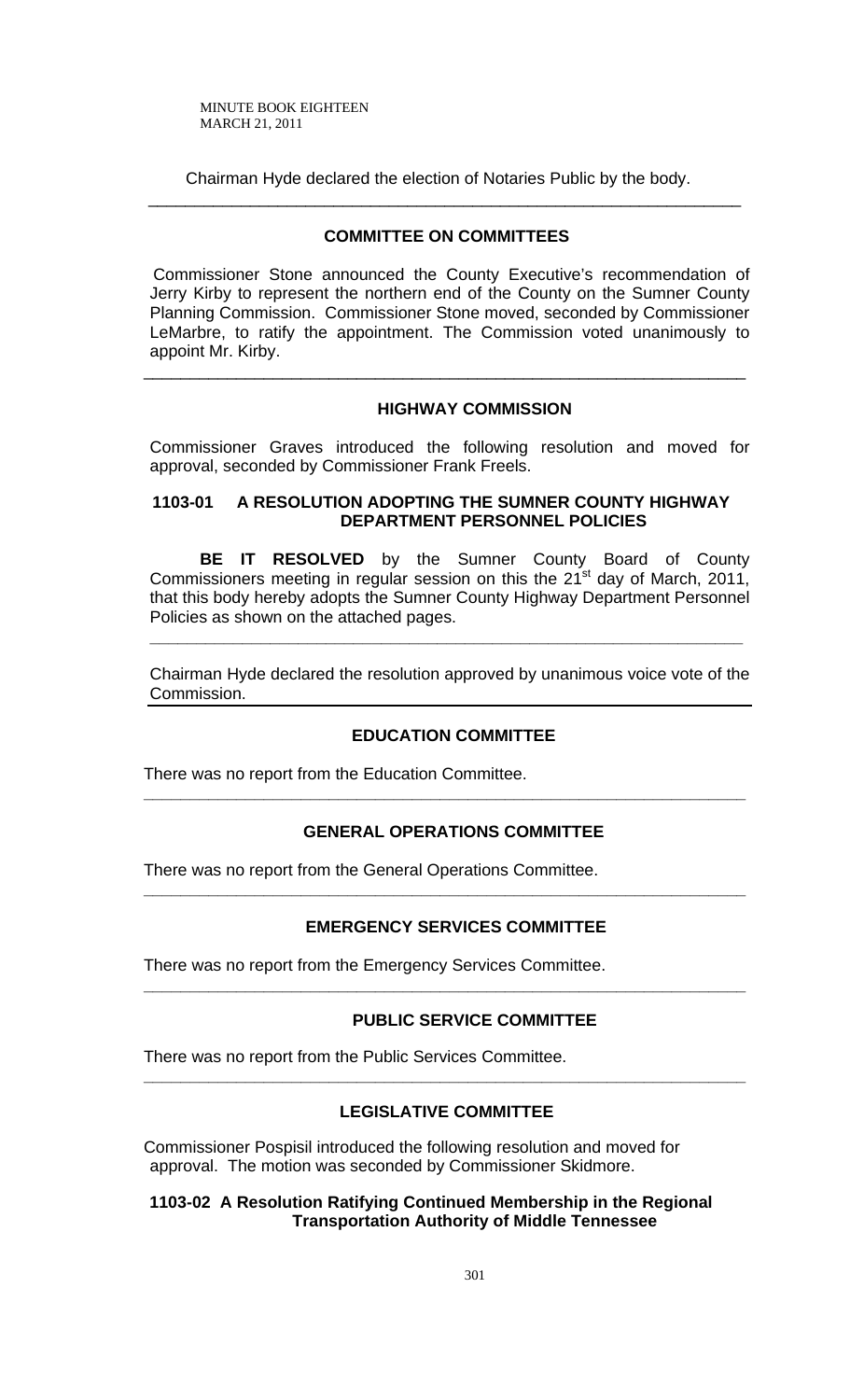**WHEREAS**, public transportation provides access to life-essential goods and services for all citizens across Middle Tennessee including citizens with disabilities, low income individuals and older residents; and

**WHEREAS,** public transportation provides transportation to and from work, increases access to businesses, and spurs economic development and job creation; and

**WHEREAS,** public transportation offers local agencies across the region an invaluable tool for addressing growth pressures by expanding options to increase capacity on the transportation system to meet growing travel demands associated with new development; and

**WHEREAS,** public transportation has a proven role in promoting environmental sustainability by reducing air and water pollution, offering substantial energy savings, and supporting quality growth principles aimed at conserving land and other natural resources; and

**WHEREAS**, the Tennessee General Assembly passed legislation in 2009 creating Title 64,Chapter 8, Part 2, of the Tennessee Code, codified at *Tennessee Code Annotated* § 64-8-201 through § 64-8-208, which allows the Regional Transportation Authority of Middle Tennessee to assume and have authority to exercise additional powers, duties, and functions; and

**WHEREAS,** on January 19, 2011 and in accordance with *Tennessee Code Annotated* § 64-8-203(b), the Board of the Regional Transportation Authority of Middle Tennessee voted unanimously to assume and have authority to exercise the powers, duties, and functions under *Tennessee Code Annotated* Title 64, Chapter 8, Part 2 which provides capabilities that will be essential to expanding regional transportation in Middle Tennessee; and

**WHEREAS,** *Tennessee Code Annotated* § 64-8-203(b) provides that, if current local government members desire to continue their membership, they must do so by the date set by the Board of the Regional Transportation Authority of Middle Tennessee; and

**WHEREAS,** the Board of the Regional Transportation Authority of Middle Tennessee set December 31, 2011 as the deadline for local governments to ratify their continued membership in the Regional Transportation Authority of Middle Tennessee under *Tennessee Code Annotated Title 64, Chapter 8, Parts 1 and 2*; and

**WHEREAS**, the Sumner County Board of County Commissioners has concluded that it is in its benefit to remain a member of the Regional Transportation Authority of Middle Tennessee following its assumption of powers, duties, and functions under *Tennessee Code Annotated* Title 64, Chapter 8, Part  $\mathcal{P}$ 

**NOW, THEREFORE,** in accordance with *Tennessee Code Annotated* § 64-8-203, **BE IT RESOLVED** by the Sumner County Board of County Commissioners meeting in regular session on this the  $21<sup>st</sup>$  day of March, 2011, that this body hereby ratifies its continued membership in the Regional Transportation Authority of Middle Tennessee.

**\_\_\_\_\_\_\_\_\_\_\_\_\_\_\_\_\_\_\_\_\_\_\_\_\_\_\_\_\_\_\_\_\_\_\_\_\_\_\_\_\_\_\_\_\_\_\_\_\_\_\_\_\_\_\_\_\_\_\_\_\_\_\_\_**

Chairman Hyde declared the resolution approved by voice vote of the body.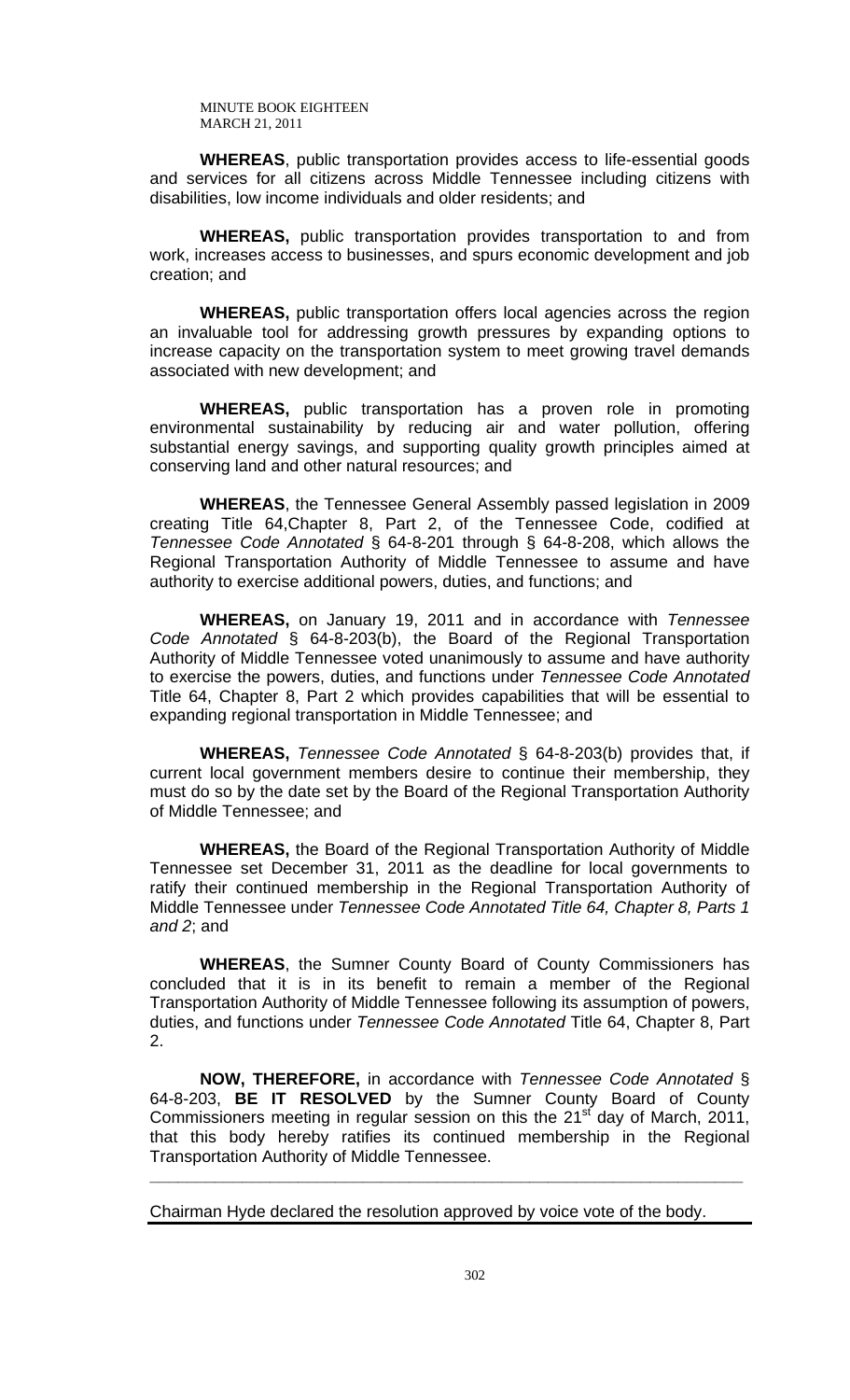Commissioner Pospisil introduced the following resolution and moved for approval. The motion was seconded by Commissioner Graves. Commissioner Pospisil noted that Commissioner Harris was added to the ad hoc committee.

## **1103-03 A RESOLUTION CREATING AN AD HOC COMMITTEE TO STUDY REDISTRICTING OF SUMNER COUNTY**

**BE IT RESOLVED** by the Sumner County Board of County Commissioners meeting in regular session on this the  $21<sup>st</sup>$  day of March, 2011, that this body does hereby appoint an Ad Hoc Committee to study redistricting of Sumner County based upon 2010 census changes; and

**BE IT FURTHER RESOLVED** that the following members of this body hereby are appointed to this Ad Hoc Committee: Kirk Moser, Bob Pospisil, Jerry Stone, Paul Decker, Shawn Utley, Jim Vaughn, Moe Taylor, Ben Harris and Merrol Hyde.

**\_\_\_\_\_\_\_\_\_\_\_\_\_\_\_\_\_\_\_\_\_\_\_\_\_\_\_\_\_\_\_\_\_\_\_\_\_\_\_\_\_\_\_\_\_\_\_\_\_\_\_\_\_\_\_\_\_\_\_\_\_\_\_\_**

Chairman Hyde declared the resolution approved by voice vote of the body.

Commissioner Pospisil introduced the following resolution and moved for approval. The motion was seconded by Commissioner Matthews.

# **1103-04 A RESOLUTION ACCEPTING THE REVIEW OF THE JUDICIAL MAGISTRATE PROGRAM**

 **WHEREAS,** the 2010 annual review of the Sumner County Judicial Magistrate program was held on March  $21<sup>st</sup>$ , 2011, before this body.

**NOW, THEREFORE, BE IT RESOLVED** by the Sumner County Board of County Commissioners meeting in regular session on this the 21<sup>st</sup> day of March, 2011 that this body does hereby accept the review of the Judicial Magistrate program for the 2010 calendar year.

**\_\_\_\_\_\_\_\_\_\_\_\_\_\_\_\_\_\_\_\_\_\_\_\_\_\_\_\_\_\_\_\_\_\_\_\_\_\_\_\_\_\_\_\_\_\_\_\_\_\_\_\_\_\_\_\_\_\_\_\_\_\_\_\_** 

Chairman Hyde declared the resolution approved by voice vote of the body.

## **RULES AND PROCEDURES**

Commissioner Brown Strong introduced the following resolution and moved for approval. Commissioner Matthews seconded the motion.

## **1103-05 A RESOLUTION AMENDING THE STANDING RULES AND PROCEDURES OF THE SUMNER COUNTY BOARD OF COUNTY COMMISSIONERS RULE III, SECTION D, 12(b) and (c); RULE IV, SECTION A-G; RULE V, SECTION A-E; AND RULE VI, SECTION A-C (PAGES 26-27; 31-44) AND ADOPTING THE NEW WORKING COPY (TANGERINE)**

**BE IT RESOLVED** by the Sumner County Board of County Commissioners meeting in regular Session on this the  $21<sup>st</sup>$  day of March, 2011 that this body does hereby amend the standing rules of this body by adding sections 12(b) and (c) to Rule III, Section D; and

**BE IT FURTHER RESOLVED** that this body does hereby delete Rule IV, Section A-G; Rule V, Sections A-E; and Rule VI, Sections A-C (pages 26-27; 31- 44) of the peach colored working copy and adopt as replacement New Section IV; Rule V and Rule VI; and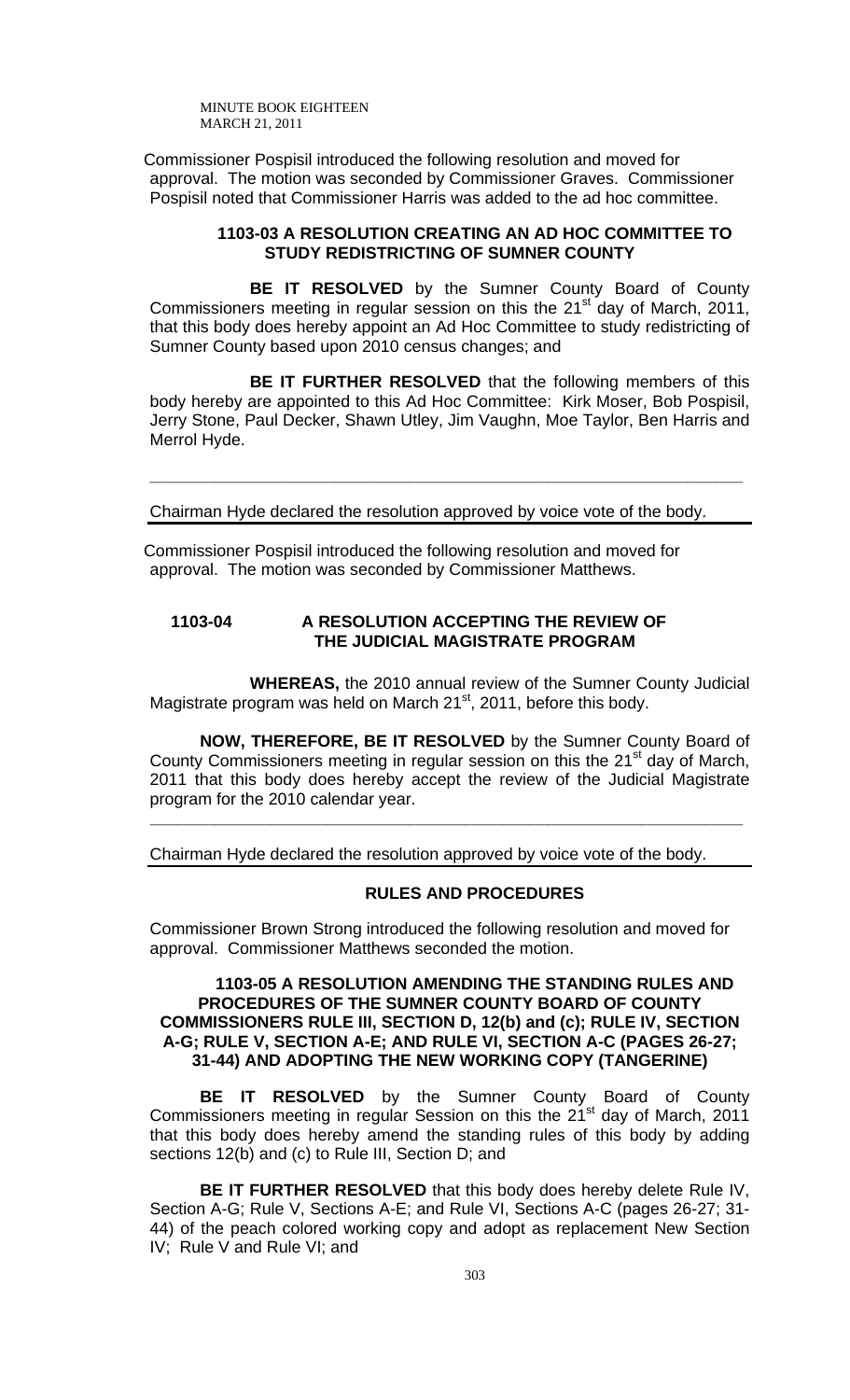**BE IT FURTHER RESOLVED** that the peach and blue colored working copy is no longer valid and new working copy shall be dated March 21<sup>st</sup>, 2011 and be tangerine in color and be numbered as pages 1 through 20.

Chairman Hyde declared the resolution approved by voice vote of the body.

# **BUDGET COMMITTEE**

**\_\_\_\_\_\_\_\_\_\_\_\_\_\_\_\_\_\_\_\_\_\_\_\_\_\_\_\_\_\_\_\_\_\_\_\_\_\_\_\_\_\_\_\_\_\_\_\_\_\_\_\_\_\_\_\_\_\_\_\_\_\_\_\_** 

Commissioner Stone introduced the following resolution and moved for approval. Commissioner Vaughn seconded the motion. Attached as an addendum to the minutes is a letter to County Executive Anthony Holt from the State of Tennessee Comptroller of the Treasury. The letter was sent in response to correspondence from the County dated March 4, 2011, requesting a review of the refunding plan.

## **1103-06 A RESOLUTION AUTHORIZING THE ISSUANCE, IN ONE OR MORE SERIES, OF GENERAL OBLIGATION REFUNDING BONDS OF SUMNER COUNTY, TENNESSEE IN AN AGGREGATE PRINCIPAL AMOUNT NOT TO EXCEED \$130,000,000, FOR THE PURPOSE OF REFUNDING ALL OR A PORTION OF CERTAIN OUTSTANDING GENERAL OBLIGATION SCHOOL BONDS; MAKING PROVISION FOR THE ISSUANCE, SALE AND PAYMENT OF SAID BONDS; ESTABLISHING THE TERMS THEREOF AND THE DISPOSITION OF PROCEEDS THEREFROM; AND PROVIDING FOR THE LEVY OF TAXES FOR THE PAYMENT OF PRINCIPAL OF, PREMIUM, IF ANY, AND INTEREST ON THE BONDS.**

**WHEREAS**, pursuant to a resolution adopted on February 19, 2007, Sumner County, Tennessee (the "County") issued its General Obligation School Bonds, Series 2007, dated April 9, 2007, maturing June 1, 2011 through June 1, 2017, inclusive (the "Series 2007 Bonds") and, pursuant to a resolution adopted on September 17, 2007, issued its General Obligation School Bonds, Series 2007B, dated October 31, 2007, maturing June 1, 2011 through June 1, 2019, inclusive (the "Series 2007B Bonds" and collectively with the Series 2007 Bonds, the "Outstanding Bonds"); and

**WHEREAS**, in order to provide funding for certain capital projects and to facilitate future financing needs, the County desires to restructure the debt service for all or a portion of the Outstanding Bonds; and

WHEREAS, counties in Tennessee are authorized by Section 9-21-101 et seq., Tennessee Code Annotated, to issue, by resolution, bonds to refund, redeem or make principal and interest payments on their previously issued bonds, notes or other obligations; and

**WHEREAS,** the Board of County Commissioners of the County has determined that in order to provide the funds necessary to accomplish said refunding, it is necessary to issue general obligation refunding bonds of the County; and

 **WHEREAS,**, the plan of refunding has been submitted to the Director of State and Local Finance (the "State Director") as required by Section 9-21-903, Tennessee Code Annotated, and she has acknowledged receipt thereof to the County and has either submitted her report to the County or fifteen days has passed from the date of submission of the plan of refunding; and

**WHEREAS,**, it is the intention of the Board of County Commissioners to adopt this resolution for the purpose of authorizing the issuance of general obligation refunding bonds in an aggregate principal amount not to exceed \$130,000,000, in one or more series, for the purpose of refunding the Outstanding Bonds, or portions thereof, providing for the issuance, sale and payment of said bonds, establishing the terms thereof and the disposition of proceeds therefrom and providing for the levy of a tax for the payment of principal thereof, premium, if any, and interest thereon.

 **NOW THEREFORE BE IT RESOLVED** by the Board of County Commissioners of Sumner County, Tennessee, as follows:

 Section 1. Authority. The Bonds (as defined below) authorized by this resolution are issued pursuant to Sections 9-21-101, et seq., Tennessee Code Annotated and Sections 49-3-1001, et seq., Tennessee Code Annotated, and other applicable provisions of law.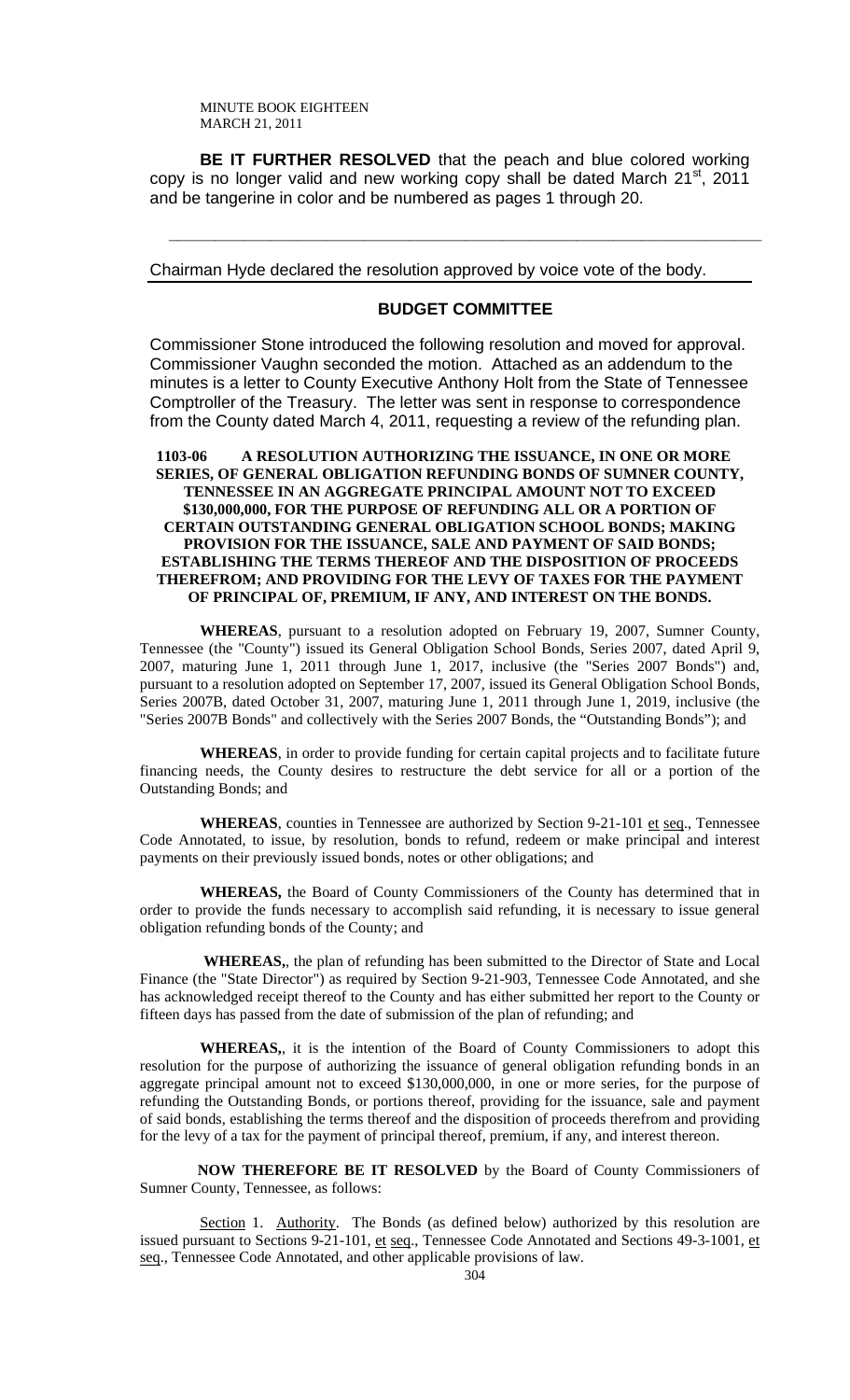Section 2. Definitions. The following terms shall have the following meanings in this resolution unless the text expressly or by necessary implication requires otherwise:

 (a) "Award Certificate" means, if all or any series of Bonds are sold at competitive sale, the certificate of the County Executive awarding such series of Bonds to the purchaser of the Bonds;

 (b) "Bond Purchase Agreement" means, if all or any series of the Bonds are sold to the Underwriter, the Bond Purchase Agreement, dated as of the sale of the Bonds, to be entered into by and between the County and Underwriter, in the form of the document attached hereto and incorporated herein by reference as Exhibit A, subject to changes therein as shall be permitted by Section 8 hereof;

 (c) "Bonds" means General Obligation Refunding Bonds authorized herein in a aggregate principal amount of not to exceed \$130,000,000, to be issued in one or more series having such dated date and series designation as shall be determined by the County Executive in consultation with the County's Finance Director and the Underwriter;

 (d) "Book-Entry Form" or "Book-Entry System" means a form or system, as applicable, under which physical bond certificates in fully registered form are issued to a Depository, or to its nominee as Registered Owner, with the certificate of bonds being held by and "immobilized" in the custody of such Depository, and under which records maintained by persons, other than the County or the Registration Agent, constitute the written record that identifies, and records the transfer of, the beneficial "book-entry" interests in those bonds;

 (e) "Code" shall mean the Internal Revenue Code of l986, as amended, and all regulations promulgated thereunder;

(f) "County" shall mean Sumner County, Tennessee;

 (g) "Depository" means any securities depository that is a clearing agency under federal laws operating and maintaining, with its participants or otherwise, a Book-Entry System, including, but not limited to, DTC;

 (h) "DTC" means The Depository Trust Company, a limited purpose company organized under the laws of the State of New York, and its successors and assigns;

 (i) "DTC Participant(s)" means securities brokers and dealers, banks, trust companies and clearing corporations that have access to the DTC System;

 (j) "Escrow Agent" means Regions Bank, Nashville, Tennessee, or its successor appointed by the Governing Body;

 (k) "Governing Body" means the Board of County Commissioners of the County;

 (l) "Outstanding Bonds" shall have the meaning ascribed to it in the preamble hereto;

 (m) "Refunded Bonds" means the maturities or portions of maturities of the Outstanding Bonds designated by the County Executive pursuant to Section 8 hereof;

 (n) "Refunding Escrow Agreement" shall mean the Refunding Escrow Agreement, dated as of the date of the Bonds, to be entered into by and between the County and the Escrow Agent, in the form of the document attached hereto and incorporated herein by this reference as **Exhibit B**, subject to such changes therein as shall be permitted by Section 11 hereof;

 (o) "Registration Agent" means Regions Bank, Nashville, Tennessee, as registration and paying agent for the Bonds or its successor appointed by the Governing Body; and

 (p) "Underwriter" means Wiley Bros. – Aintree Capital, LLC or such other firm or firms selected by the County Executive.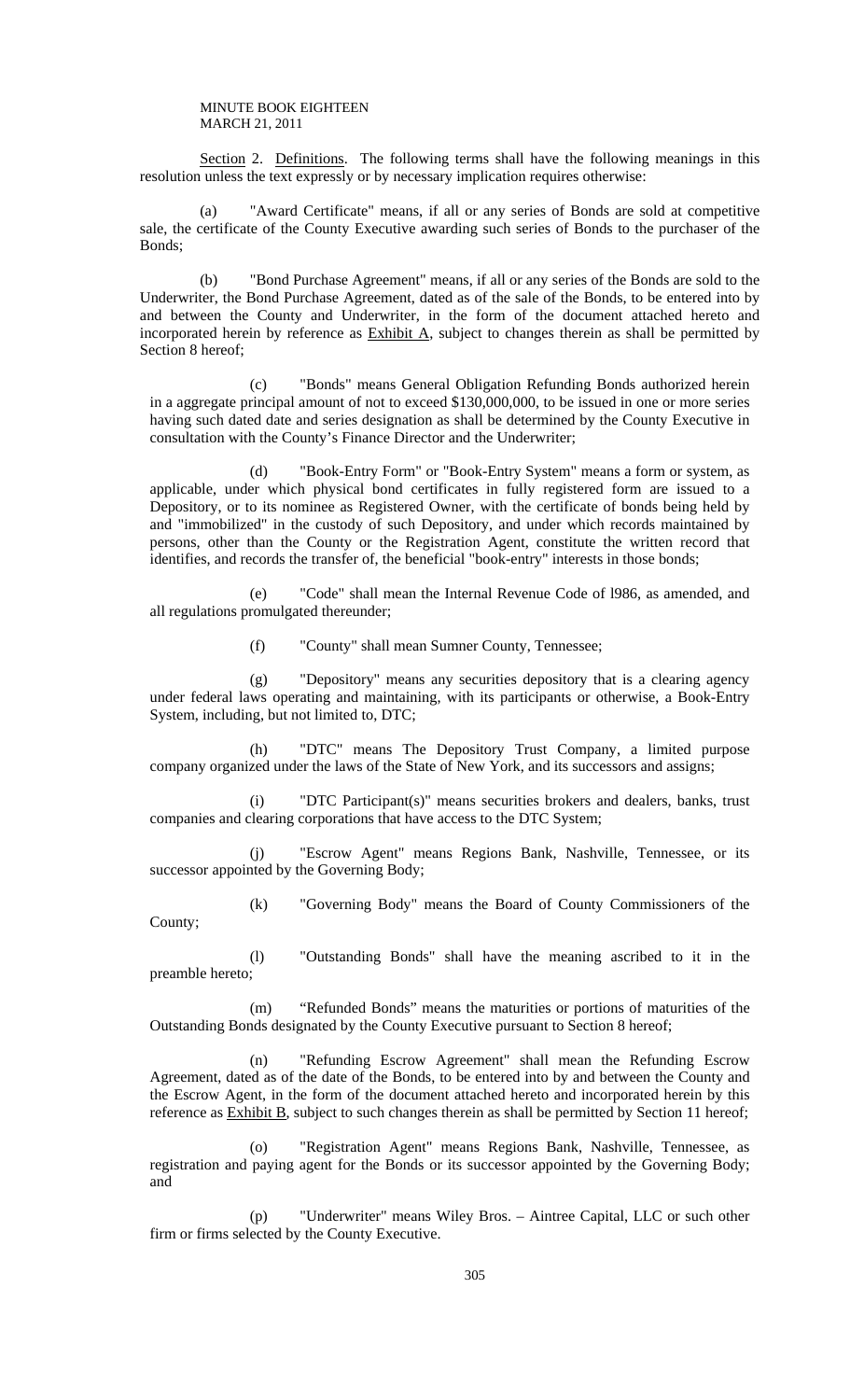Section 3. Findings of the Governing Body. It is hereby found and determined by the Governing Body as follows:

 (a) The refunding of the Outstanding Bonds as set forth herein through the issuance of the Bonds is necessary to provide funding for certain capital projects and to enable the financing of future capital projects of the County; and

 (b) It is advantageous to the County to deposit proceeds from the sale of the Bonds and other funds of the County, if any, with the Escrow Agent pursuant to the Refunding Escrow Agreement which, together with investment income thereon, will be sufficient to pay principal of and interest on the Outstanding Bonds.

## Section 4. Authorization and Terms of the Bonds.

(a) For the purpose of providing funds to refund all or a portion of the Outstanding Bonds and pay the costs incident to the issuance and sale of the Bonds, as more fully set forth in Section 9 hereof, there are hereby authorized to be issued bonds, in one or more series, of the County in an aggregate principal amount of not to exceed \$130,000,000. The Bonds shall be issued in fully registered, book-entry only form, without coupons, shall be known as "General Obligation Refunding Bonds" and shall have such series designation and dated date as shall be determined by the County Executive pursuant to Section 8 hereof. The rate or rates on the Bonds shall not exceed five and one-half percent (5.50%). Subject to the adjustments permitted pursuant to Section 8 hereof, interest on the Bonds shall be payable semi-annually on June 1 and December 1 in each year, commencing December 1, 2011. The Bonds shall be issued initially in \$5,000 denominations or integral multiples thereof, as shall be requested by the Underwriter, and shall mature either serially or through mandatory redemption on June 1 of each year, commencing June 1, 2012 through June 1, 2026, inclusive (all subject to the adjustments permitted pursuant to Section 8 hereof) in such amounts as shall be established by the County Executive, in consultation with the County's Finance Director and the Underwriter (if any), pursuant to a Bond Purchase Agreement or an Award Certificate.

 (b) Subject to adjustments permitted pursuant to Section 8 hereof, the Bonds maturing on or before June 1, 2021 shall mature without option of prior redemption and Bonds maturing June 1, 2022 and thereafter, shall be subject to optional redemption, at the option of the County, on June 1, 2021 and on any date thereafter, in whole or in part, at the redemption price of par plus accrued interest to the redemption date. If less than all the Bonds of a series shall be called for redemption, the maturities to be redeemed shall be selected by the Governing Body in its discretion. If less than all of the Bonds within a single maturity shall be called for redemption, the interests within the maturity to be redeemed shall be selected as follows:

 (i) if the Bonds are being held under a Book-Entry System by DTC, or a successor Depository, the Bonds to be redeemed shall be determined by DTC, or such successor Depository, by lot or such other manner as DTC, or such successor Depository, shall determine; or

 (ii) if the Bonds are not being held under a Book-Entry System by DTC, or a successor Depository, the Bonds within the maturity to be redeemed shall be selected by the Registration Agent by lot or such other random manner as the Registration Agent in its discretion shall determine.

 (c) Pursuant to Section 8 hereof, the County Executive is authorized to sell the Bonds, or any maturities thereof, as term bonds ("Term Bonds") with mandatory redemption requirements corresponding to the maturities set forth herein or as determined by the County Executive. In the event any or all the Bonds are sold as Term Bonds, the County shall redeem Term Bonds on redemption dates corresponding to the maturity dates set forth herein, in aggregate principal amounts equal to the maturity amounts established pursuant to Section 8 hereof for each redemption date, as such maturity amounts may be adjusted pursuant to Section 8 hereof, at a price of par plus accrued interest thereon to the date of redemption. The Term Bonds to be redeemed within a single maturity shall be selected in the manner described in subsection (b) above.

 At its option, to be exercised on or before the forty-fifth (45th) day next preceding any such mandatory redemption date, the County may (i) deliver to the Registration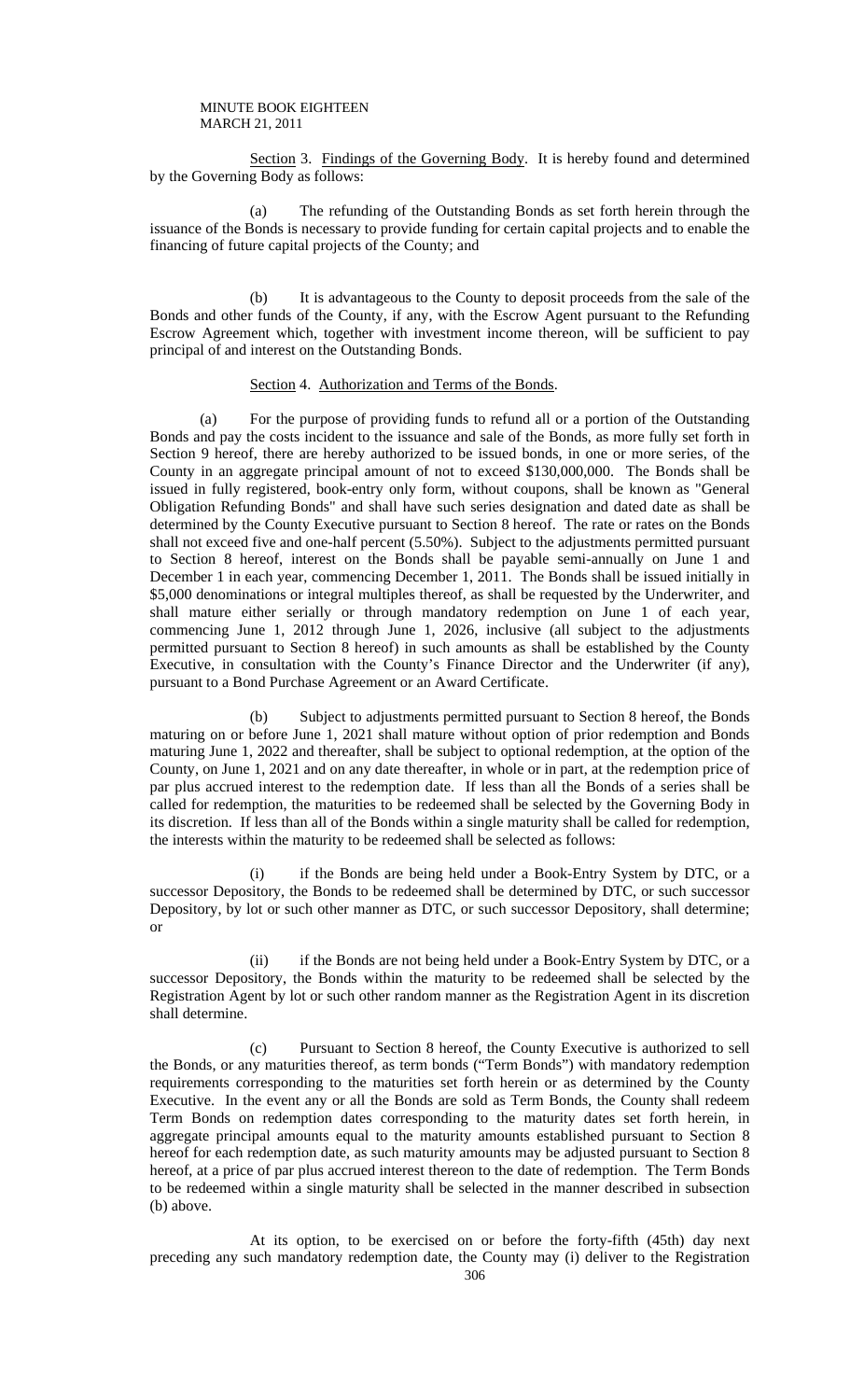Agent for cancellation Bonds to be redeemed, in any aggregate principal amount desired, and/or (ii) receive a credit in respect of its redemption obligation under this mandatory redemption provision for any Bonds of the maturity to be redeemed which prior to said date have been purchased or redeemed (otherwise than through the operation of this mandatory sinking fund redemption provision) and canceled by the Registration Agent and not theretofore applied as a credit against any redemption obligation under this mandatory sinking fund provision. Each Bond so delivered or previously purchased or redeemed shall be credited by the Registration Agent at 100% of the principal amount thereof on the obligation of the County on such payment date and any excess shall be credited on future redemption obligations in chronological order, and the principal amount of Bonds to be redeemed by operation of this mandatory sinking fund provision shall be accordingly reduced. The County shall on or before the forty-fifth (45th) day next preceding each payment date furnish the Registration Agent with its certificate indicating whether or not and to what extent the provisions of clauses (i) and (ii) of this subsection are to be availed of with respect to such payment and confirm that funds for the balance of the next succeeding prescribed payment will be paid on or before the next succeeding payment date.

 (d) Notice of call for redemption, whether optional or mandatory, shall be given by the Registration Agent on behalf of the County not less than thirty (30) nor more than sixty (60) days prior to the date fixed for redemption by sending an appropriate notice to the registered owners of the Bonds to be redeemed by first-class mail, postage prepaid, at the addresses shown on the Bond registration records of the Registration Agent as of the date of the notice; but neither failure to mail such notice nor any defect in any such notice so mailed shall affect the sufficiency of the proceedings for redemption of any of the Bonds for which proper notice was given. As long as DTC, or a successor Depository, is the registered owner of the Bonds, all redemption notices shall be mailed by the Registration Agent to DTC, or such successor Depository, as the registered owner of the Bonds, as and when above provided, and neither the County nor the Registration Agent shall be responsible for mailing notices of redemption to DTC Participants or Beneficial Owners. Failure of DTC, or any successor Depository, to provide notice to any DTC Participant or Beneficial Owner will not affect the validity of such redemption. The Registration Agent shall mail said notices as and when directed by the County pursuant to written instructions from an authorized representative of the County (other than for a mandatory sinking fund redemption, notices of which shall be given on the dates provided herein) given at least forty-five (45) days prior to the redemption date (unless a shorter notice period shall be satisfactory to the Registration Agent). From and after the redemption date, all Bonds called for redemption shall cease to bear interest if funds are available at the office of the Registration Agent for the payment thereof and if notice has been duly provided as set forth herein.

 (e) The Registration Agent is authorized and directed to maintain Bond registration records with respect to the Bonds, to authenticate and deliver the Bonds as provided herein, either at original issuance or upon transfer, to effect transfers of the Bonds, to give all notices of redemption as required herein, to make all payments of principal and interest with respect to the Bonds as provided herein, to cancel and destroy Bonds which have been paid at maturity or upon earlier redemption or submitted for exchange or transfer, to furnish the County at least annually a certificate of destruction with respect to Bonds canceled and destroyed, and to furnish the County at least annually an audit confirmation of Bonds paid, Bonds outstanding and payments made with respect to interest on the Bonds. The County Executive is hereby authorized to execute and the County Clerk is hereby authorized to attest such written agreement between the County and the Registration Agent as they shall deem necessary and proper with respect to the obligations, duties and rights of the Registration Agent. The payment of all reasonable fees and expenses of the Registration Agent for the discharge of its duties and obligations hereunder or under any such agreement is hereby authorized and directed.

 (f) The Bonds shall be payable, both principal and interest, in lawful money of the United States of America at the main office of the Registration Agent. The Registration Agent shall make all interest payments with respect to the Bonds by check or draft on each interest payment date directly to the registered owners as shown on the Bond registration records maintained by the Registration Agent as of the close of business on the fifteenth day of the month next preceding the interest payment date (the "Regular Record Date") by depositing said payment in the United States mail, postage prepaid, addressed to such owners at their addresses shown on said Bond registration records, without, except for final payment, the presentation or surrender of such registered Bonds, and all such payments shall discharge the obligations of the County in respect of such Bonds to the extent of the payments so made. Payment of principal of and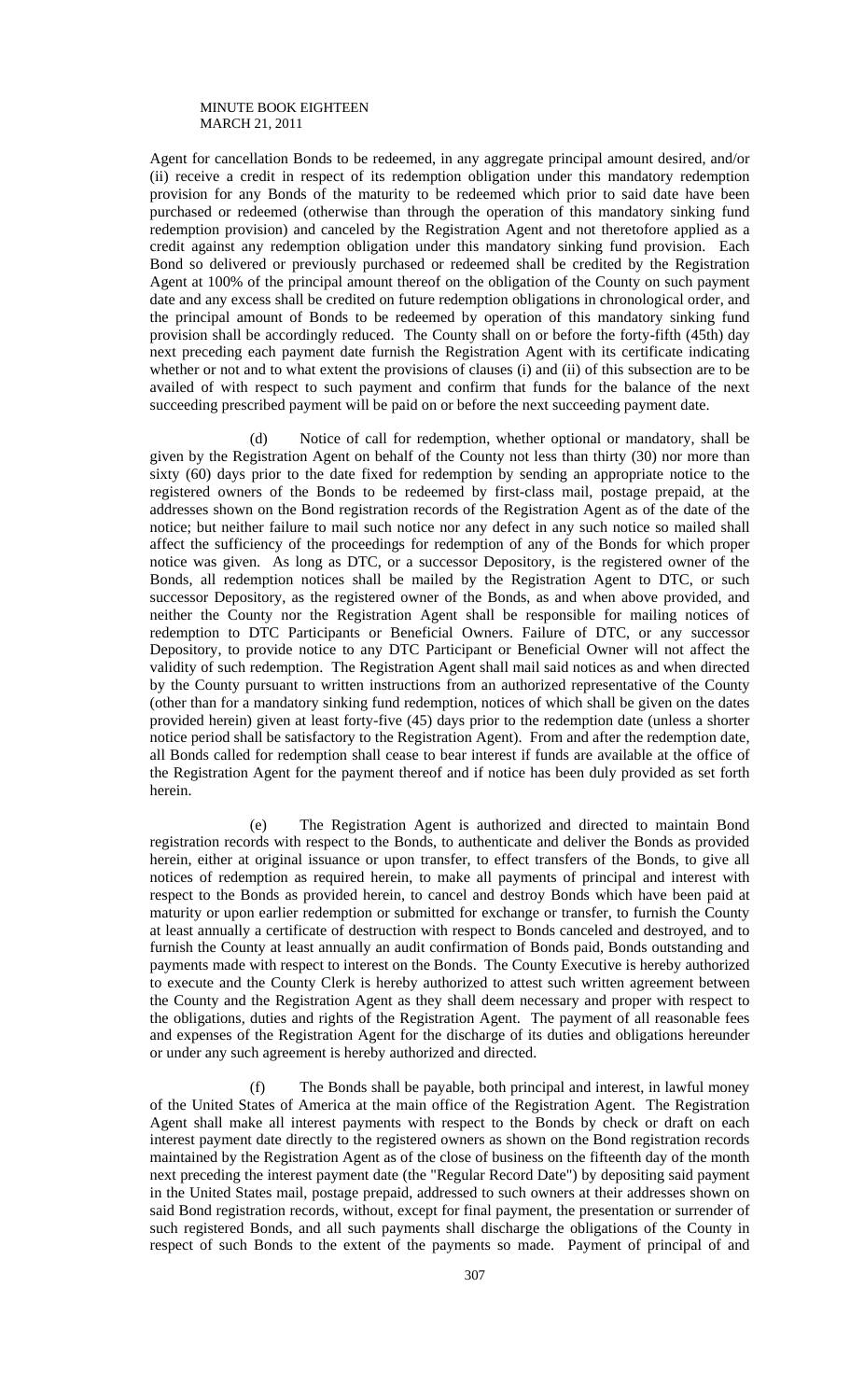premium, if any, on the Bonds shall be made upon presentation and surrender of such Bonds to the Registration Agent as the same shall become due and payable. All rates of interest specified herein shall be computed on the basis of a three hundred sixty (360) day year composed of twelve (12) months of thirty (30) days each. In the event the Bonds are no longer registered in the name of DTC, or a successor Depository, if requested by the Owner of at least \$1,000,000 in aggregate principal amount of the Bonds, payment of interest on such Bonds shall be paid by wire transfer to a bank within the continental United States or deposited to a designated account if such account is maintained with the Registration Agent and written notice of any such election and designated account is given to the Registration Agent prior to the record date.

 (g) Any interest on any Bond that is payable but is not punctually paid or duly provided for on any interest payment date (hereinafter "Defaulted Interest") shall forthwith cease to be payable to the registered owner on the relevant Regular Record Date; and, in lieu thereof, such Defaulted Interest shall be paid by the County to the persons in whose names the Bonds are registered at the close of business on a date (the "Special Record Date") for the payment of such Defaulted Interest, which shall be fixed in the following manner: the County shall notify the Registration Agent in writing of the amount of Defaulted Interest proposed to be paid on each Bond and the date of the proposed payment, and at the same time the County shall deposit with the Registration Agent an amount of money equal to the aggregate amount proposed to be paid in respect of such Defaulted Interest or shall make arrangements satisfactory to the Registration Agent for such deposit prior to the date of the proposed payment, such money when deposited to be held in trust for the benefit of the persons entitled to such Defaulted Interest as in this Section provided. Thereupon, not less than ten (10) days after the receipt by the Registration Agent of the notice of the proposed payment, the Registration Agent shall fix a Special Record Date for the payment of such Defaulted Interest which Date shall be not more than fifteen (15) nor less than ten (10) days prior to the date of the proposed payment to the registered owners. The Registration Agent shall promptly notify the County of such Special Record Date and, in the name and at the expense of the County, not less than ten (10) days prior to such Special Record Date, shall cause notice of the proposed payment of such Defaulted Interest and the Special Record Date therefor to be mailed, first class postage prepaid, to each registered owner at the address thereof as it appears in the Bond registration records maintained by the Registration Agent as of the date of such notice. Nothing contained in this Section or in the Bonds shall impair any statutory or other rights in law or in equity of any registered owner arising as a result of the failure of the County to punctually pay or duly provide for the payment of principal of, premium, if any, and interest on the Bonds when due.

 (h) The Bonds are transferable only by presentation to the Registration Agent by the registered owner, or his legal representative duly authorized in writing, of the registered Bond(s) to be transferred with the form of assignment on the reverse side thereof completed in full and signed with the name of the registered owner as it appears upon the face of the Bond(s) accompanied by appropriate documentation necessary to prove the legal capacity of any legal representative of the registered owner. Upon receipt of the Bond(s) in such form and with such documentation, if any, the Registration Agent shall issue a new Bond or the Bond to the assignee(s) in \$5,000 denominations, or integral multiples thereof, as requested by the registered owner requesting transfer. The Registration Agent shall not be required to transfer or exchange any Bond during the period commencing on a Regular or Special Record Date and ending on the corresponding interest payment date of such Bond, nor to transfer or exchange any Bond after the publication of notice calling such Bond for redemption has been made, nor to transfer or exchange any Bond during the period following the receipt of instructions from the County to call such Bond for redemption; provided, the Registration Agent, at its option, may make transfers after any of said dates. No charge shall be made to any registered owner for the privilege of transferring any Bond, provided that any transfer tax relating to such transaction shall be paid by the registered owner requesting transfer. The person in whose name any Bond shall be registered shall be deemed and regarded as the absolute owner thereof for all purposes and neither the County nor the Registration Agent shall be affected by any notice to the contrary whether or not any payments due on the Bonds shall be overdue. The Bonds, upon surrender to the Registration Agent, may, at the option of the registered owner, be exchanged for an equal aggregate principal amount of the Bonds of the same maturity in any authorized denomination or denominations.

 (i) The Bonds shall be executed in such manner as may be prescribed by applicable law, in the name, and on behalf, of the County with the manual or facsimile signature of the County Executive and with the official seal, or a facsimile thereof, of the County impressed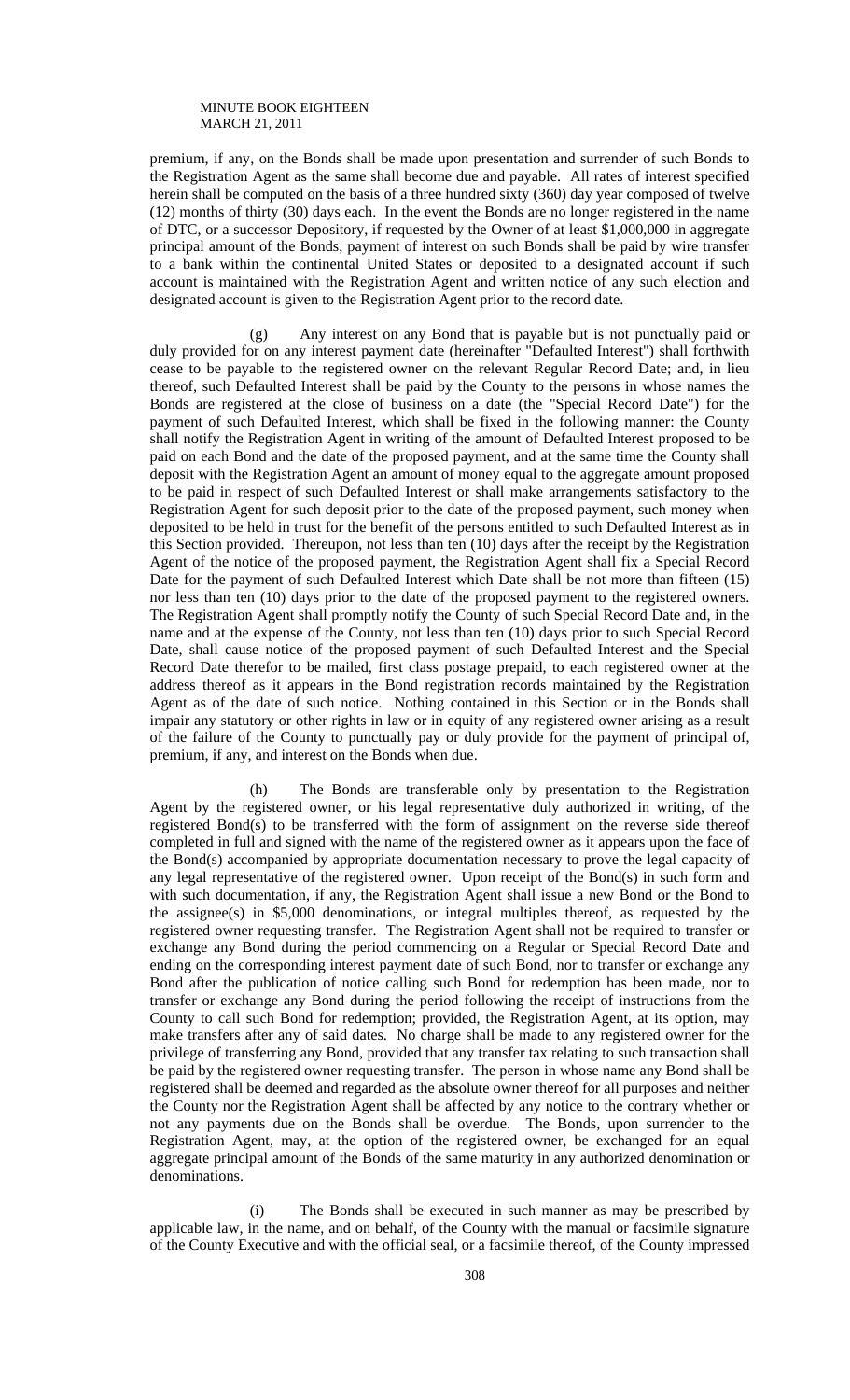or imprinted thereon and attested by the manual or facsimile signature of the County Clerk or his designee.

 (j) Except as otherwise provided in this resolution, the Bonds shall be registered in the name of Cede & Co., as nominee of DTC, which will act as securities depository for the Bonds. References in this Section to a Bond or the Bonds shall be construed to mean the Bond or the Bonds that are held under the Book-Entry System. One Bond for each maturity shall be issued to DTC and immobilized in its custody. A Book-Entry System shall be employed, evidencing ownership of the Bonds in authorized denominations, with transfers of beneficial ownership effected on the records of DTC and the DTC Participants pursuant to rules and procedures established by DTC.

 Each DTC Participant shall be credited in the records of DTC with the amount of such DTC Participant's interest in the Bonds. Beneficial ownership interests in the Bonds may be purchased by or through DTC Participants. The holders of these beneficial ownership interests are hereinafter referred to as the "Beneficial Owners." The Beneficial Owners shall not receive the Bonds representing their beneficial ownership interests. The ownership interests of each Beneficial Owner shall be recorded through the records of the DTC Participant from which such Beneficial Owner purchased its Bonds. Transfers of ownership interests in the Bonds shall be accomplished by book entries made by DTC and, in turn, by DTC Participants acting on behalf of Beneficial Owners. SO LONG AS CEDE & CO., AS NOMINEE FOR DTC, IS THE REGISTERED OWNER OF THE BONDS, THE REGISTRATION AGENT SHALL TREAT CEDE & CO., AS THE ONLY HOLDER OF THE BONDS FOR ALL PURPOSES UNDER THIS RESOLUTION, INCLUDING RECEIPT OF ALL PRINCIPAL OF, PREMIUM, IF ANY, AND INTEREST ON THE BONDS, RECEIPT OF NOTICES, VOTING AND REQUESTING OR DIRECTING THE REGISTRATION AGENT TO TAKE OR NOT TO TAKE, OR CONSENTING TO, CERTAIN ACTIONS UNDER THIS RESOLUTION.

 Payments of principal, interest, and redemption premium, if any, with respect to the Bonds, so long as DTC is the only owner of the Bonds, shall be paid by the Registration Agent directly to DTC or its nominee, Cede  $\&$  Co. as provided in the Letter of Representation relating to the Bonds from the County and the Registration Agent to DTC (the "Letter of Representation"). DTC shall remit such payments to DTC Participants, and such payments thereafter shall be paid by DTC Participants to the Beneficial Owners. The County and the Registration Agent shall not be responsible or liable for payment by DTC or DTC Participants, for sending transaction statements or for maintaining, supervising or reviewing records maintained by DTC or DTC Participants.

 In the event that (1) DTC determines not to continue to act as securities depository for the Bonds or (2) the County determines that the continuation of the Book-Entry System of evidence and transfer of ownership of the Bonds would adversely affect their interests or the interests of the Beneficial Owners of the Bonds, the County shall discontinue the Book-Entry System with DTC. If the County fails to identify another qualified securities depository to replace DTC, the County shall cause the Registration Agent to authenticate and deliver replacement Bonds in the form of fully registered Bonds to each Beneficial Owner. If the purchaser of the Bonds, or any emission thereof, does not intend to reoffer the Bonds to the public, then the County Executive and the purchaser may agree that the Bonds be issued in the form of fully-registered certificated Bonds and not utilize the Book-Entry System.

 THE COUNTY AND THE REGISTRATION AGENT SHALL NOT HAVE ANY RESPONSIBILITY OR OBLIGATIONS TO ANY DTC PARTICIPANT OR ANY BENEFICIAL OWNER WITH RESPECT TO (i) THE BONDS; (ii) THE ACCURACY OF ANY RECORDS MAINTAINED BY DTC OR ANY DTC PARTICIPANT; (iii) THE PAYMENT BY DTC OR ANY DTC PARTICIPANT OF ANY AMOUNT DUE TO ANY BENEFICIAL OWNER IN RESPECT OF THE PRINCIPAL OF AND INTEREST ON THE BONDS; (iv) THE DELIVERY OR TIMELINESS OF DELIVERY BY DTC OR ANY DTC PARTICIPANT OF ANY NOTICE DUE TO ANY BENEFICIAL OWNER THAT IS REQUIRED OR PERMITTED UNDER THE TERMS OF THIS RESOLUTION TO BE GIVEN TO BENEFICIAL OWNERS, (v) THE SELECTION OF BENEFICIAL OWNERS TO RECEIVE PAYMENTS IN THE EVENT OF ANY PARTIAL REDEMPTION OF THE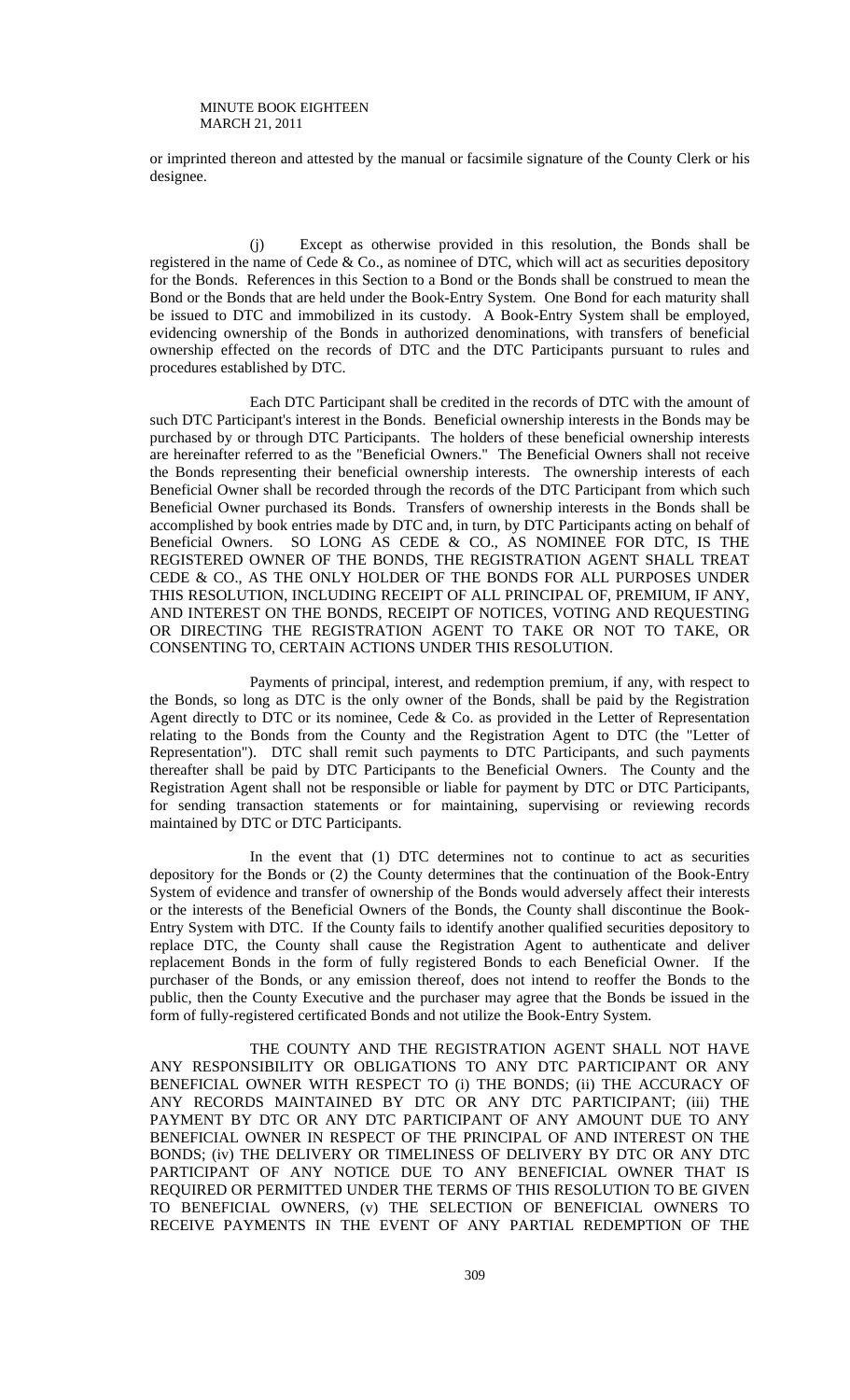## BONDS; OR (vi) ANY CONSENT GIVEN OR OTHER ACTION TAKEN BY DTC, OR ITS NOMINEE, CEDE & CO., AS OWNER.

 (k) The Registration Agent is hereby authorized to take such action as may be necessary from time to time to qualify and maintain the Bonds for deposit with DTC, including but not limited to, wire transfers of interest and principal payments with respect to the Bonds, utilization of electronic book entry data received from DTC in place of actual delivery of Bonds and provision of notices with respect to Bonds registered by DTC (or any of its designees identified to the Registration Agent) by overnight delivery, courier service, telegram, telecopy or other similar means of communication. No such arrangements with DTC may adversely affect the interest of any of the owners of the Bonds, provided, however, that the Registration Agent shall not be liable with respect to any such arrangements it may make pursuant to this section.

 (l) The Registration Agent is hereby authorized to authenticate and deliver the Bonds to the original purchaser, upon receipt by the County of the proceeds of the sale thereof and to authenticate and deliver Bonds in exchange for Bonds of the same principal amount delivered for transfer upon receipt of the Bond(s) to be transferred in proper form with proper documentation as hereinabove described. The Bonds shall not be valid for any purpose unless authenticated by the Registration Agent by the manual signature of an officer thereof on the certificate set forth herein on the Bond form.

 (m) In case any Bond shall become mutilated, or be lost, stolen, or destroyed, the County, in its discretion, shall issue, and the Registration Agent, upon written direction from the County, shall authenticate and deliver, a new Bond of like tenor, amount, maturity and date, in exchange and substitution for, and upon the cancellation of, the mutilated Bond, or in lieu of and in substitution for such lost, stolen or destroyed Bond, or if any such Bond shall have matured or shall be about to mature, instead of issuing a substituted Bond the County may pay or authorize payment of such Bond without surrender thereof. In every case the applicant shall furnish evidence satisfactory to the County and the Registration Agent of the destruction, theft or loss of such Bond, and indemnity satisfactory to the County and the Registration Agent; and the County may charge the applicant for the issue of such new Bond an amount sufficient to reimburse the County for the expense incurred by it in the issue thereof.

Section 5. Source of Payment. The Bonds shall be payable from unlimited ad valorem taxes to be levied on all taxable property within the County. For the prompt payment of principal of, premium, if any, and interest on the Bonds, the full faith and credit of the County are hereby irrevocably pledged.

Section 6. Form of Bonds. The Bonds shall be in substantially the following form, the omissions to be appropriately completed when the Bonds are prepared and delivered:

(Form of Face of Bond)

REGISTERED REGISTERED

 $Number \_\_\_\_\_$ 

## UNITED STATES OF AMERICA STATE OF TENNESSEE COUNTY OF SUMNER GENERAL OBLIGATION REFUNDING BOND, SERIES \_\_\_\_

Interest Rate: Maturity Date: Date of Bond: CUSIP No.:

Registered Owner: CEDE & CO.

Principal Amount:

 FOR VALUE RECEIVED, Sumner County, Tennessee (the "County") hereby promises to pay to the registered owner hereof, hereinabove named, or registered assigns, in the manner hereinafter provided, the principal amount hereinabove set forth on the maturity date hereinabove set forth (or upon earlier redemption as set forth herein), and to pay interest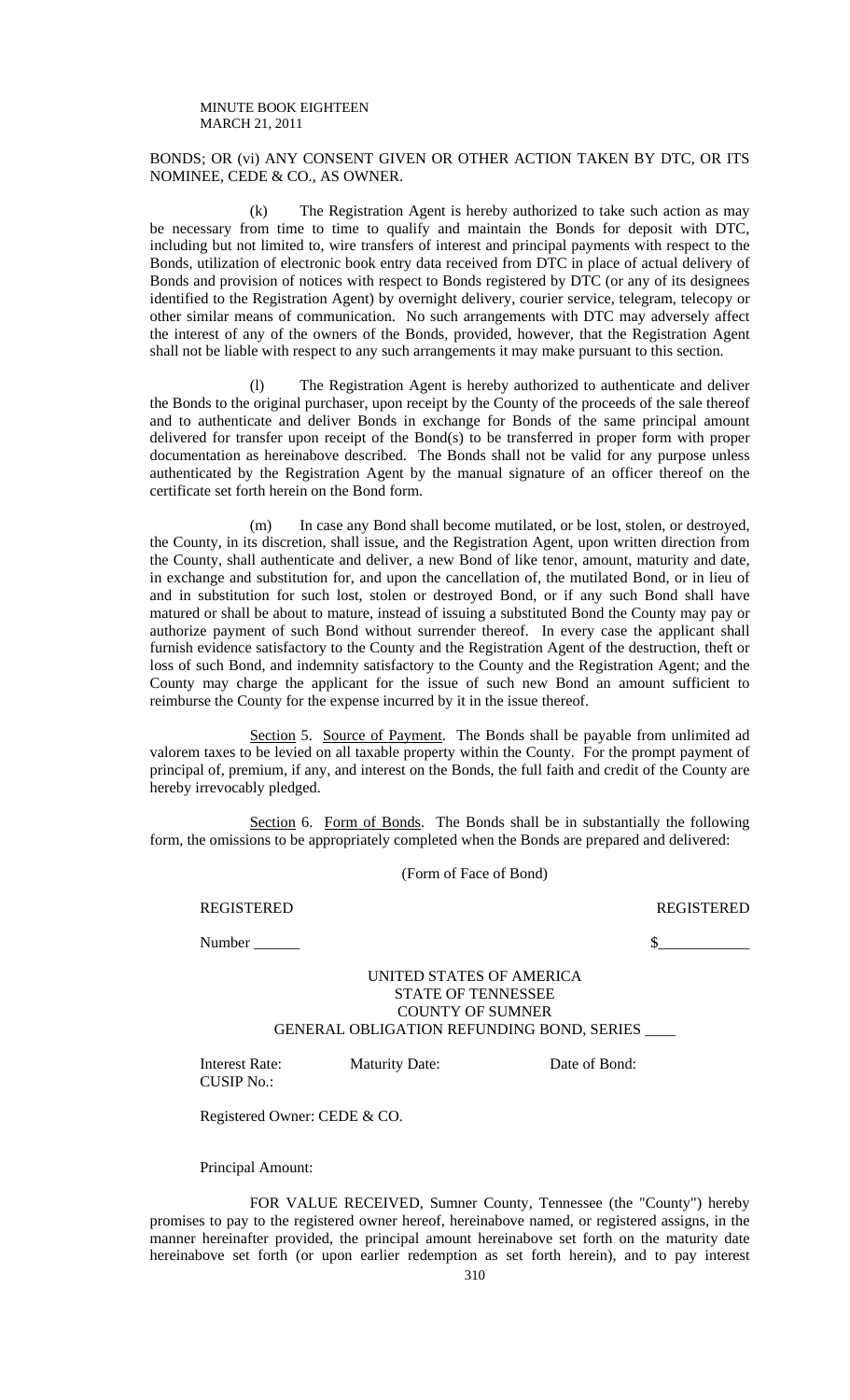(computed on the basis of a 360-day year of twelve 30-day months) on said principal amount at the annual rate of interest hereinabove set forth from the date hereof until said maturity date or redemption date, said interest being payable on [December 1, 2011], and semi-annually thereafter on the first day of [June] and [December] in each year until this Bond matures or is redeemed. Both principal hereof and interest hereon are payable in lawful money of the United States of America by check or draft at the principal corporate trust office of Regions Bank, Nashville, Tennessee, as registration agent and paying agent (the "Registration Agent"). The Registration Agent shall make all interest payments with respect to this Bond on each interest payment date directly to the registered owner hereof shown on the Bond registration records maintained by the Registration Agent as of the close of business on the fifteenth day of the month next preceding the interest payment date (the "Regular Record Date") by check or draft mailed to such owner at such owner's address shown on said Bond registration records, without, except for final payment, the presentation or surrender of this Bond, and all such payments shall discharge the obligations of the County to the extent of the payments so made. Any such interest not so punctually paid or duly provided for on any interest payment date shall forthwith cease to be payable to the registered owner on the relevant Regular Record Date; and, in lieu thereof, such defaulted interest shall be payable to the person in whose name this Bond is registered at the close of business on the date (the "Special Record Date") for payment of such defaulted interest to be fixed by the Registration Agent, notice of which shall be given to the owners of the Bonds of the issue of which this Bond is one not less than ten (10) days prior to such Special Record Date. Payment of principal of [and premium, if any, on] this Bond shall be made when due upon presentation and surrender of this Bond to the Registration Agent.

 Except as otherwise provided herein or in the Resolution, as hereinafter defined, this Bond shall be registered in the name of Cede & Co., as nominee of The Depository Trust Company, New York, New York ("DTC"), which will act as securities depository for the Bonds of the series of which this Bond is one. One Bond for each maturity of the Bonds shall be issued to DTC and immobilized in its custody. A book-entry system shall be employed, evidencing ownership of the Bonds in \$5,000 denominations, or multiples thereof, with transfers of beneficial ownership effected on the records of DTC and the DTC Participants, as defined in the Resolution, pursuant to rules and procedures established by DTC. So long as Cede  $\&$  Co., as nominee for DTC, is the registered owner of the Bonds, the County and the Registration Agent shall treat Cede & Co., as the only owner of the Bonds for all purposes under the Resolution, including receipt of all principal of, [premium, if any,] and interest on the Bonds, receipt of notices, voting and requesting or taking or not taking, or consenting to, certain actions hereunder. Payments of principal and interest [and redemption premium, if any,] with respect to the Bonds, so long as DTC is the only owner of the Bonds, shall be paid directly to DTC or its nominee, Cede & Co. DTC shall remit such payments to DTC Participants, and such payments thereafter shall be paid by DTC Participants to the Beneficial Owners, as defined in the Resolution. Neither the County nor the Registration Agent shall be responsible or liable for payment by DTC or DTC Participants, for sending transaction statements or for maintaining, supervising or reviewing records maintained by DTC or DTC Participants. In the event that (1) DTC determines not to continue to act as securities depository for the Bonds or (2) the County determines that the continuation of the book-entry system of evidence and transfer of ownership of the Bonds would adversely affect its interests or the interests of the Beneficial Owners of the Bonds, the County may discontinue the book-entry system with DTC. If the County fails to identify another qualified securities depository to replace DTC, the County shall cause the Registration Agent to authenticate and deliver replacement Bonds in the form of fully registered Bonds to each Beneficial Owner. Neither the County nor the Registration Agent shall have any responsibility or obligations to any DTC Participant or any Beneficial Owner with respect to (i) the Bonds; (ii) the accuracy of any records maintained by DTC or any DTC Participant; (iii) the payment by DTC or any DTC Participant of any amount due to any Beneficial Owner in respect of the principal or maturity amounts of and interest on the Bonds; (iv) the delivery or timeliness of delivery by DTC or any DTC Participant of any notice due to any Beneficial Owner that is required or permitted under the terms of the Resolution to be given to Beneficial Owners, (v) the selection of Beneficial Owners to receive payments in the event of any partial redemption of the Bonds; or (vi) any consent given or other action taken by DTC, or its nominee, Cede & Co., as owner.

 [Bonds of the issue of which this Bond is one maturing June 1, \_\_\_\_\_\_ through June 1, \_\_\_\_\_\_, inclusive, shall mature without option of prior redemption, and Bonds maturing June 1, \_\_\_\_\_\_\_\_\_ and thereafter shall be subject to redemption prior to maturity at the option of the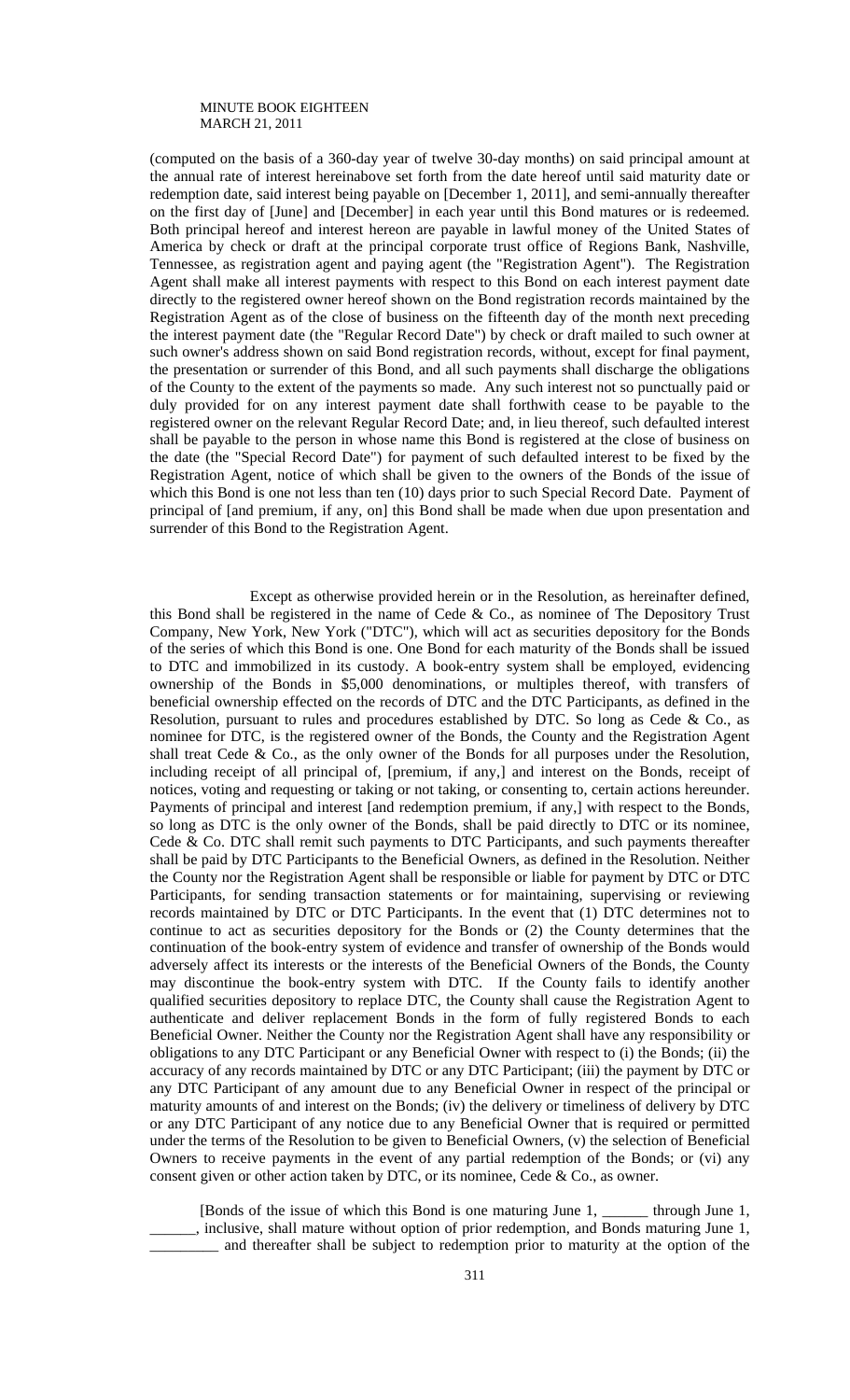County on June 1, \_\_\_\_ and thereafter, as a whole or in part, at any time, at the redemption price of par plus interest accrued to the redemption date.]

 If less than all the Bonds shall be called for redemption, the maturities to be redeemed shall be designated by the Board of County Commissioners of the County, in its discretion. If less than all the principal amount of the Bonds of a maturity shall be called for redemption, the interests within the maturity to be redeemed shall be selected as follows:

if the Bonds are being held under a Book-Entry System by DTC, or a successor Depository, the amount of the interest of each DTC Participant in the Bonds to be redeemed shall be determined by DTC, or such successor Depository, by lot or such other manner as DTC, or such successor Depository, shall determine; or

 (ii) if the Bonds are not being held under a Book-Entry System by DTC, or a successor Depository, the Bonds within the maturity to be redeemed shall be selected by the Registration Agent by lot or such other random manner as the Registration Agent in its discretion shall determine.

 [Subject to the credit hereinafter provided, the County shall redeem Bonds maturing \_\_\_\_\_\_\_\_\_\_\_\_\_\_\_\_\_\_\_\_\_\_\_\_\_\_\_\_\_\_\_\_\_\_\_\_\_\_\_\_\_\_\_\_ on the redemption dates set forth below opposite the maturity dates, in aggregate principal amounts equal to the respective dollar amounts set forth below opposite the respective redemption dates at a price of par plus accrued interest thereon to the date of redemption. DTC, as securities depository for the series of Bonds of which this Bond is one, or such Person as shall then be serving as the securities depository for the Bonds, shall determine the interest of each Participant in the Bonds to be redeemed using its procedures generally in use at that time. If DTC, or another securities depository is no longer serving as securities depository for the Bonds, the Bonds to be redeemed within a maturity shall be selected by the Registration Agent by lot or such other random manner as the Registration Agent in its discretion shall select. The dates of redemption and principal amount of Bonds to be redeemed on said dates are as follows:

| Final    | Redemption | Principal    |  |
|----------|------------|--------------|--|
| Maturity |            | Amount       |  |
|          | Date       | <b>Bonds</b> |  |
|          |            | Redeemed     |  |

## \*Final Maturity

 At its option, to be exercised on or before the forty-fifth (45th) day next preceding any such redemption date, the County may (i) deliver to the Registration Agent for cancellation Bonds to be redeemed, in any aggregate principal amount desired, and/or (ii) receive a credit in respect of its redemption obligation under this mandatory redemption provision for any Bonds of the maturity to be redeemed which prior to said date have been purchased or redeemed (otherwise than through the operation of this mandatory sinking fund redemption provision) and canceled by the Registration Agent and not theretofore applied as a credit against any redemption obligation under this mandatory sinking fund provision. Each Bond so delivered or previously purchased or redeemed shall be credited by the Registration Agent at 100% of the principal amount thereof on the obligation of the County on such payment date and any excess shall be credited on future redemption obligations in chronological order, and the principal amount of Bonds to be redeemed by operation of this mandatory sinking fund provision shall be accordingly reduced. The County shall on or before the forty-fifth (45th) day next preceding each payment date furnish the Registration Agent with its certificate indicating whether or not and to what extent the provisions of clauses (i) and (ii) of this subsection are to be availed of with respect to such payment and confirm that funds for the balance of the next succeeding prescribed payment will be paid on or before the next succeeding payment date.]

 Notice of call for redemption[, whether optional or mandatory,] shall be given by the Registration Agent not less than thirty (30) nor more than sixty (60) days prior to the date fixed for redemption by sending an appropriate notice to the registered owners of the Bonds to be redeemed by first-class mail, postage prepaid, at the addresses shown on the Bond registration records of the Registration Agent as of the date of the notice; but neither failure to mail such notice nor any defect in any such notice so mailed shall affect the sufficiency of the proceedings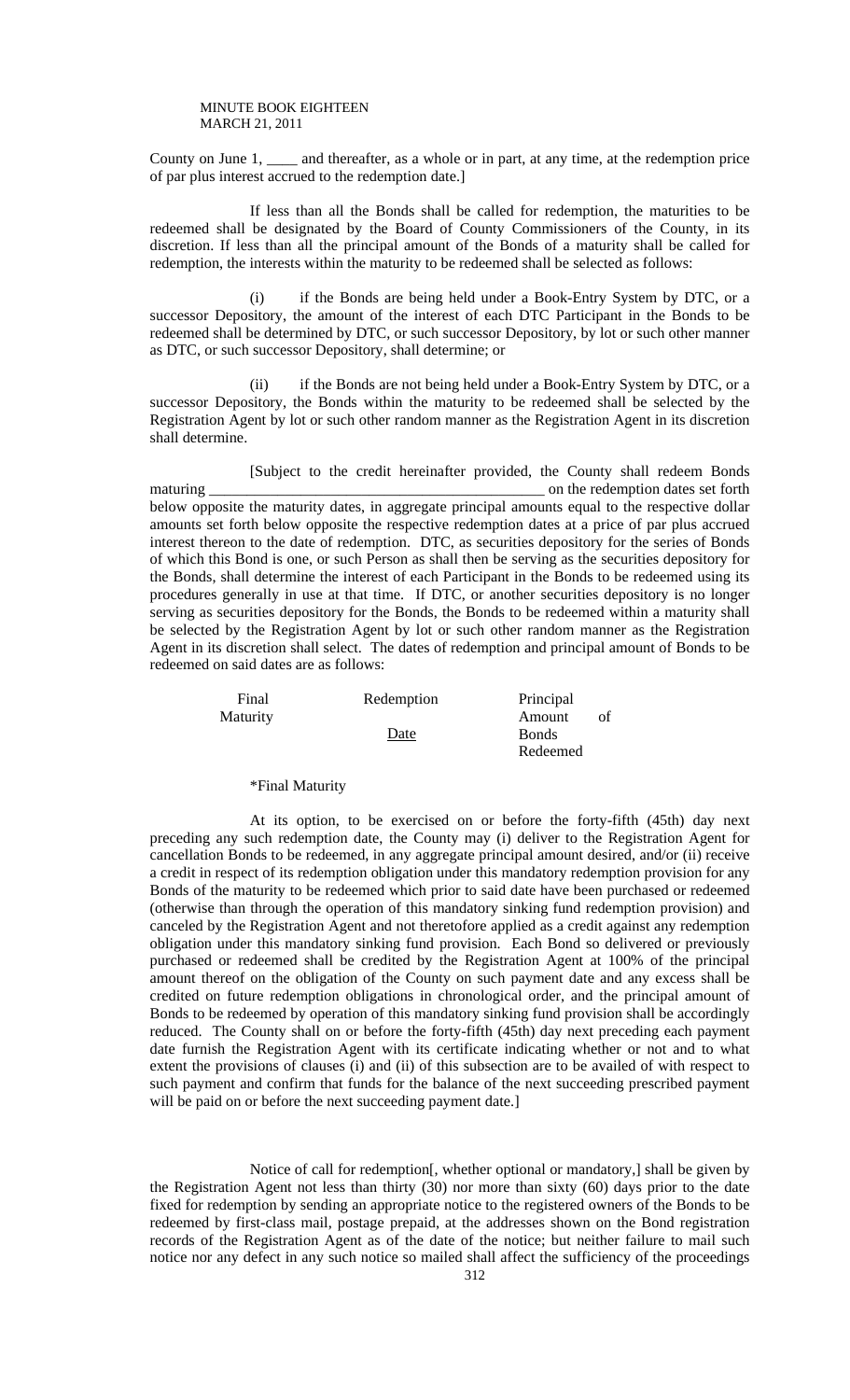for the redemption of any of the Bonds for which proper notice was given. As long as DTC, or a successor Depository, is the registered owner of the Bonds, all redemption notices shall be mailed by the Registration Agent to DTC, or such successor Depository, as the registered owner of the Bonds, as and when above provided, and neither the County nor the Registration Agent shall be responsible for mailing notices of redemption to DTC Participants or Beneficial Owners. Failure of DTC, or any successor Depository, to provide notice to any DTC Participant will not affect the validity of such redemption. From and after any redemption date, all Bonds called for redemption shall cease to bear interest if funds are available at the office of the Registration Agent for the payment thereof and if notice has been duly provided as set forth in the Resolution, as hereafter defined.]

 This Bond is transferable by the registered owner hereof in person or by such owner's attorney duly authorized in writing at the principal corporate trust office of the Registration Agent set forth on the front side hereof, but only in the manner, subject to limitations and upon payment of the charges provided in the Resolution, as hereafter defined, and upon surrender and cancellation of this Bond. Upon such transfer a new Bond or Bonds of authorized denominations of the same maturity and interest rate for the same aggregate principal amount will be issued to the transferee in exchange therefor. The person in whose name this Bond is registered shall be deemed and regarded as the absolute owner thereof for all purposes and neither the County nor the Registration Agent shall be affected by any notice to the contrary whether or not any payments due on the Bond shall be overdue. Bonds, upon surrender to the Registration Agent, may, at the option of the registered owner thereof, be exchanged for an equal aggregate principal amount of the Bonds of the same maturity in authorized denomination or denominations, upon the terms set forth in the Resolution. The Registration Agent shall not be required to transfer or exchange any Bond during the period commencing on a Regular Record Date or Special Record Date and ending on the corresponding interest payment date of such Bond<sub>[,</sub> nor to transfer or exchange any Bond after the notice calling such Bond for redemption has been made, nor during a period following the receipt of instructions from the County to call such Bond for redemption].

 This Bond is one of a total authorized issue aggregating \$\_\_\_\_\_\_\_\_\_\_ and issued by the County for the purpose of providing funds to refund the County's outstanding General Obligation School Bonds, Series 2007, dated April 9, 2007, maturing [June 1, \_\_\_\_ through June 1, \_\_\_\_, inclusive; and] its outstanding General Obligation School Bonds, Series 2007B, dated October 31, 2007, maturing [June 1, \_\_\_\_ through June 1, \_\_\_, inclusive], under and in full compliance with the constitution and statutes of the State of Tennessee, including Sections 9-21- 101, et seq., Tennessee Code Annotated and Sections 49-3-1001, et seq., Tennessee Code Annotated, and pursuant to a resolution duly adopted by the Board of County Commissioners of the County on March 21, 2011 (the "Resolution").

 This Bond is payable from unlimited ad valorem taxes to be levied on all taxable property within the County. For the prompt payment of principal of [, premium, if any,] and interest on this Bond, the full faith and credit of the County are irrevocably pledged. For a more complete statement of the general covenants and provisions pursuant to which this Bond is issued, reference is hereby made to said Resolution.

 This Bond and the income therefrom are exempt from all present state, county and municipal taxes in Tennessee except (a) inheritance, transfer and estate taxes, (b) Tennessee excise taxes on interest on the Bond during the period the Bond is held or beneficially owned by any organization or entity, other than a sole proprietorship or general partnership, doing business in the State of Tennessee, and (c) Tennessee franchise taxes by reason of the inclusion of the book value of the Bond in the Tennessee franchise tax base of any organization or entity, other than a sole proprietorship or general partnership, doing business in the State of Tennessee.

 It is hereby certified, recited, and declared that all acts, conditions and things required to exist, happen and be performed precedent to and in the issuance of this Bond exist, have happened and have been performed in due time, form and manner as required by law, and that the amount of this Bond, together with all other indebtedness of the County, does not exceed any limitation prescribed by the constitution and statutes of the State of Tennessee.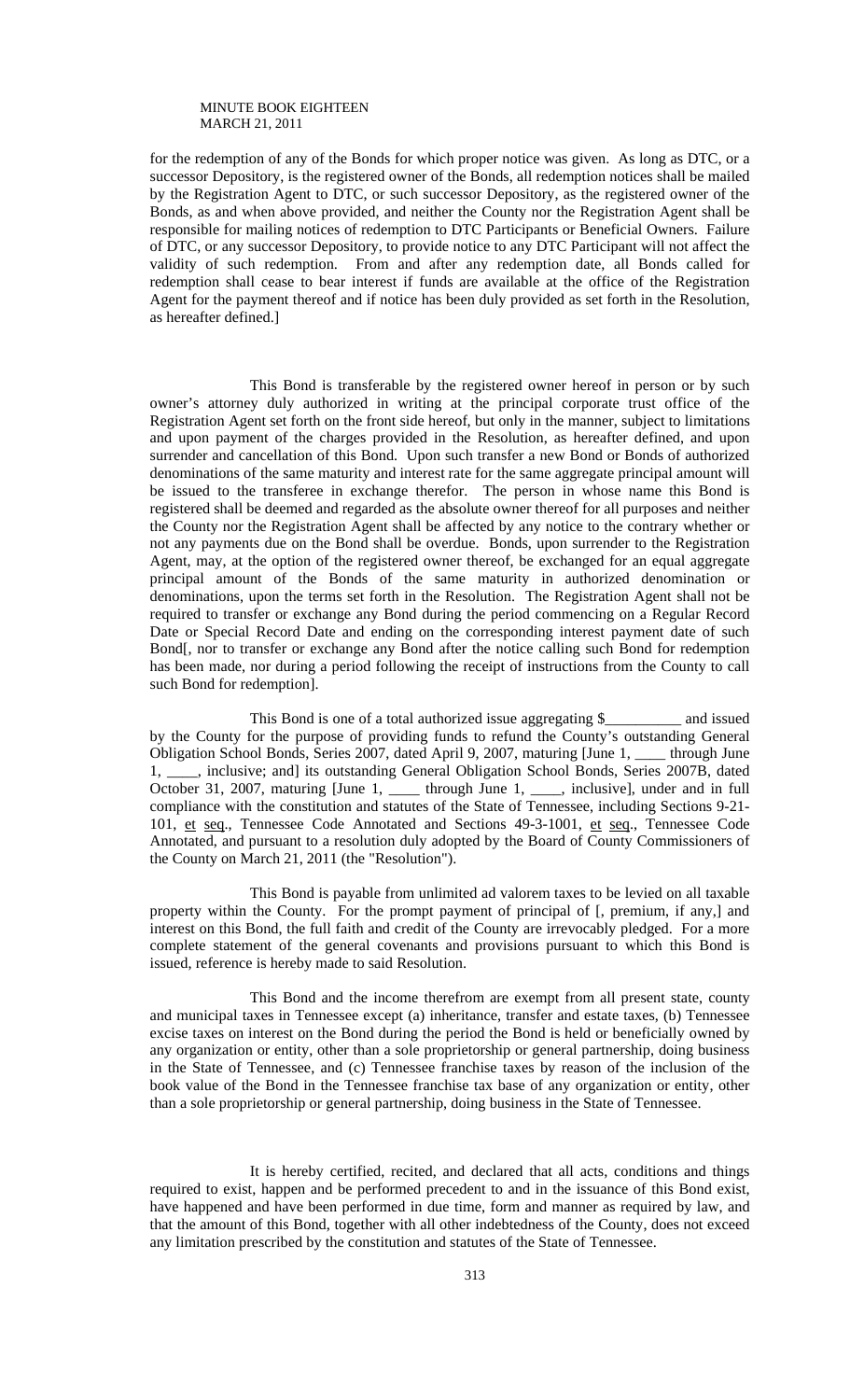IN WITNESS WHEREOF, the County has caused this Bond to be signed by its County Executive with his manual or facsimile signature and attested by its County Clerk with his manual or facsimile signature under an impression or facsimile of the corporate seal of the County, all as of the date hereinabove set forth.

## SUMNER COUNTY

BY:

County Executive

(SEAL)

 $\overline{a}$ 

ATTESTED:

County Clerk

Transferable and payable at the

principal corporate trust office of: Regions Bank

Nashville, Tennessee

Date of Registration: \_\_\_\_\_\_\_\_\_\_\_\_\_\_\_\_\_\_

 This Bond is one of the issue of Bonds issued pursuant to the Resolution hereinabove described.

## REGIONS BANK

Registration Agent

By:\_\_\_\_\_\_\_\_\_\_\_\_\_\_\_\_\_\_\_\_\_\_\_\_\_\_\_\_\_\_\_\_\_\_\_\_

Authorized Officer

## (FORM OF ASSIGNMENT)

 FOR VALUE RECEIVED, the undersigned sells, assigns, and transfers unto  $\Box$ , whose address is  $\Box$ 

(Please insert Federal Identification or Social Security Number of Assignee \_\_\_\_\_\_\_\_\_\_\_\_\_\_\_), the within Bond of Sumner County, Tennessee, and does hereby irrevocably constitute and appoint \_\_\_\_\_\_\_\_\_\_\_\_\_\_\_\_\_\_\_, attorney, to transfer the said Bond on the records kept for registration thereof with full power of substitution in the premises.

Dated:

NOTICE: The signature to this assignment must correspond with the name of the registered owner as it appears on the face of the within Bond in every particular,

 $\frac{1}{\sqrt{2}}$  ,  $\frac{1}{\sqrt{2}}$  ,  $\frac{1}{\sqrt{2}}$  ,  $\frac{1}{\sqrt{2}}$  ,  $\frac{1}{\sqrt{2}}$  ,  $\frac{1}{\sqrt{2}}$  ,  $\frac{1}{\sqrt{2}}$  ,  $\frac{1}{\sqrt{2}}$  ,  $\frac{1}{\sqrt{2}}$  ,  $\frac{1}{\sqrt{2}}$  ,  $\frac{1}{\sqrt{2}}$  ,  $\frac{1}{\sqrt{2}}$  ,  $\frac{1}{\sqrt{2}}$  ,  $\frac{1}{\sqrt{2}}$  ,  $\frac{1}{\sqrt{2}}$ 

without alteration or enlargement or any change whatsoever.

Signature guaranteed:

NOTICE: Signature(s) must be guaranteed

\_\_\_\_\_\_\_\_\_\_\_\_\_\_\_\_\_\_\_\_\_\_\_\_\_\_\_\_\_\_\_\_\_\_\_\_\_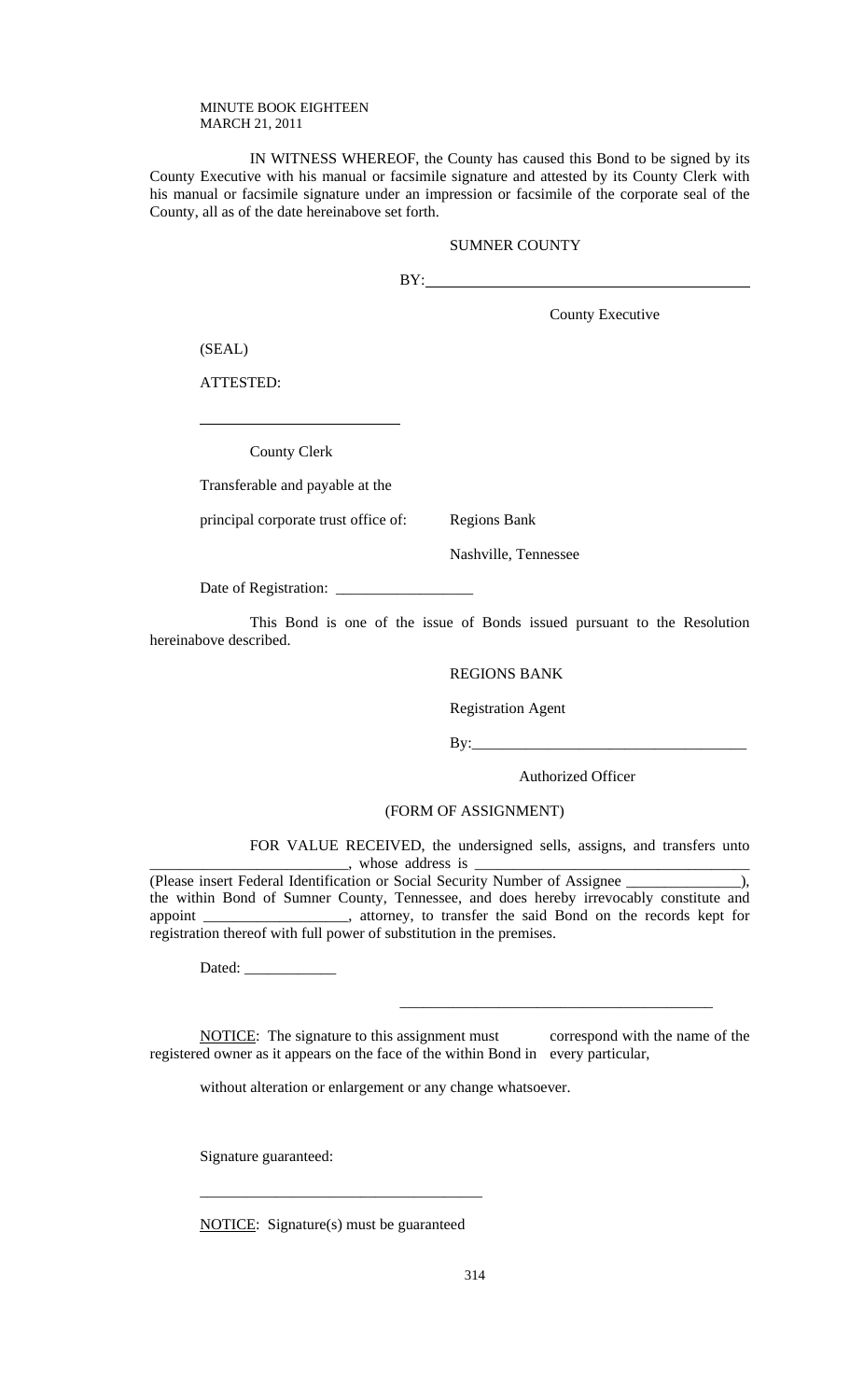#### by a member firm of a Medallion Program

acceptable to the Registration Agent.

Section 7. Levy of Tax. The County, through its Governing Body, shall annually levy and collect a tax upon all taxable property within the County, in addition to all other taxes authorized by law, sufficient to pay principal of, premium, if any, and interest on the Bonds when due, and for that purpose there is hereby levied a direct annual tax in such amount as may be found necessary each year to pay principal and interest coming due on the Bonds in said year. Principal and interest falling due at any time when there are insufficient funds from this tax levy on hand shall be paid from the current funds of the County and reimbursement therefor shall be made out of the taxes hereby provided to be levied when the same shall have been collected. The tax herein provided may be reduced to the extent of any appropriations from other funds, taxes and revenues of the County to the payment of debt service on the Bonds.

#### **Section 8. Sale of Bonds.**

*All or any series of the Bonds shall be sold at negotiated sale or at competitive public sale as shall be directed by the County Executive at a price of not less than 99% of par, exclusive of original issue discount, plus accrued interest, as shall be determined by the County Executive, in consultation with the County's Finance Director. If sold at negotiated sale, the County Executive is authorized to execute the Bond Purchase Agreement providing the details of the terms of the sale. The sale of all or any series of the Bonds to the Underwriter shall be binding on the County, and no further action of the Governing Body with respect thereto shall be required.* 

*The County Executive, in consultation with the County's Finance Director, may elect to sell all or any series of the Bonds to one or more purchasers by public sale. In that case, the County Executive, in consultation with the County's Finance Director, is further authorized to execute an Award Certificate providing the details of the terms of the sale. The award of any series of the Bonds by the County Executive shall be binding on the County, and no further action of the Governing Body with respect thereto shall be required.*

*To facilitate the sale of the Bonds in a manner that is in the best interest of the County and achieves the County's objectives, the County Executive, in consultation with the County's Finance Director, is authorized:*

## **to establish the dated date of the Bonds, or any series thereof, and the designation of the Bonds;**

(2) to change the first interest payment due on the Bonds or any series thereof to a date other than December 1, 2011; provided that such date is not later than twelve months from the dated date of such series of Bonds;

- (3) to establish the principal amount of any series of the Bonds, provided that such principal amount shall not be greater than necessary to provide for the refunding of the Refunded Bonds and to pay costs of issuance of such series of the Bonds and in the aggregate shall not exceed the amount authorized in this resolution;
- (4) to adjust the principal and interest payment dates of the Bonds, provided that the final maturity date of each series shall not extend beyond the end of fiscal year 2027, unless otherwise approved by the Director of State and Local Finance;
- (5) to provide that the Bonds, or any series thereof, shall mature without option of redemption prior to maturity and to establish a redemption premium, if applicable, to be paid on the Bonds so long as said premium does not exceed two percent (2%) of the principal amount thereof;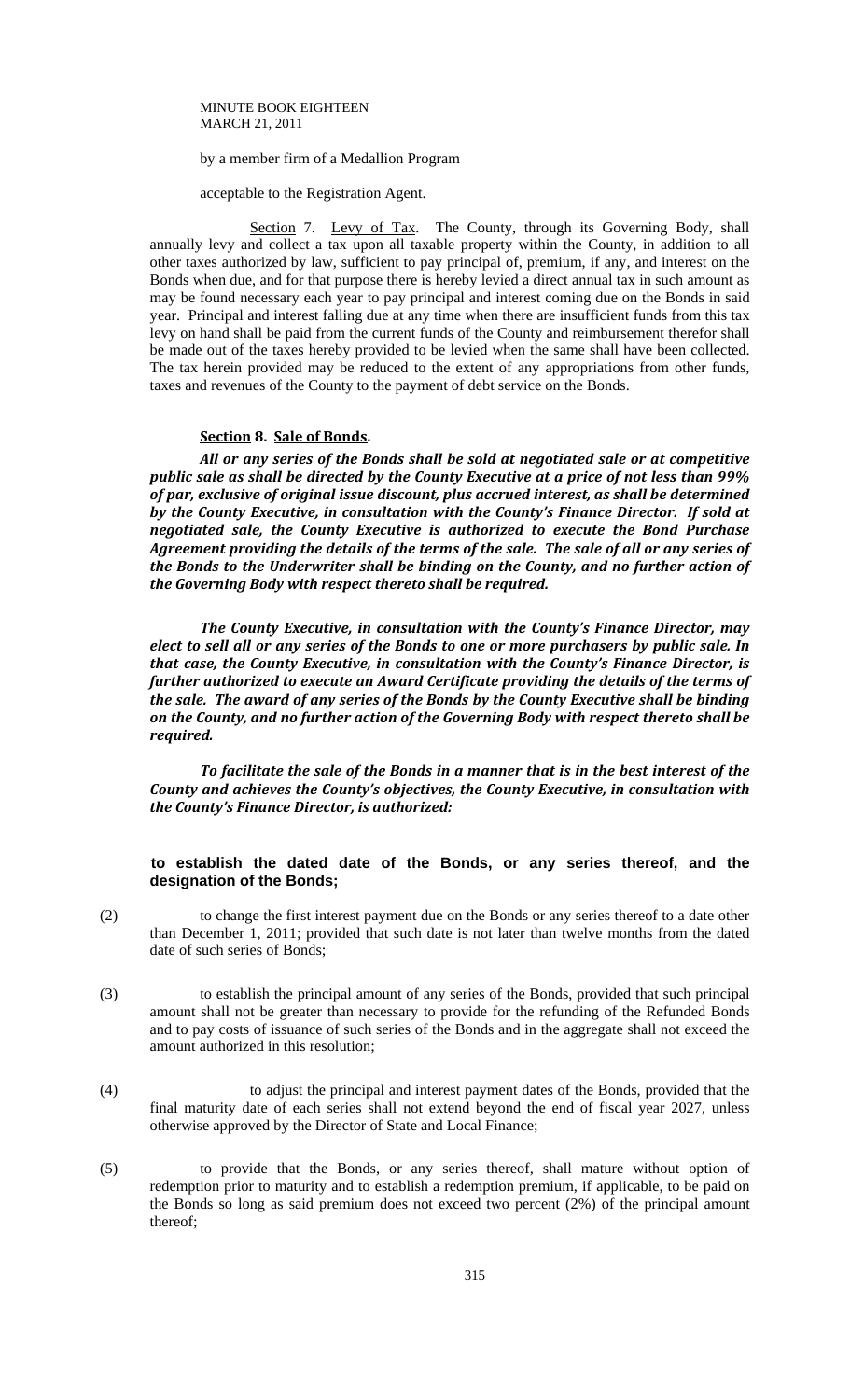- (6) to determine which of the Outstanding Bonds or portions thereof to refund, provided that each series of Bonds shall contribute to the restructuring objectives of the County;
- (7) to sell the Bonds or any maturities thereof as Term Bonds with mandatory redemption requirements corresponding to the maturity dates set forth herein or as otherwise determined by the County Executive of the County, as he shall deem most advantageous to the County; and
- (8) to cause all or a portion of the Bonds to be insured by a bond insurance policy issued by a nationally recognized bond insurance company to achieve the purposes set forth herein and to serve the best interests of the County and to enter into agreements with such insurance company with respect to any emission of Bonds to the extent not inconsistent with this Resolution.

 (d) The County Executive, in consultation with the County's Finance Director, is authorized to sell the Bonds, or any series of the Bonds, simultaneously with any other bonds or notes authorized by resolution or resolutions of the Governing Body. The County Executive, in consultation with the County's Finance Director, is further authorized to sell the Bonds, or series of the Bonds, as a single issue of Bonds with any other bonds with substantially similar terms authorized by resolution or resolutions of the Governing Body, in one or more series as he shall deem to be advantageous to the County.

 (e) The County Executive, the County Clerk, and the County's Finance Director, or any of them, are authorized to cause the Bonds to be authenticated and delivered by the Registration Agent to the underwriter or original purchaser, and to execute, publish and deliver all certificates and documents, as they shall deem necessary in connection with the sale and delivery of the Bonds.

Section 9. Disposition of Bond Proceeds. The proceeds of the sale of each emission of the Bonds shall be applied by the County as follows:

 (a) all accrued interest, if any, shall be deposited to the appropriate fund of the County to be used to pay interest on the Bonds on the first interest payment date following delivery of the Bonds;

 (b) an amount, which together with legally available funds of the County, if any, and investment earnings thereon, will be sufficient to pay principal of and interest on the Refunded Bonds until and through the redemption date, if applicable, therefor shall be transferred to the Escrow Agent under the Refunding Escrow Agreement to be deposited to the Escrow Fund established thereunder to be held and applied as provided therein; and

 (c) the remainder of the proceeds of the sale of the Bonds shall be used to pay the costs of issuance of the Bonds, including necessary legal, accounting and fiscal expenses, printing, engraving, advertising and similar expenses, bond insurance premium, if any, administrative and clerical costs, rating agency fees, Registration Agent fees, and other miscellaneous expenses incurred in connection with the issuance and sale of the Bonds.

Section 10. Official Statement. The County Executive, County's Finance Director and County Clerk, or any of them, are hereby authorized and directed to provide for the preparation and distribution, electronic or otherwise, of a Preliminary Official Statement describing the Bonds and any other bonds or notes which in the discretion of the County Executive are sold at the same time as the Bonds. After the Bonds have been sold, the County Executive, the County's Finance Director and County Clerk, or any of them, shall make such completions, omissions, insertions and changes in the Preliminary Official Statement not inconsistent with this resolution as are necessary or desirable to complete it as a final Official Statement for purposes of Rule 15c2-12(e)(3) of the Securities and Exchange Commission. The County Executive, the County's Finance Director and County Clerk, or any of them, shall arrange for the delivery to the underwriter of a reasonable number of copies of the Official Statement within seven business days after the Bonds, or any emission thereof, have been sold to the Underwriter, to each potential investor requesting a copy of the Official Statement and to each person to whom such underwriter and members of its selling group initially sell the Bonds.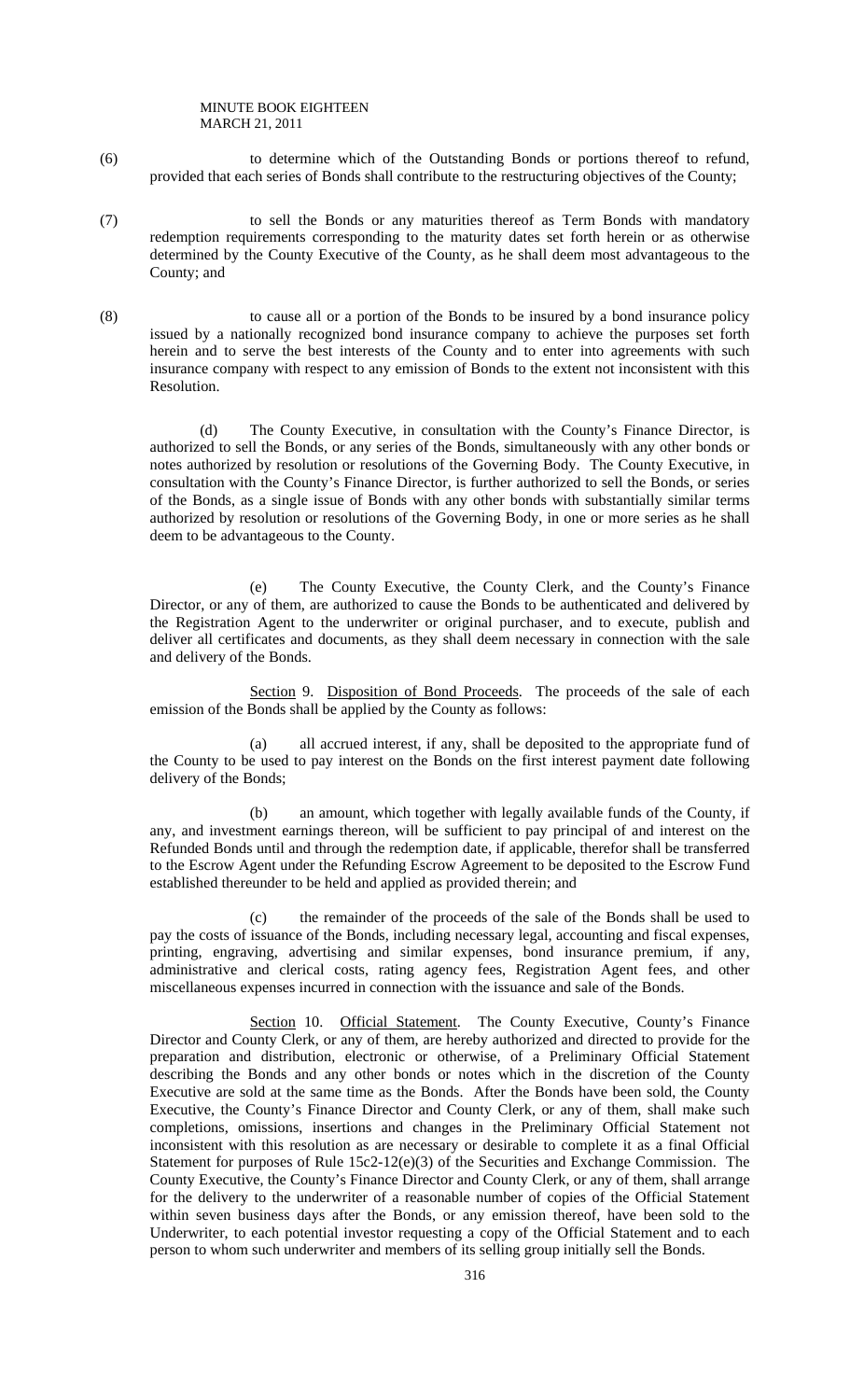The County Executive, the County's Finance Director and County Clerk, or any of them, are authorized, on behalf of the County, to deem the Preliminary Official Statement and the Official Statement in final form, each to be final as of its date within the meaning of Rule 15c2-12(b)(1), except for the omission in the Preliminary Official Statement of certain pricing and other information allowed to be omitted pursuant to such Rule 15c2-12(b)(1). The distribution of the Preliminary Official Statement and the Official Statement in final form shall be conclusive evidence that each has been deemed in final form as of its date by the County except for the omission in the Preliminary Official Statement of such pricing and other information.

 If the Bonds, or any emission thereof, are sold to a purchaser that does not intend to reoffer the Bonds to the public as evidenced by a certificate executed by the purchaser then an Official Statement is authorized but not required, as shall be determined by the County Executive.

Section 11. Refunding Escrow Agreement. For the purpose of providing for the payment of the principal of and interest on the Refunded Bonds, the County Executive is hereby authorized and directed to execute and the County Clerk to attest on behalf of the County, the Refunding Escrow Agreement with the Escrow Agent and to deposit with the Escrow Agent the amounts to be used by the Escrow Agent to purchase Government Securities as provided therein; provided, however, that the yield on such investments shall be determined in such manner that none of the Bonds will be an "arbitrage bond" within the meaning of Section 148 (a) of the Code. The form of the Refunding Escrow Agreement presented to this meeting and attached hereto as Exhibit B is hereby in all respects approved and the County Executive and the County Clerk are hereby authorized and directed to execute and deliver same on behalf of the County in substantially the form thereof presented to this meeting, or with such changes as may be approved by the County Executive, in consultation with the County's Finance Director, and County Clerk, their execution thereof to constitute conclusive evidence of their approval of all such changes. The Escrow Agent is hereby authorized and directed to hold and administer all funds deposited in trust for the payment when due of principal of and interest on the Refunded Bonds and to exercise such duties as set forth in the Refunding Escrow Agreement.

Section 12. Notice of Refunding and Redemption. Prior to the issuance of the Bonds, or any series of the Bonds, if required, notice of the County's intention to refund the Refunded Bonds, shall be given by the registration agent for the Refunded Bonds to be mailed by first-class mail, postage prepaid, to the registered holders thereof, as of the date of the notice, as shown on the bond registration records maintained by such registration agent of said Refunded Bonds. Such notice shall be in the form consistent with applicable law. The County Executive, the County's Finance Director and the County Clerk, or any of them, are hereby authorized and directed to authorize the registration agent of said Refunded Bonds to give such notice on behalf of the County in accordance with this Section.

 Notice of redemption of the Series 2007B Bonds shall be given by the Escrow Agent in accordance with the Refunding Escrow Agreement.

 Section 13. Arbitrage. The County recognizes that the purchasers and owners of the Bonds will have accepted them on, and paid therefor a price that reflects, the understanding that interest thereon is excludable from gross income for purposes of federal income taxation under laws in force on the date of delivery of the Bonds. In this connection, the County agrees that it shall take no action which may cause the interest on any of said Bonds to be included in gross income for federal income taxation. It is the reasonable expectation of the Governing Body of the County that the proceeds of the Bonds will not be used in a manner which will cause the Bonds to be "arbitrage bonds" within the meaning of Section 148 of the Code, and to this end the said proceeds of the Bonds and other related funds established for the purposes herein set out shall be used and spent expeditiously for the purposes described herein. The Governing Body further covenants and represents that in the event it shall be required by Section 148(f) of the Code to pay any investment proceeds of the Bonds to the United States government, it will make such payments as and when required by said Section 148(f) and will take such other actions as shall be necessary or permitted to prevent the interest on the Bonds from becoming taxable. The County Executive, the County's Finance Director and County Clerk, or any of them, are authorized and directed to make such certifications in this regard in connection with the sale of the Bonds as any or all shall deem appropriate, and such certifications shall constitute a representation and certification of the County.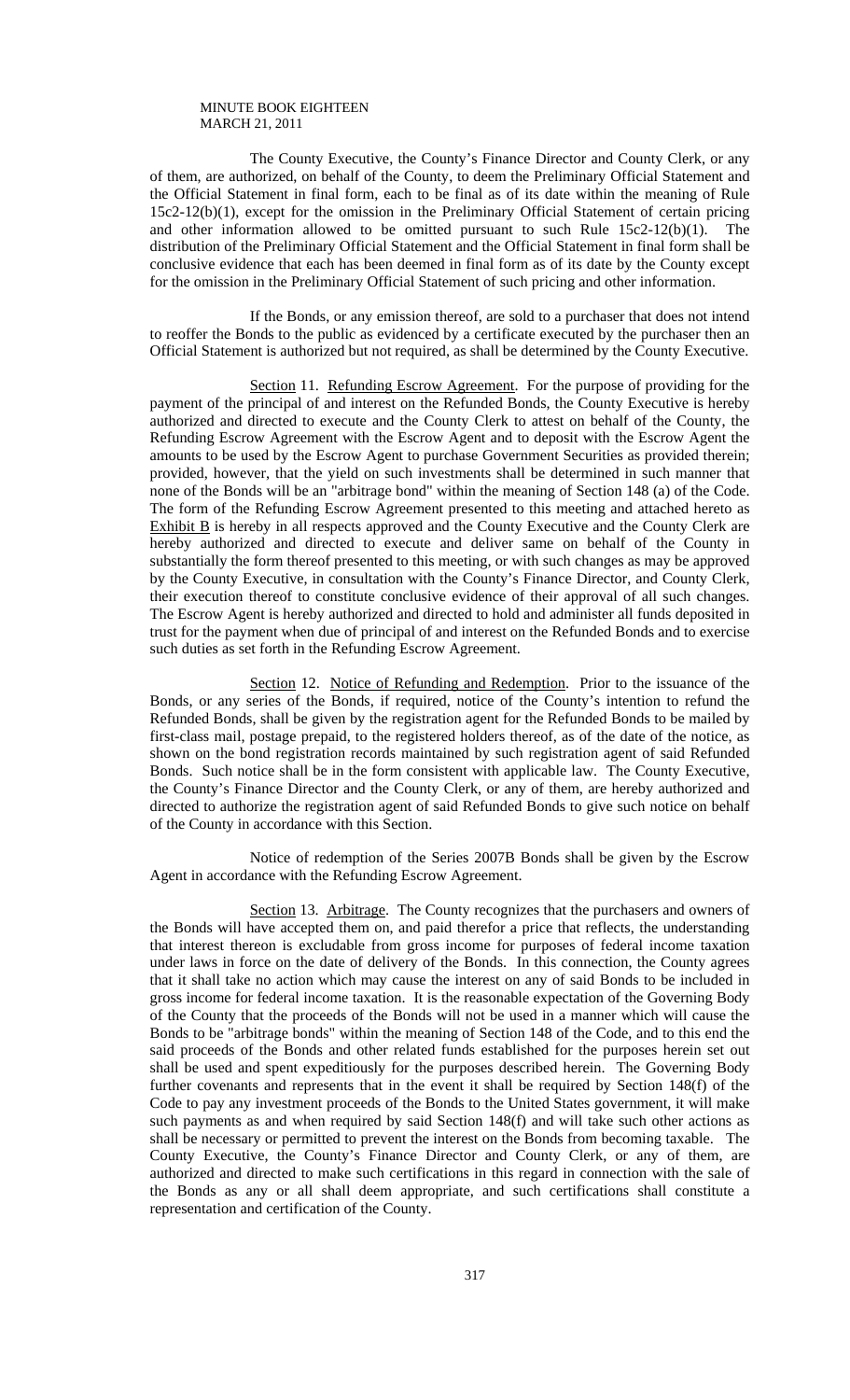it;

Section 14. Discharge and Satisfaction of Bonds. If the County shall pay and discharge the indebtedness evidenced by any of the Bonds in any one or more of the following ways, to wit:

 (a) By paying or causing to be paid, by deposit of sufficient funds as and when required with the Registration Agent, the principal of and interest on such Bonds as and when the same become due and payable;

 (b) By depositing or causing to be deposited with any trust company or financial institution whose deposits are insured by the Federal Deposit Insurance Corporation or similar federal agency and which has trust powers (an "Agent"; which Agent may be the Registration Agent) in trust or escrow, on or before the date of maturity or redemption, sufficient money or Defeasance Obligations, as hereafter defined, the principal of and interest on which, when due and payable, will provide sufficient moneys to pay or redeem such Bonds and to pay interest thereon when due until the maturity or redemption date (provided, if such Bonds are to be redeemed prior to maturity thereof, proper notice of such redemption shall have been given or adequate provision shall have been made for the giving of such notice);

(c) By delivering such Bonds to the Registration Agent, for cancellation by

and if the County shall also pay or cause to be paid all other sums payable hereunder by the County with respect to such Bonds, or make adequate provision therefor, and by resolution of the Governing Body instruct any such Agent to pay amounts when and as required to the Registration Agent for the payment of principal of and interest on such Bonds when due, then and in that case the indebtedness evidenced by such Bonds shall be discharged and satisfied and all covenants, agreements and obligations of the County to the holders of such Bonds shall be fully discharged and satisfied and shall thereupon cease, terminate and become void.

 If the County shall pay and discharge the indebtedness evidenced by any of the Bonds in the manner provided in either clause (a) or clause (b) above, then the registered owners thereof shall thereafter be entitled only to payment out of the money or Defeasance Obligations deposited as aforesaid.

 Except as otherwise provided in this Section, neither Defeasance Obligations nor moneys deposited with the Registration Agent pursuant to this Section nor principal or interest payments on any such Defeasance Obligations shall be withdrawn or used for any purpose other than, and shall be held in trust for, the payment of the principal and interest on said Bonds; provided that any cash received from such principal or interest payments on such Defeasance Obligations deposited with the Registration Agent, (A) to the extent such cash will not be required at any time for such purpose, shall be paid over to the County as received by the Registration Agent and (B) to the extent such cash will be required for such purpose at a later date, shall, to the extent practicable, be reinvested in Defeasance Obligations maturing at times and in amounts sufficient to pay when due the principal and interest to become due on said Bonds on or prior to such redemption date or maturity date thereof, as the case may be, and interest earned from such reinvestments shall be paid over to the County, as received by the Registration Agent. For the purposes of this Section, Defeasance Obligations shall mean direct obligations of, or obligations, the principal of and interest on which are guaranteed by, the United States of America, or any agency thereof, obligations of any agency or instrumentality of the United States or any other obligations at the time of the purchase thereof are permitted investments under Tennessee Law for the purposes described in this Section, which bonds or other obligations shall not be subject to redemption prior to their maturity other than at the option of the registered owner thereof.

Section 15. Continuing Disclosure. The County hereby covenants and agrees that it will provide annual financial information and material event notices as required by Rule 15c2-12 of the Securities Exchange Commission for the Bonds. The County Executive is authorized to execute at the Closing of the sale of the Bonds, an agreement for the benefit of and enforceable by the owners of the Bonds specifying the details of the financial information and material event notices to be provided and its obligations relating thereto. Failure of the County to comply with the undertaking herein described and to be detailed in said closing agreement, shall not be a default hereunder, but any such failure shall entitle the owner or owners of any of the Bonds to take such actions and to initiate such proceedings as shall be necessary and appropriate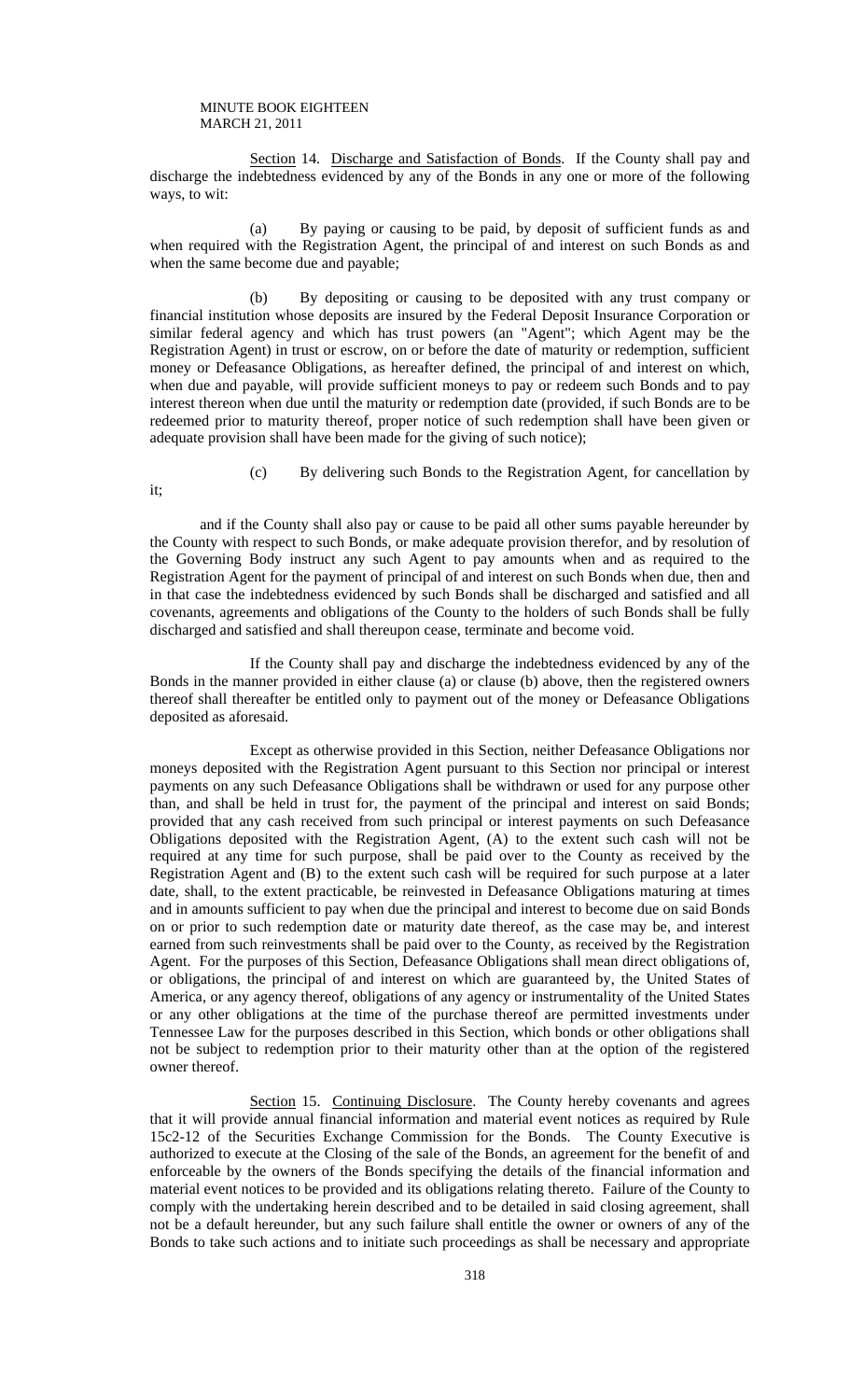to cause the County to comply with their undertaking as set forth herein and in said agreement, including the remedies of mandamus and specific performance.

Section 16. Qualified Tax-Exempt Obligations. The Governing Body hereby designates each series of the Bonds as "qualified tax-exempt obligations," within the meaning of Section 265 of the Internal Revenue Code of 1986, as amended, if and to the extent such series of the Bonds may be so designated and to the extent not "deemed designated".

Section 17. Resolution a Contract. The provisions of this resolution shall constitute a contract between the County and the registered owners of the Bonds, and after the issuance of the Bonds, no change, variation or alteration of any kind in the provisions of this resolution shall be made in any manner until such time as the Bonds and interest due thereon shall have been paid in full.

Section 18. Separability. If any section, paragraph or provision of this resolution shall be held to be invalid or unenforceable for any reason, the invalidity or unenforceability of such section, paragraph or provision shall not affect any of the remaining provisions of this resolution.

Section 19. Repeal of Conflicting Resolutions and Effective Date. All other resolutions and orders, or parts thereof, in conflict with the provisions of this resolution are, to the extent of such conflict, hereby repealed and this resolution shall be in immediate effect from and after its adoption.

Adopted and approved this  $21<sup>st</sup>$  day of March, 2011.

County Executive

 $\frac{1}{\sqrt{2}}$  ,  $\frac{1}{\sqrt{2}}$  ,  $\frac{1}{\sqrt{2}}$  ,  $\frac{1}{\sqrt{2}}$  ,  $\frac{1}{\sqrt{2}}$  ,  $\frac{1}{\sqrt{2}}$  ,  $\frac{1}{\sqrt{2}}$  ,  $\frac{1}{\sqrt{2}}$  ,  $\frac{1}{\sqrt{2}}$  ,  $\frac{1}{\sqrt{2}}$  ,  $\frac{1}{\sqrt{2}}$  ,  $\frac{1}{\sqrt{2}}$  ,  $\frac{1}{\sqrt{2}}$  ,  $\frac{1}{\sqrt{2}}$  ,  $\frac{1}{\sqrt{2}}$ Chairman

> ATTEST: \_\_\_\_\_\_\_\_\_\_\_\_\_\_\_\_\_\_\_\_\_\_\_\_\_\_\_\_\_\_\_\_\_\_\_\_

> > County Clerk

\_\_\_\_\_\_\_\_\_\_\_\_\_\_\_\_\_\_\_\_\_\_\_\_\_\_\_\_\_\_\_\_\_\_\_\_\_\_\_

STATE OF TENNESSEE  $\qquad \qquad$  )

COUNTY OF SUMNER (1)

 $\overline{\phantom{a}}$  ,  $\overline{\phantom{a}}$  ,  $\overline{\phantom{a}}$  ,  $\overline{\phantom{a}}$  ,  $\overline{\phantom{a}}$  ,  $\overline{\phantom{a}}$  ,  $\overline{\phantom{a}}$  ,  $\overline{\phantom{a}}$  ,  $\overline{\phantom{a}}$  ,  $\overline{\phantom{a}}$  ,  $\overline{\phantom{a}}$  ,  $\overline{\phantom{a}}$  ,  $\overline{\phantom{a}}$  ,  $\overline{\phantom{a}}$  ,  $\overline{\phantom{a}}$  ,  $\overline{\phantom{a}}$ 

 I, William Kemp, certify that I am the duly qualified and acting County Clerk of Sumner County, Tennessee, and as such official I further certify that attached hereto is a copy of excerpts from the minutes of a regular meeting of the governing body of the County held on March 21, 2011 that these minutes were promptly and fully recorded and are open to public inspection; that I have compared said copy with the original minute record of said meeting in my official custody; and that said copy is a true, correct and complete transcript from said original minute record insofar as said original record relates to the refunding of certain of the County's outstanding General Obligation Refunding Bonds.

WITNESS my official signature and seal of said County this day of March, 2011.

County Clerk

## (SEAL)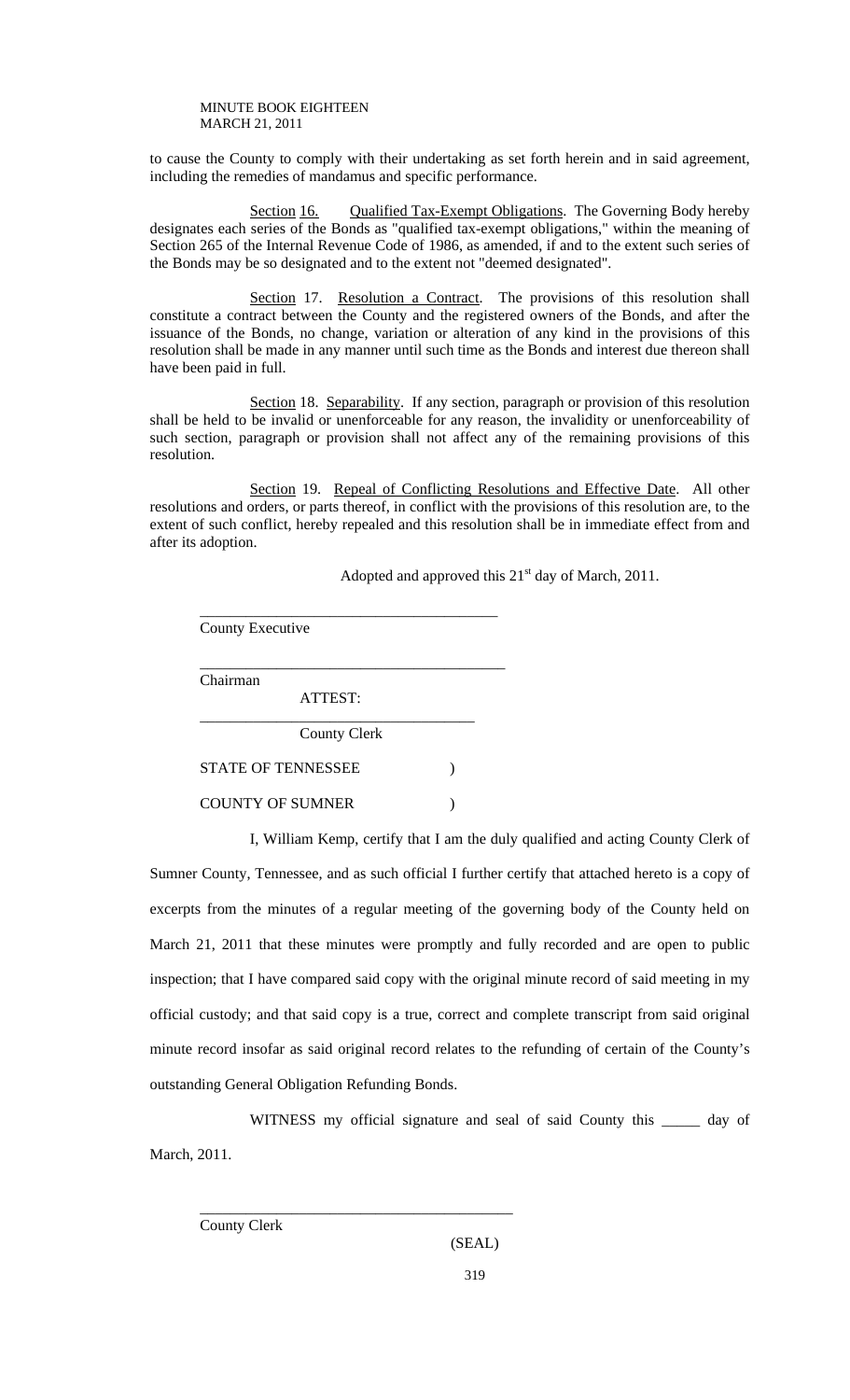## EXHIBIT A

## FORM OF BOND PURCHASE AGREEMENT

#### SUMNER COUNTY, TENNESSEE

## GENERAL OBLIGATION REFUNDING BONDS, SERIES 2011

#### BOND PURCHASE AGREEMENT

\_\_\_\_\_\_\_\_\_, 2011

Board of County Commissioners of Sumner County, Tennessee 355 N. Belvedere Drive Gallatin, Tennessee 37066

Ladies and Gentlemen:

The undersigned, Wiley Bros. – Aintree Capital, LLC (the "Underwriter"), offers to enter into the following agreement with Sumner County, Tennessee (the "Issuer"), which, upon the Issuer's acceptance and approval hereof, will be binding upon the Issuer and upon the Underwriter. This offer is made subject to acceptance by the Issuer, by execution of this Bond Purchase Agreement (the "Purchase Agreement") and its delivery to the Underwriter, on or before 5:00 p.m., central time, on the date hereof.

Capitalized terms used herein and not defined herein shall have the meanings given them in the Resolution (as hereinafter defined).

#### **Purchase and Sale of the Bonds.**

*Upon the basis of the representations, warranties, covenants and agreements herein contained, but subject to the terms and conditions herein set forth, the Underwriter hereby agrees to purchase from the Issuer for offering to the public, and the Issuer hereby agrees to sell to the Underwriter for such purpose, all (but not less than all) of the Issuer's \$\_\_\_\_\_\_\_\_\_\_\_ General Obligation Refunding Bonds, Series 2011 (the "Bonds"), dated \_\_\_\_\_\_\_\_, 2011 in book‐entry only form, at the purchase price of \$\_\_\_\_\_\_\_\_\_\_\_, representing the face amount of the Bonds, [plus][minus] original issue [premium][discount] of \$\_\_\_\_\_\_\_\_\_\_\_, less Underwriter's discount of \$\_\_\_\_\_\_\_\_\_\_\_. The Bonds shall bear interest, shall mature, shall be redeemable and shall otherwise be as described in Exhibit A attached hereto and incorporated herein by reference.* 

*The Bonds shall be issued and secured under the provisions of a resolution, adopted on March 21, 2011 (the "Resolution") by the Board of County Commissioners of the* Issuer (the "Board"), providing for the issuance of the Bonds pursuant to Sections 9-21-101 et *seq., Tennessee Code Annotated and Sections 49‐3‐1001 et seq., Tennessee Code Annotated,, as amended and other applicable provisions of law, for the purpose of refunding the Issuer's outstanding General Obligation School Bonds, Series 2007, dated April 9, 2007, maturing June 1, \_\_\_\_\_\_\_\_\_\_\_\_\_\_\_\_ and its outstanding General Obligation School Bonds, Series 2007B, dated October 31, 2007, maturing June 1, \_\_\_\_\_\_\_\_\_\_\_\_\_\_\_\_ (collectively, the "Outstanding Bonds") and paying costs associated with the sale and issuance of the Bonds.*

*The Underwriter agrees to make a bona fide public offering to the public (excluding bond houses, brokers or similar persons or organizations acting in the capacity of underwriters or wholesalers) of all of the Bonds of each maturity at prices not in excess of the initial public offering prices (which may be expressed in terms of yield) set forth on Exhibit A hereof, dated the date hereof (the "Official Statement"). The Bonds may be offered and sold to certain dealers (including dealers depositing such Bonds into investment trusts) at prices lower than such initial public offering prices in the sole discretion of the Underwriter; provided, however, that the Underwriter reasonably expects that, based upon prevailing market conditions, at least ten percent (10%) of each maturity of the Bonds will be sold to the public (excluding bond houses, brokers or similar persons or organizations acting in the*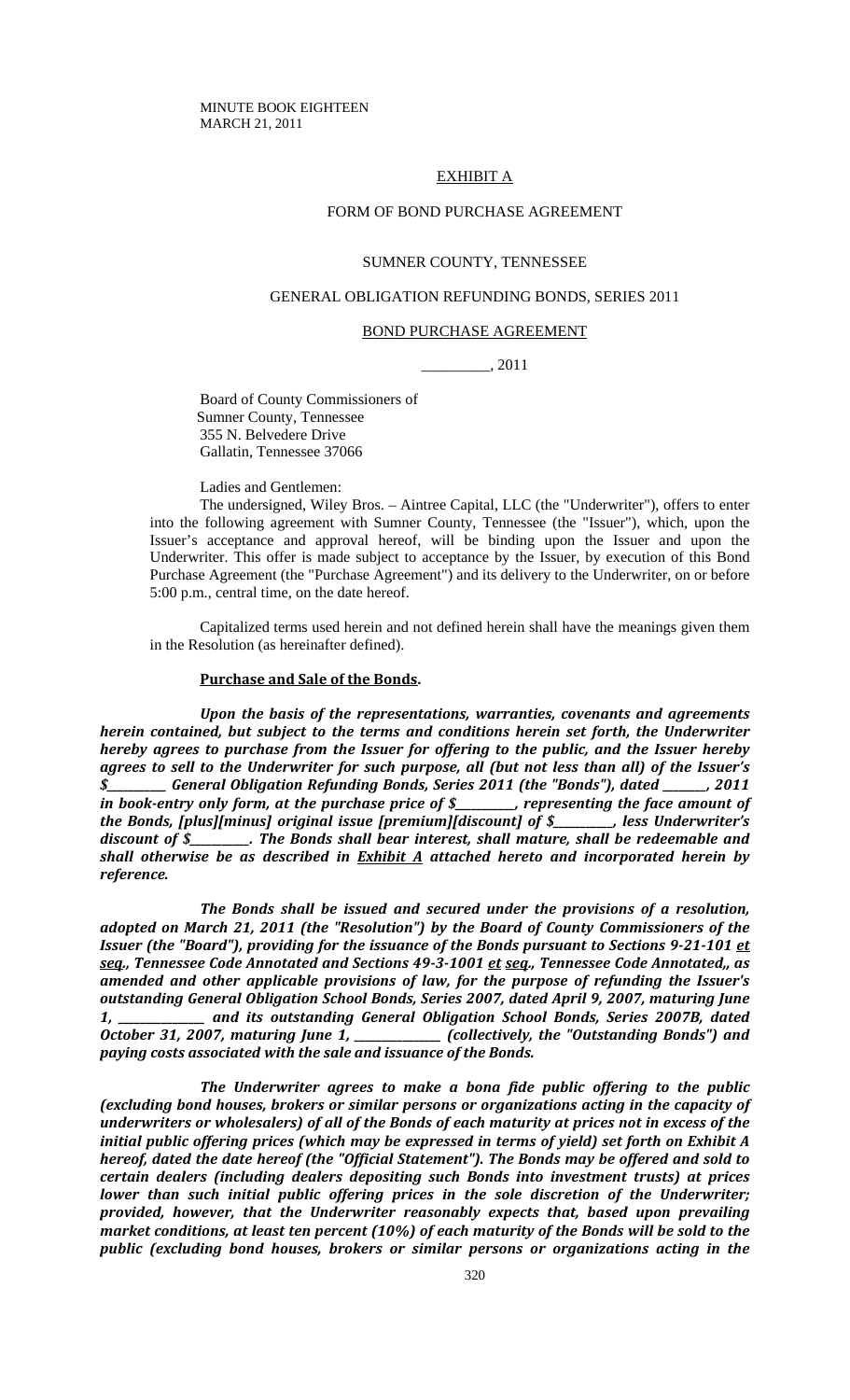*capacity of underwriters or wholesalers) at initial offering prices not in excess of the initial offering prices (which may be expressed in terms of yield) set forth on Exhibit A hereto. Subsequent to such initial public offering, the Underwriter reserves the right to change the public offering prices as it may deem necessary in connection with the marketing of the Bonds. The Underwriter agrees and covenants to execute and deliver the Certificate attached hereto as Exhibit B.* 

*At the time of the Issuer's acceptance hereof (or as soon as reasonably practicable thereafter, but no later than the Closing (as hereinafter defined)), the Issuer shall have delivered, or caused to be delivered, to the Underwriter: (i) a certified copy of the Resolution; and (ii) a copy of the Official Statement, dated the date hereof (the "Official Statement"), manually signed on behalf of the Issuer by the County Executive and the County Clerk.* 

*The Issuer authorizes the Underwriter to use copies of the Official Statement and the information contained therein in connection with the public offering and sale of the Bonds and agrees not to supplement or amend, or cause to be supplemented or amended, the Official Statement, at any time prior to the Closing, without the consent of the Underwriter. The Issuer ratifies and confirms the use by the Underwriter, prior to the date hereof in connection with the public offering of the Bonds, of the Preliminary Official Statement of the Issuer relating to the Bonds, dated \_\_\_\_\_\_\_\_\_\_, 2011, which with any and all appendices, exhibits, maps, reports and summaries included therein is hereinafter called the "Preliminary Official Statement".* 

*As of its date, the Preliminary Official Statement has been "deemed final" (except for permitted omissions) by the Issuer for purposes of Rule 15c2‐12(b)(1) of the Securities and Exchange Commission. The Issuer will deliver, or cause to be delivered, to the Underwriter, promptly after the acceptance hereof, but in any event within seven (7) days of the date hereof, copies of the Official Statement, sufficient to enable the Underwriter to comply with the requirements of Rule 15c2‐12 of the Securities Exchange Commission (and the related rules of the Municipal Securities Rulemaking Board).* 

**Liquidated Damages. If the Issuer accepts this offer and if the Underwriter fails (other than for a reason permitted hereunder) to accept and pay for the Bonds upon tender thereof by the Issuer at the Closing as herein provided, the parties hereby agree that the damages to the Issuer shall be fixed at one percent (1%) of the aggregate principal amount of the Bonds and, upon such failure of the Underwriter to accept and pay for the Bonds, Underwriter shall be obligated to pay to the Issuer such amount as and for full liquidated damages for such failure and for any and all defaults hereunder on the part of the Underwriter. Upon such payment the Underwriter shall be fully released and discharged of all claims, rights and damages for such failure and for any and all such defaults. In no event shall the Issuer be entitled to damages of any nature other than the liquidated damages herein specified.** 

**Closing. At 10:30 a.m., central time, on \_\_\_\_\_\_\_\_\_\_, 2011, or at such other time or date as shall be agreed to by the Issuer and the Underwriter, the Issuer will deliver, or cause to be delivered, to the Underwriter, or such agent as it shall designate, the Bonds, in definitive form, duly executed on the Issuer's behalf, together with the other documents hereinafter mentioned, and the Underwriter will accept, or cause to be accepted, such delivery and pay to the Issuer the purchase price of the Bonds in the amount set forth in Section 1 hereof by wire transfer payable in immediately available funds or such other medium of payment as shall be acceptable to the Issuer. Payment for the Bonds as aforesaid shall be made at such place designated by the Issuer and delivery of the Bonds shall be made through The Depository Trust Company, New York, New York, or at such other location mutually acceptable to the parties. Such payment and delivery is herein called the "Closing" and the date of the Closing is herein called the "Closing Date." The Bonds shall be delivered as fully registered Bonds, book‐entry only form, in denominations of \$5,000 each or any integral multiple thereof as the Underwriter shall request, shall bear CUSIP numbers, shall be registered in such names and in such denominations as shall be designated in writing by the Underwriter to the Issuer or to Regions Bank, Nashville, Tennessee, as the registration and paying agent for the Bonds (the "Registration Agent"), and shall**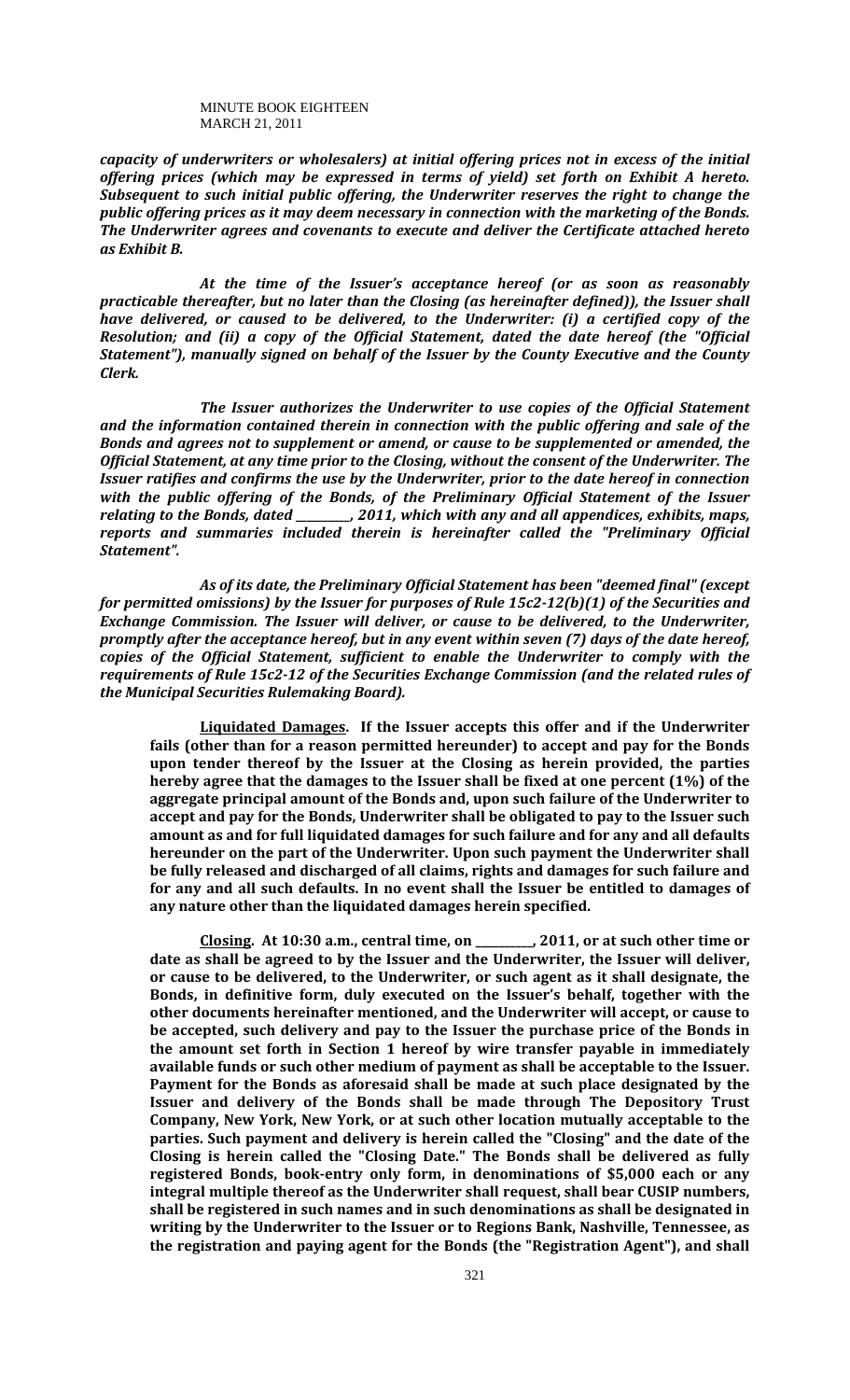**be duly authenticated by the Registration Agent. The Underwriter hereby instructs that the Bonds be delivered at Closing through The Depository Trust Company's "FAST Program".** 

**Conditions of Closing. The obligations of the Underwriter hereunder shall be subject to the performance by the Issuer of its obligations to be performed hereunder at or prior to the Closing, to the accuracy of and compliance with the representations, warranties and covenants of the Issuer herein, in each case as of the time of delivery of this Purchase Agreement and as of the Closing, and, in the discretion of the Underwriter, to the following:** 

(a) at the Closing, (i) the Resolution shall be in full force and effect and shall not have been amended, modified or supplemented, except as may have been agreed to in writing by the Underwriter, and the Issuer shall have executed and there shall be in full force and effect such additional agreements, and there shall have been taken in connection therewith and in connection with the issuance of the Bonds all such action as shall, in the opinion of Bass, Berry & Sims PLC, Nashville, Tennessee, Bond Counsel ("Bond Counsel"), be necessary in connection with the transactions contemplated hereby, (ii) the Bonds shall have been duly authorized, executed and delivered as provided herein, (iii) the Official Statement shall not have been amended, modified or supplemented, except as may have been agreed to in writing by the Underwriter, and (iv) the Issuer shall perform or have performed all of its obligations under or specified in this Bond Purchase Agreement to be performed at or prior to the Closing;

(b) At or prior to the Closing Date, the Underwriter shall have received the following:

## **The unqualified approving opinion, dated the Closing Date, of Bond Counsel, in substantially the form attached as Appendix A to the Official Statement, addressed to the Issuer and the Underwriter;**

## **A certificate, dated the Closing Date, signed by the County Executive and County Clerk of the Issuer, in which such officers, to the best of their knowledge, information and belief, shall state that**

(A) Except as described in the Official Statement, there is no litigation or other legal or governmental action, proceeding, inquiry or investigation of any nature pending on the Closing Date, or to our knowledge threatened, seeking to restrain or enjoin the issuance, sale, execution or delivery of the Bonds, application of the proceeds thereof, or the payment, collection or application of income of the Issuer or the pledge thereof to the payment of the Bonds pursuant to the Resolution; seeking to restrain or enjoin the execution, delivery or performance of the Purchase Agreement or the Refunding Escrow Agreement (the "Refunding Escrow Agreement") between the Issuer and Regions Bank, Nashville, Tennessee, as escrow agent; in any manner questioning the proceedings or authority pursuant to which the Bonds are authorized or issued; in any manner questioning or relating to the validity of the Bonds, the Resolution, the Refunding Escrow Agreement or the Purchase Agreement; contesting in any way the completeness or accuracy of the Official Statement; in any way contesting the corporate existence or boundaries of the Issuer or the title of its present officers to their respective offices; or contesting the powers of the Issuer or its authority with respect to the Bonds, the Resolution, the Purchase Agreement, the Refunding Escrow Agreement or the Official Statement, or any act to be done or documents or certificates to be executed or delivered in connection with any of them.

(B) The Resolution is, as of the Closing Date, in full force and effect and has not been amended, modified or supplemented, except as provided herein.

(C) The execution and delivery of the Purchase Agreement, the Refunding Escrow Agreement and the Bonds, the adoption of the Resolution, and the compliance by the Issuer with the terms and provisions thereof, will not conflict with, or result in any violation of any provision of the order of incorporation of the Issuer or similar incorporating or governing documents of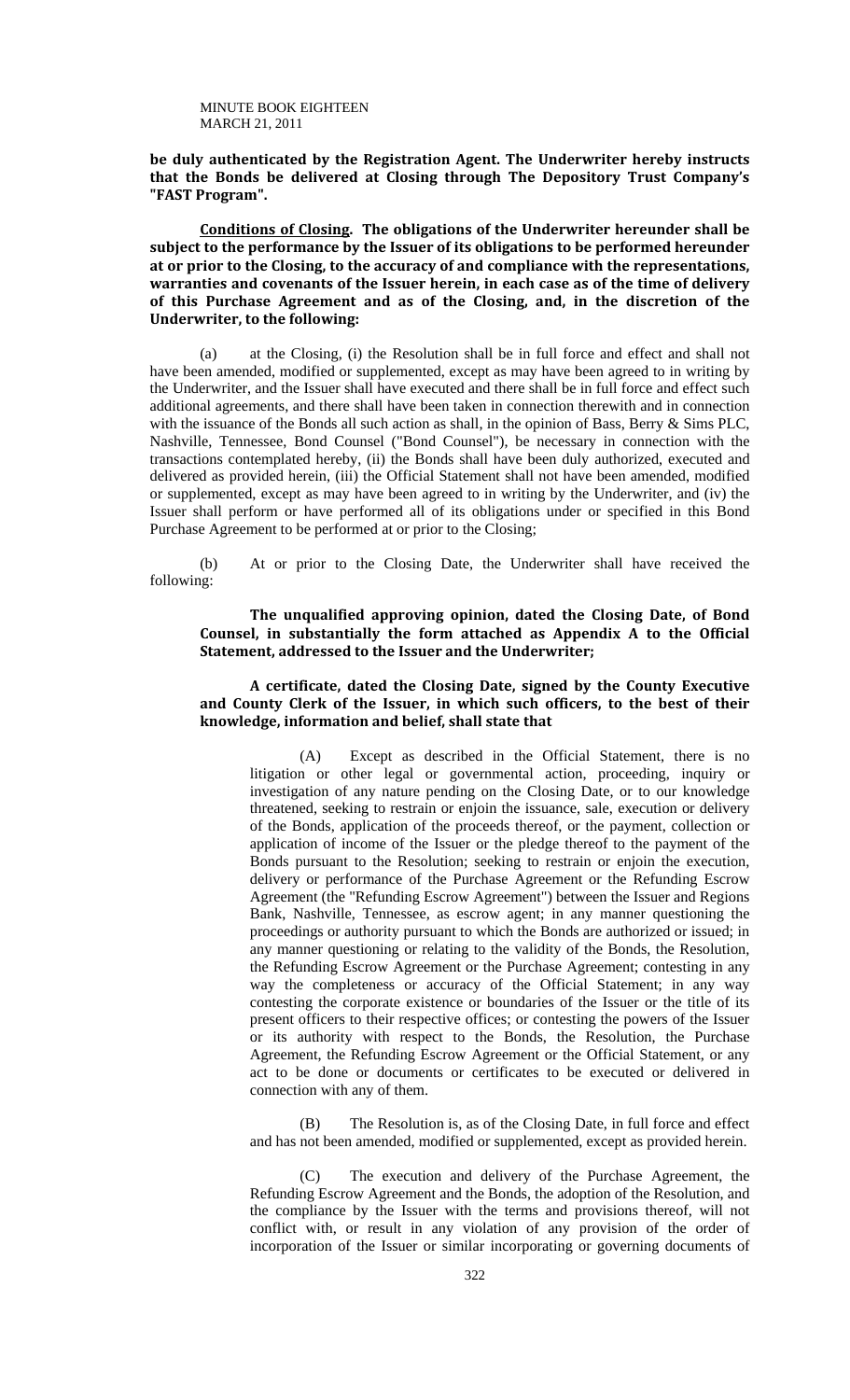the Issuer or of any amendments to any of the foregoing or any indenture, mortgage, deed of trust or other agreement or instrument to which the Issuer is a party or by which it or its properties are bound and will not violate any decree, order, injunction, judgment, determination or award to which the Issuer or its properties are subject.

(D) The Issuer has complied with all the requirements and satisfied all the conditions on its part to be performed or satisfied at or prior to the delivery of the Bonds.

(E) The descriptions and statements contained in the Official Statement were at the time of its publication and distribution, and are on the Closing Date, true and correct in all material respects, and the Official Statement did not at the time of its publication and distribution, and does not on the Closing Date, contain an untrue statement of a material fact or omit to state a material fact required to be stated where necessary to make the statements made, in light of the circumstances under which they are made, not misleading.

(F) Subsequent to June 30, 2010, there has been no material adverse change in the financial position or results of operations of the Issuer except as set forth in or contemplated by the Official Statement;

**Evidence satisfactory in form and substance to the Underwriter that the credit rating[s] assigned to the Bonds by [Moody's Investors Service] [Standard & Poor's Ratings Group] are as set forth on the cover page of the Official Statement;** 

**An opinion of counsel to the Issuer in form and substance satisfactory to Bond Counsel; and**

**A report of The Arbitrage Group, independent arbitrage consultants, verifying the accuracy of the arithmetical computations of the adequacy of funds on deposit to pay the principal of and interest on the Outstanding Bonds.**

If the Issuer shall be unable to satisfy the conditions to the obligations of the Underwriter contained in this Purchase Agreement, this Purchase Agreement shall terminate and neither the Underwriter nor the Issuer shall be under any further obligation hereunder.

SECTION 6. Termination of Agreement. The Underwriter may terminate this Purchase Agreement, without liability therefor, by notification to the Issuer, if at any time subsequent to the date of this Purchase Agreement and at or prior to the Closing:

 (a) legislation shall be enacted by the Congress of the United States or a bill introduced (by amendment or otherwise) or favorably reported by a committee of the House of Representatives or the Senate of the Congress of the United States, or a decision by a court of the United States or the Tax Court of the United States shall be rendered, or a ruling, regulation or fiscal action shall be issued or proposed by or on behalf of the Treasury Department of the United States, the Internal Revenue Service or other governmental agency with respect to or having the purpose or effect of including within gross income for federal income tax purposes interest received on bonds of the general character of the Bonds, which, in the reasonable opinion of the Underwriter, materially adversely affects the market for the Bonds or the sale, at the contemplated offering prices, by the Underwriter of the Bonds to be purchased by it; or

 (b) any legislation, rule or regulation shall be introduced in, or be enacted by the General Assembly or any department or agency in the State of Tennessee, or a decision by any court of competent jurisdiction within the State of Tennessee shall be rendered which, in the reasonable opinion of the Underwriter, materially adversely affects the market for the Bonds or the sale, at the contemplated offering prices, by the Underwriter of the Bonds to be purchased by it; or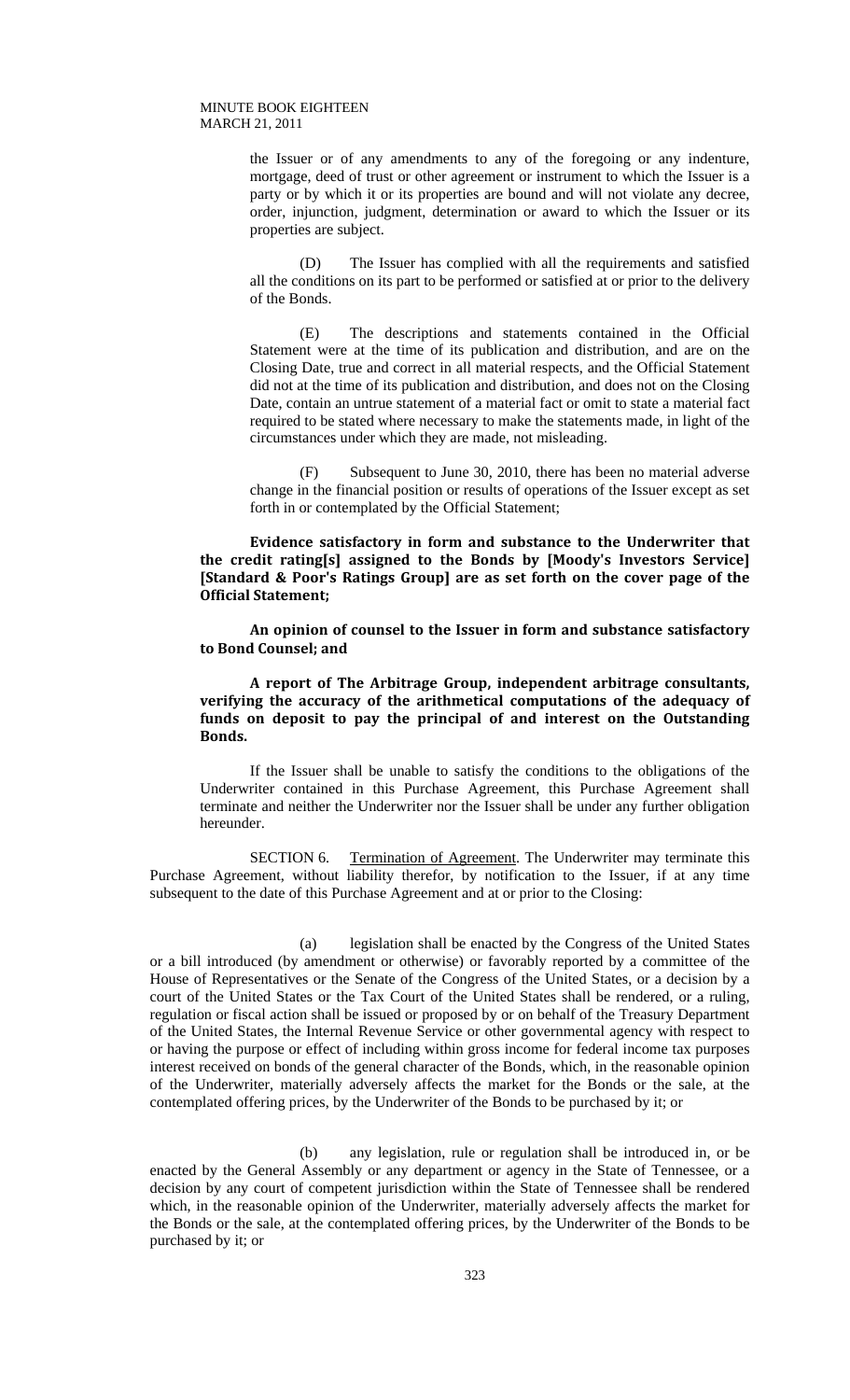(c) any amendment to the Official Statement is proposed by the Issuer or deemed necessary by Bond Counsel which, in the reasonable opinion of the Underwriter, materially adversely affects the market for the Bonds or the sale, at the contemplated offering prices, by the Underwriter of the Bonds to be purchased by it; or

 (d) any fact shall exist or any event shall have occurred which, in the reasonable opinion of the Underwriter, makes the Official Statement, in the form as originally approved by the Issuer, contain an untrue statement of a material fact or omit to state a material fact necessary in order to make the statements made therein, in the light of the circumstances under which they were made, not misleading; or

 (e) there shall have occurred any outbreak or escalation of hostilities or any national or international calamity or crisis, financial or otherwise, including a general suspension of trading on any national securities exchange, which, in the reasonable opinion of the Underwriter, materially adversely affects the market for the Bonds or the sale, at the contemplated offering prices, by the Underwriter of the Bonds to be purchased by it; or

 (f) legislation shall be enacted or any action shall be taken by, or on behalf of, the Securities and Exchange Commission which, in the reasonable opinion of the Underwriter, has the effect of requiring the contemplated distribution of the Bonds to be registered under the Securities Act of 1933, as amended, or the Resolution to be qualified under the Trust Indenture Act of 1939, as amended, or any laws analogous thereto relating to governmental bodies, and compliance therewith cannot be accomplished prior to the Closing; or

 (g) a general banking moratorium shall have been declared by United States, New York or Tennessee authorities, which, in the reasonable opinion of the Underwriter, materially adversely affects the market for the Bonds or the sale, at the contemplated offering prices, by the Underwriter of the Bonds to be purchased by it; or

 (h) any national securities exchange, or any governmental authority, shall impose, as to the Bonds or obligations of the general character of the Bonds, any material restrictions not now in force, or increase materially those now in force, with respect to the extension of credit by, or the charge to the net capital requirements of, the Underwriter; or

 (i) the ratings of the Bonds shall have been downgraded from the ratings set forth on the cover page of the Official Statement by [Moody's Investors Service] or [Standard & Poor's Ratings Group] or withdrawn by such rating service, which, in the Underwriter's reasonable opinion, materially adversely affects the market for the Bonds or the sale, at the contemplated offering prices, by the Underwriter of the Bonds to be purchased by them; or trading in any securities of the Issuer shall have been suspended on any national securities exchange; or any proceeding shall be pending or threatened by the Securities and Exchange Commission against the Issuer

 If the County shall be unable to satisfy any of the conditions to the obligations of the Underwriter contained in this Purchase Agreement and such condition is not waived by the Underwriter, or if the obligations of the Underwriter to purchase and accept delivery of the Bonds shall be terminated or canceled for any reason permitted by this Purchase Agreement, this Purchase Agreement shall terminate and neither the Underwriter nor the County shall be under further obligation hereunder; except that the respective obligations to pay expenses, as provided in Section 7 hereof, shall continue in full force and effect.

## SECTION 7. Payment of Expenses.

 If the Bonds are sold to the Underwriter by the County, the County shall pay, but only out of the proceeds of the sale of the Bonds or other funds made available by the County,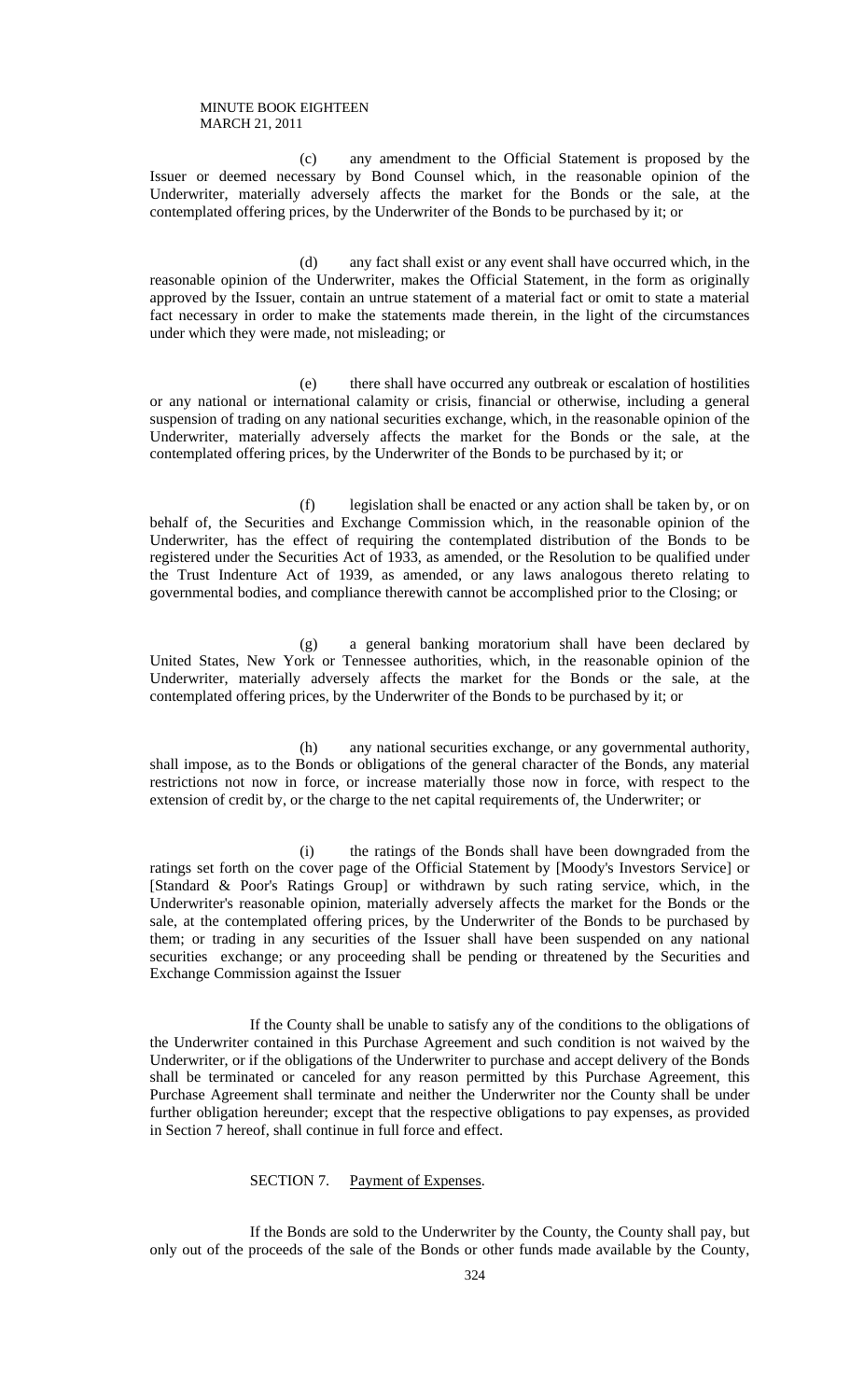any expenses incident to the performance of its obligations hereunder, including but not limited to: (i) the cost of the preparation and distribution of the Bond Resolution; (ii) the cost of the preparation and printing of the Official Statement and any supplements thereto, together with a number of copies which the Underwriter deems reasonable; (iii) the cost of the preparation and printing of the definitive Bonds; (iv) the rating agency and verification agent fees; and (v) the fees and disbursements of Counsel to the County and counsel to the Underwriter, if any, and of Bond Counsel and any other experts or consultants retained by the County.

 The Underwriter shall pay (i) all advertising expenses in connection with the public offering of the Bonds; (ii) the cost of preparing and printing the blue sky memorandum, if any, and filing fees in connection with the aforesaid blue sky memorandum other than the costs of preparation of the Preliminary Official Statement and the Official Statement; and (iii) all other expenses incurred by the Underwriter in connection with its public offering and distribution of the Bonds.

 If the Closing does not occur for reasons other than the failure of the Underwriter to purchase the Bonds (other than for a reason permitted hereunder), the expenses incurred by the Underwriter shall be paid for by the County. If the Closing does not occur because the Underwriter fails to purchase the Bonds (other than for a reason permitted hereunder), the expenses incurred by the Underwriter shall be paid for by the Underwriter.

## **SECTION 8. Miscellaneous.**

## *(a) All notices, demands and formal actions hereunder shall be in writing and mailed, telegraphed or delivered to:*

#### *The Underwriter:*

Wiley Bros. – Aintree Capital, LLC Suite 350, 40 Burton Hills Blvd. Nashville, Tennessee 37215 The Issuer: Sumner County, Tennessee 355 N. Belvedere Drive Gallatin, Tennessee 37066 Attn: County Executive

*This Purchase Agreement will inure to the benefit of and be binding upon the parties and their successors and assigns, and will not confer any rights upon any other person. The terms "successors" and "assigns" shall not include any purchaser of any of the Bonds from the Underwriter merely because of such purchase.* 

*Section headings have been inserted in this Purchase Agreement as a matter of convenience of reference only, and it is agreed that such section headings are not a part of this Purchase Agreement and will not be used in the interpretation of any provisions of this Purchase Agreement.* 

*If any provision of this Purchase Agreement shall be held or deemed to be or shall, in fact, be invalid, inoperative or unenforceable as applied in any particular case in any jurisdiction or jurisdictions, or in all jurisdictions because it conflicts with any provisions of any constitution, statute or rule of public policy, or for any other reason, such circumstances shall not have the effect of rendering the provision in question invalid, inoperative or unenforceable in any other case or circumstance, or of rendering any other provision or provisions of this Purchase Agreement invalid, inoperative or unenforceable to any extent whatsoever.* 

*This Purchase Agreement may be executed in several counterparts, each of which shall be regarded as an original and all of which shall constitute one and the same document.*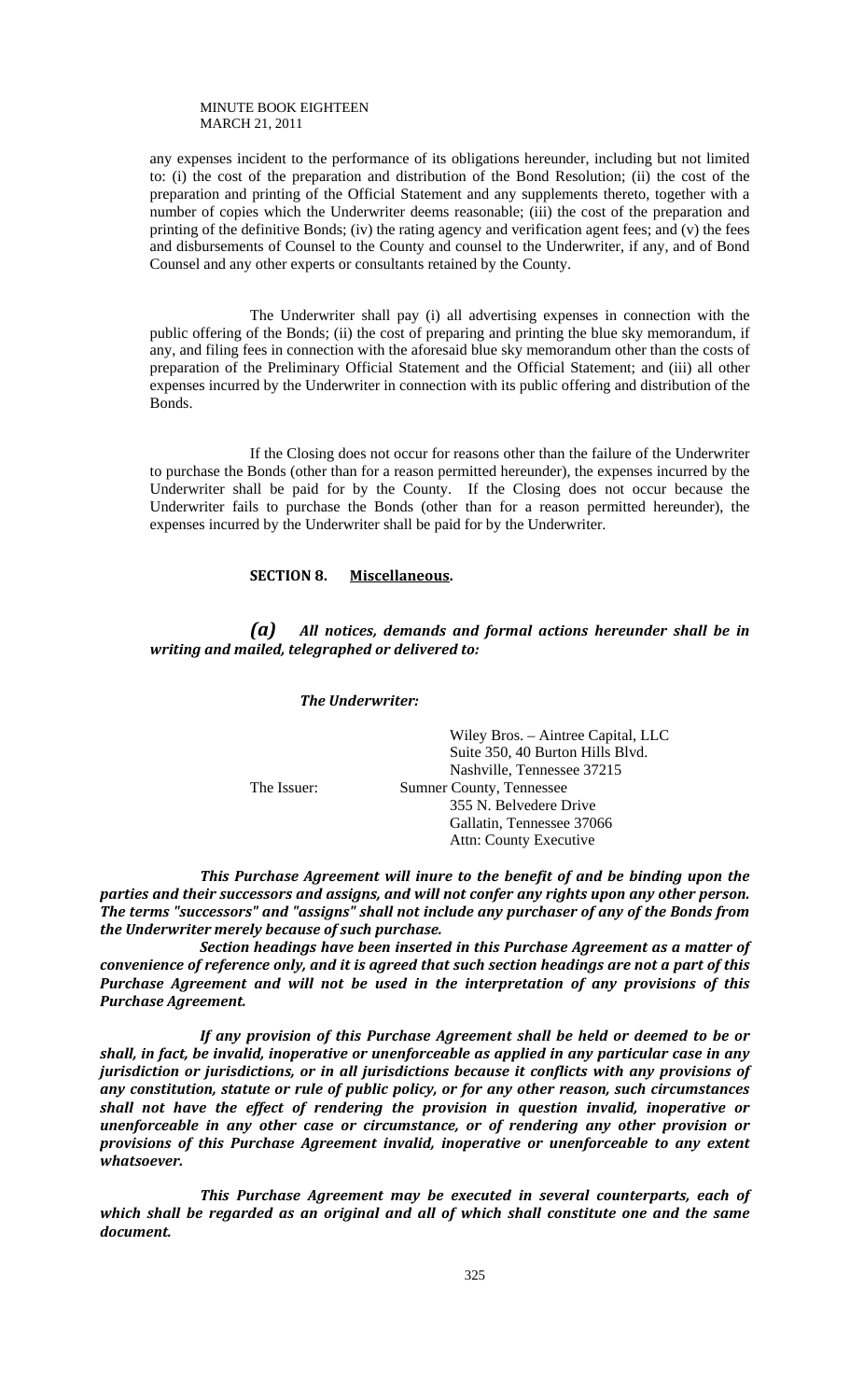*This Purchase Agreement shall be governed by, and construed in accordance with, the law of the State of Tennessee.* 

*This Purchase Agreement constitutes the entire agreement between the parties hereto with respect to the subject matter hereof.* 

*The Underwriter may waive compliance by the Issuer with any of the conditions, requirements, covenants, warranties or representations set forth herein, but waiver by the Underwriter of any such compliance shall not be deemed a waiver of compliance with any other of the conditions, requirements, covenants, warranties or representations set forth herein.* 

WILEY BROS. – AINTREE CAPITAL, LLC

 $By:$ 

Title:

Accepted as of the date first

above written:

SUMNER COUNTY, TENNESSEE

 $By: \_\_$ 

County Executive

## EXHIBIT A

\$\_\_\_\_\_\_\_\_\_ GENERAL OBLIGATION REFUNDING BONDS, SERIES 2011

The Bonds shall mature on \_\_\_\_\_\_\_\_\_\_\_\_\_ 1 in the years, in the aggregate principal amounts and shall bear interest payable on \_\_\_\_\_\_\_\_\_ 1 and \_\_\_\_\_\_\_\_\_ 1 of each year, commencing \_\_\_\_\_\_\_\_\_ 1, 2011, as follows:

 *Optional Redemption.* 

#### EXHIBIT B

## SUMNER COUNTY, TENNESSEE

GENERAL OBLIGATION REFUNDING BONDS, SERIES 2011

## **CLOSING DATE REOFFERING PRICE CERTIFICATE**

 The undersigned, on behalf of Wiley Bros. – Aintree Capital, LLC (the "Underwriter"), in connection with its purchase from Sumner County, Tennessee (the "Issuer") of the Issuer's \$\_\_\_\_\_\_\_\_\_ General Obligation Refunding Bonds, Series 2011 (the "Bonds"), pursuant to that certain Bond Purchase Agreement (the "Bond Purchase Agreement") between the Issuer and the Underwriter dated \_\_\_\_\_\_\_\_\_ \_\_, 2011, hereby certifies as follows:

 The Underwriter has made a bona fide offering of all of the Bonds of each maturity to the public (excluding bond houses, brokers and other similar persons or organizations acting in the capacity of underwriters or wholesalers) at the initial offering prices set forth in the Bond Purchase Agreement, plus accrued interest, if any, and has sold not less than ten percent (10%) of each maturity of the Bonds to the public (excluding bond houses, brokers and other similar persons or organizations acting in the capacity of underwriters or wholesalers) at such initial offering prices in the bona fide initial offering.

Dated this \_\_\_\_\_\_ day of \_\_\_\_\_\_\_\_, 2011.

WILEY BROS. – AINTREE CAPITAL,

LLC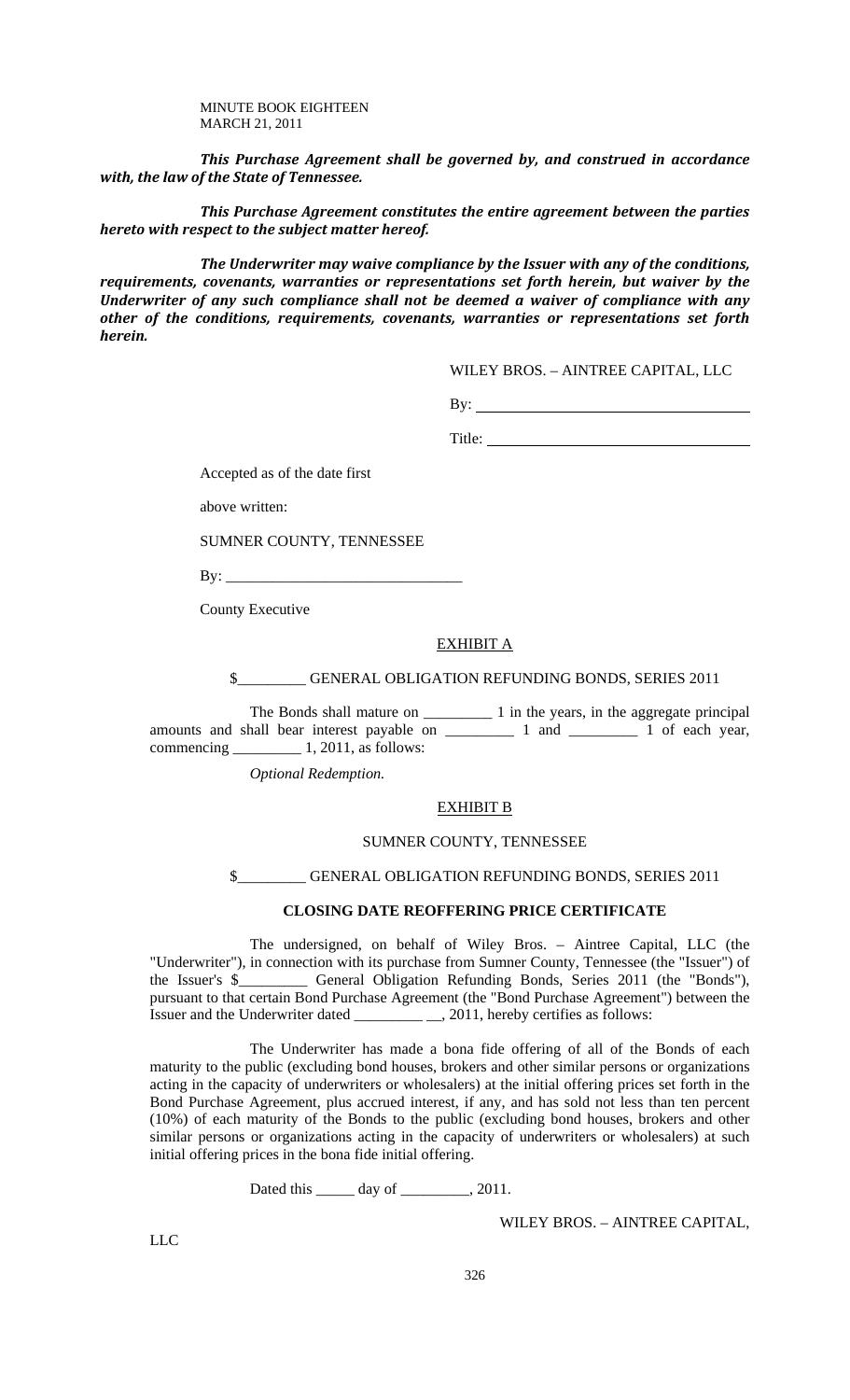By:

Its:

## EXHIBIT B

#### FORM OF REFUNDING ESCROW AGREEMENT

## SUMNER COUNTY, TENNESSEE GENERAL OBLIGATION REFUNDING BONDS, SERIES 201\_

## REFUNDING ESCROW AGREEMENT

This Refunding Escrow Agreement (this "Agreement") is made and entered into as of the day of \_\_\_\_\_\_\_\_\_\_, 201\_ by and between Sumner County, Tennessee (the "County"), and Regions Bank, Nashville, Tennessee (the "Agent").

## WITNESSETH:

WHEREAS, the County has previously authorized and issued its General Obligation School Bonds, Series 2007, dated April 9, 2007, maturing June 1,  $\mu$  (the "Series 2007 Bonds") and its General Obligation School Bonds, Series 2007B, dated October 31, 2007, maturing June 1, \_\_\_\_\_\_\_\_\_\_\_\_ (the "Series 2007B Bonds" and together with the Series 2007 Bonds, collectively, the "Outstanding Bonds"); and

WHEREAS, the County has determined to provide for payment of the debt service requirements of the Outstanding Bonds by depositing in escrow with the Agent funds that, with the investment income therefrom, will be sufficient to pay the principal of and interest on the Outstanding Bonds as set forth on Exhibit A hereto; and

WHEREAS, in order to obtain the funds needed to refund the Outstanding Bonds, the County has authorized and issued its General Obligation Refunding Bonds, Series 201\_\_, dated \_\_\_\_\_\_\_\_\_\_, 201\_\_, (the "Refunding Bonds"); and

WHEREAS, a portion of the proceeds derived from the sale of the Refunding Bonds will be deposited [, together with other County funds,] in escrow with the Agent hereunder and applied to the purchase of certain securities described herein, the principal amount thereof together with interest thereon to mature at such times and in such amounts as shall be sufficient to pay when due all of the principal of and interest on the Outstanding Bonds as set forth on Exhibit A; and

WHEREAS, in order to create the escrow hereinabove described, provide for the deposit of said Refunding Bond proceeds [and other funds of the County], and the application thereof, and to provide for the payment of the Outstanding Bonds, the parties hereto do hereby enter into this Agreement;

NOW, THEREFORE, the County, in consideration of the foregoing and the mutual covenants herein set forth and in order to secure the payment of the Outstanding Bonds according to their tenor and effect, does by these presents hereby grant, warrant, demise, release, convey, assign, transfer, alien, pledge, set over and confirm, to the Agent, and to its successors hereunder, and to it and its assigns forever, in escrow, all and singular the property hereinafter described to wit:

#### DIVISION I

All right, title and interest of the County in and to \$\_\_\_\_\_\_\_\_, consisting of \$\_\_\_\_\_\_\_\_\_\_\_\_\_ derived from the proceeds of the sale of the Refunding Bonds [and \_ other legally available funds of the County].

## DIVISION II

All right, title and interest of the County in and to the Government Obligations purchased with the funds described in Division I hereof and to all income, earnings and increment derived from or accruing to the Government Obligations.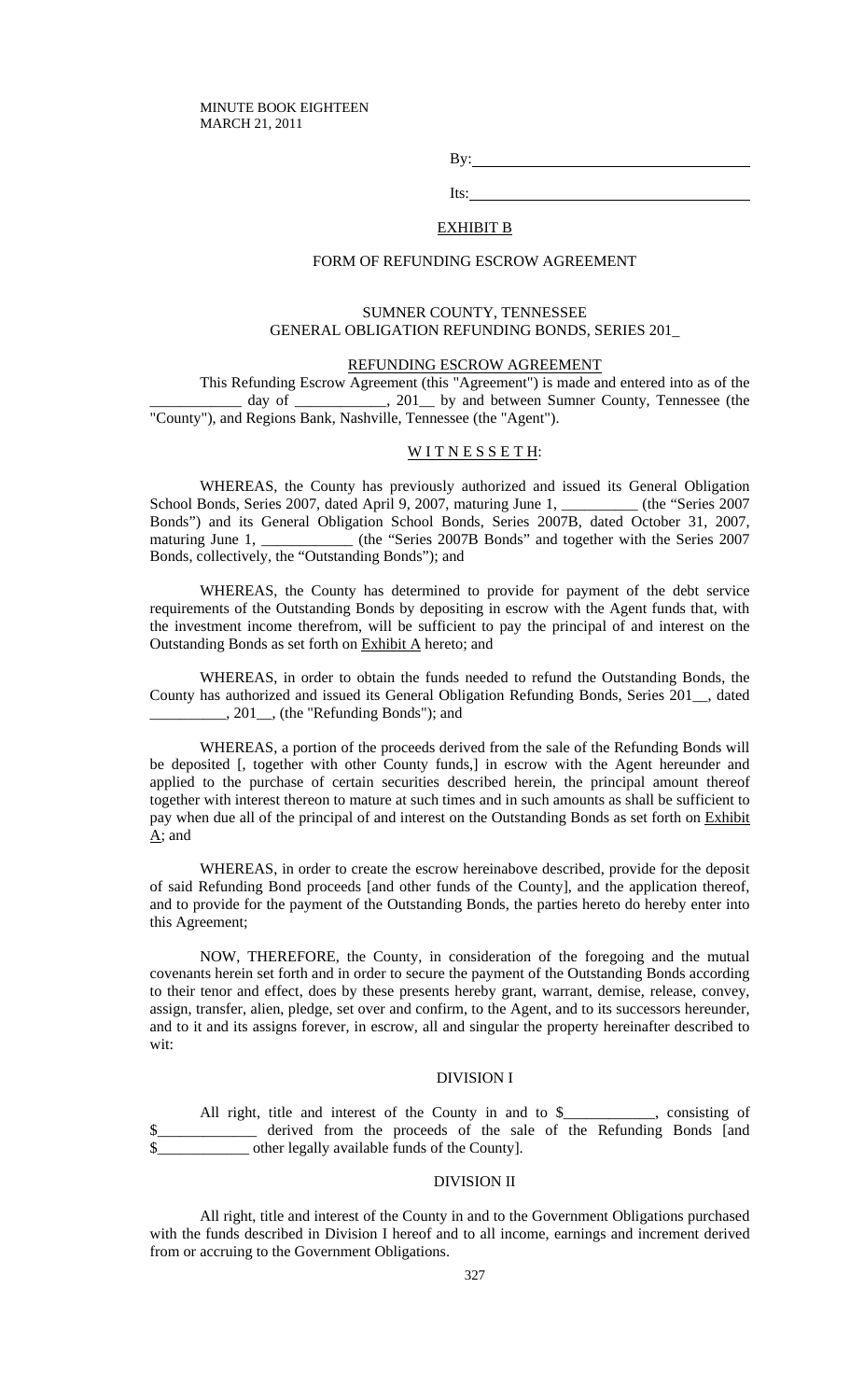## DIVISION III

Any and all other property of every kind and nature from time to time hereafter, by delivery or by writing of any kind, conveyed, pledged, assigned or transferred in escrow hereunder by the County or by anyone in its behalf to the Agent, which is hereby authorized to receive the same at any time to be held in escrow hereunder.

#### DIVISION IV

All property that is by the express provisions of this Agreement required to be subject to the pledge hereof and any additional property that may, from time to time hereafter, by delivery or by writing of any kind, be subject to the pledge hereof, by the County or by anyone in its behalf, and the Agent is hereby authorized to receive the same at any time to be held in escrow hereunder.

TO HAVE AND TO HOLD, all and singular, the escrowed property, including all additional property which by the terms hereof has or may become subject to this Agreement, unto the Agent, and its successors and assigns, forever.

The escrowed property shall be held in escrow for the benefit and security of the owners from time to time of the Outstanding Bonds; but if the principal of and interest on the Outstanding Bonds shall be fully and promptly paid when due in accordance with the terms hereof, then this Agreement shall be and become void and of no further force and effect, otherwise the same shall remain in full force and effect, subject to the covenants and conditions hereinafter set forth.

## **ARTICLE I DEFINITIONS AND CONSTRUCTION**

## *Section 1.01 Definitions. In addition to words and terms elsewhere defined in this Agreement, the following words and terms as used in this Agreement shall have the following meanings, unless some other meaning is plainly intended:*

"Code" shall mean the Internal Revenue Code of 1986, as amended, and any lawful regulations promulgated thereunder;

"Escrow Fund" shall have the meaning ascribed to it in Section 2.01 hereof;

"Escrow Property", "escrow property" or "escrowed property" shall mean the property, rights and interest of the County that are described in Divisions I through IV of this Agreement and hereinabove conveyed in escrow to the Agent;

"Government Obligations" shall mean direct obligations of, or obligations, the principal of and interest on which are guaranteed by, the United States of America, or any agency thereof, obligations of any agency or instrumentality of the United States or any other obligations at the time of the purchase thereof are permitted investments under Tennessee Law for the purposes described herein, which bonds or other obligations shall not be subject to redemption prior to their maturity other than at the option of the registered owner thereof;

"Outstanding Bonds" shall mean ascribed to it in the preambles above;

"Series 2007 Bonds" shall have the meaning ascribed to it in the preambles above;

"Series 2007B Bonds, shall have the meaning ascribed to it in the preambles above;

"Written Request" shall mean a request in writing signed by the County Executive of the County or by any other officer or official of the County duly authorized by the County to act in his place.

*Section 1.02 Construction. Words of the masculine gender shall be deemed and construed to include correlative words of the feminine and neuter genders.*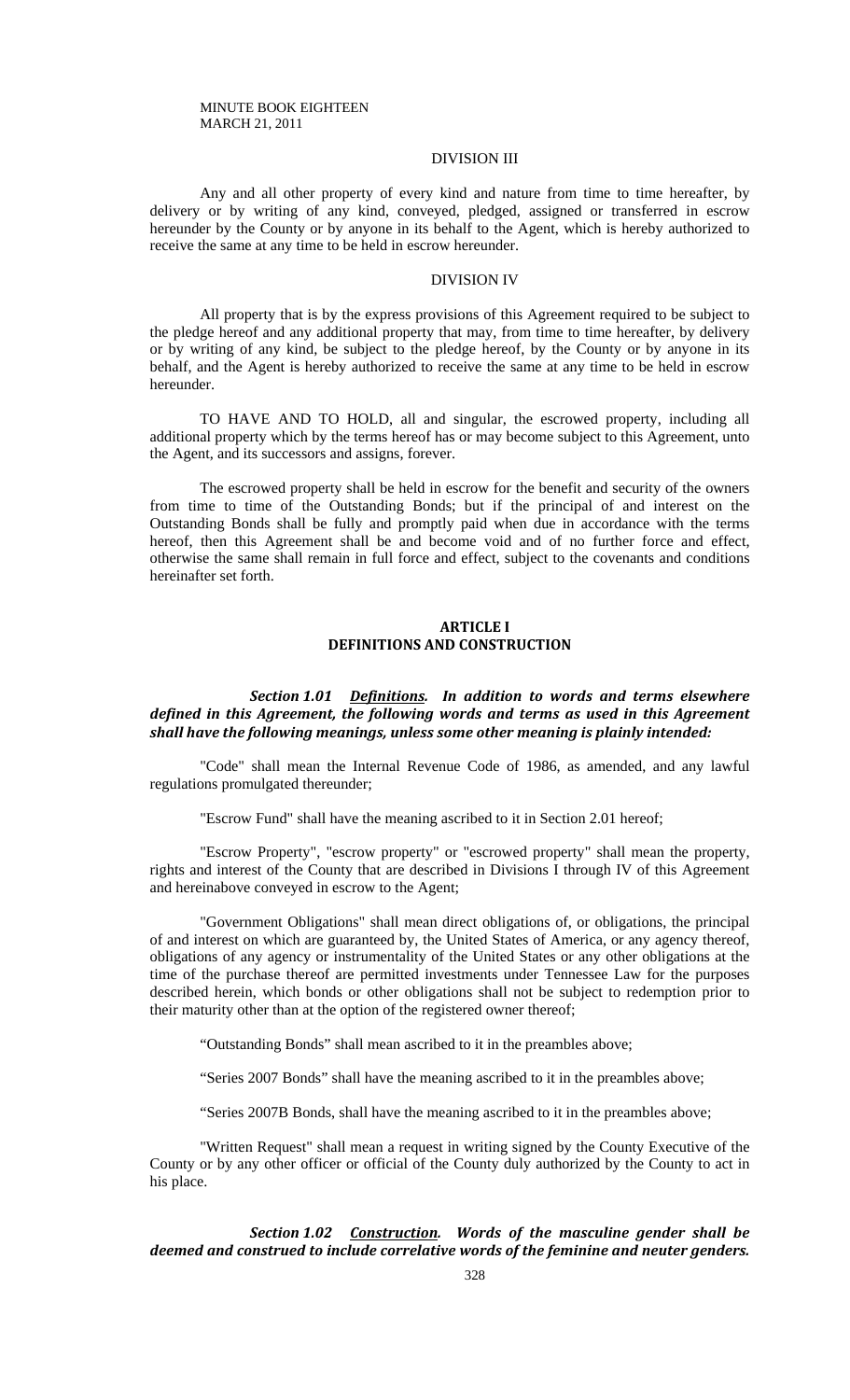*Words importing the singular number shall include the plural number and vice versa unless the context shall otherwise indicate. The word "person" shall include corporations, associations, natural persons and public bodies unless the context shall otherwise indicate. Reference to a person other than a natural person shall include its successors.*

#### **ARTICLE II ESTABLISHMENT AND ADMINISTRATION OF FUNDS**

*Section 2.01 Creation of Escrow; Deposit of Funds. The County hereby creates and establishes with the Agent a special and irrevocable escrow composed of the Escrow Property and hereby deposits with the Agent and the Agent hereby acknowledges receipt of \$\_\_\_\_\_\_\_\_\_\_\_ as described in Division I hereof. The monies so deposited, together with investment income therefrom, is herein referred to as the "Escrow Fund" and shall constitute a fund to be held by the Agent as a part of the Escrowed Property created, established, and governed by this Agreement.*

*Section 2.02 Investment of Funds. The monies described in Section 2.01 hereof shall be held or invested as follows:*

## **(a) the amount of \$\_\_\_\_\_\_\_\_\_\_\_\_ shall be used to purchase the Government Obligations described in Exhibit B attached hereto; and**

# **(b) the amount of \$\_\_\_\_\_\_\_\_ shall be held as cash in a non‐ interest‐bearing account.**

Except as provided in Sections 2.04 and 2.06 hereof, the investment income from the Government Obligations in the Escrow Fund shall be credited to the Escrow Fund and shall not be reinvested. The Agent shall have no power or duty to invest any monies held hereunder or to make substitutions of Government Obligations held hereunder or to sell, transfer, or otherwise dispose of the Government Obligations acquired hereunder except as provided herein.

Section 2.03 Disposition of Escrow Funds. The Agent shall without further authorization or direction from the County collect the principal and interest on the Government Obligations promptly as the same shall fall due. From the Escrow Fund, to the extent that monies therein are sufficient for such purpose, the Agent shall make timely payments to the proper paying agent or agents, or their successors, for the Outstanding Bonds of monies sufficient for the payment of the principal of and interest on the Outstanding Bonds as the same shall become due and payable. Amounts and dates of principal and interest payments and the name and address of the paying agent with respect to the Outstanding Bonds are set forth on **Exhibit A**. Payment on the dates and to the paying agent in accordance with  $Exhibit A$  shall constitute full performance by the Agent of its duties hereunder with respect to each respective payment. The County represents and warrants that the Escrow Fund, if held, invested and disposed of by the Agent in accordance with the provisions of this Agreement, will be sufficient to make the foregoing payments. No paying agent fees, fees and expenses of the Agent, or any other costs and expenses associated with the Refunding Bonds, the Outstanding Bonds shall be paid from the Escrow Fund, and the County agrees to pay all such fees, expenses, and costs from its legally available funds as such payments become due. When the Agent has made all required payments of principal and interest on the Outstanding Bonds to the paying agents as hereinabove provided, the Agent shall transfer any monies or Government Obligations then held hereunder to the County and this Agreement shall terminate.

Section 2.04 Excess Funds. Except as provided in Section 2.06 hereof, amounts held by the Agent, representing interest on the Government Obligations in excess of the amount necessary to make the corresponding payment of principal of and/or interest on the Outstanding Bonds, shall be held by the Agent without interest and shall be applied before any other Escrow Fund monies to the payment of the next ensuing principal and/or interest payment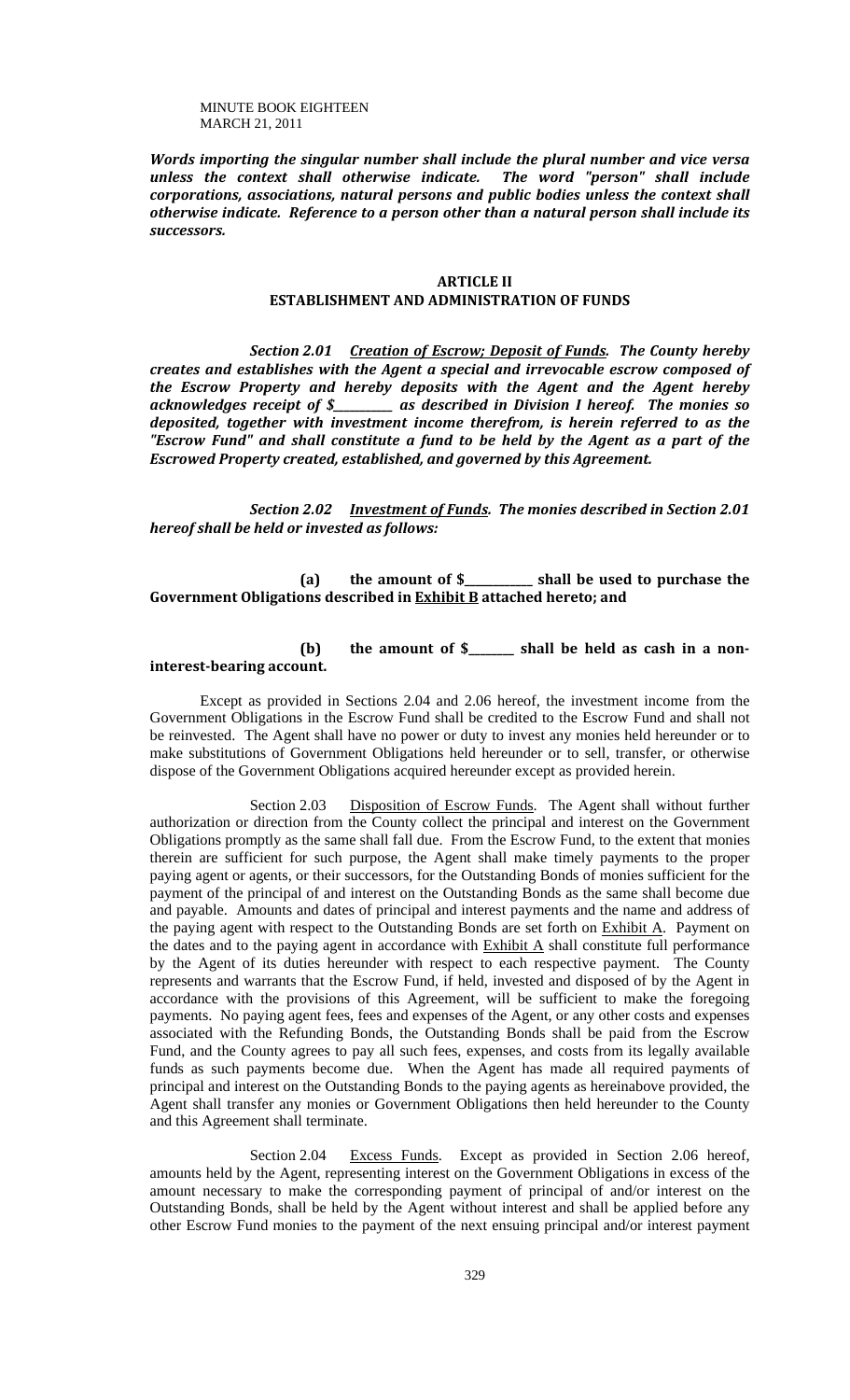on the Outstanding Bonds. Upon retirement of all the Outstanding Bonds, the Agent shall pay any excess amounts remaining in the Escrow Fund to the County.

Section 2.05 Reports. The Escrow Agent shall deliver to the County Clerk of the County a monthly report summarizing all transactions relating to the Escrow Fund; and on or before the first day of August of each year shall deliver to the County Clerk a report current as of June 30 of that year, which shall summarize all transactions relating to the Escrow Fund effected during the immediately preceding fiscal year of the County and which also shall set forth all assets in the Escrow Fund as of June 30 and set forth opening and closing balances thereof for that fiscal year.

 Section 2.06 Investment of Moneys Remaining in Escrow Fund. The Agent may invest and reinvest any monies remaining from time to time in the Escrow Fund until such time as they are needed. Such monies shall be invested in Government Obligations, maturing no later than the next interest payment date of the Outstanding Bonds, or for such periods or at such interest rates as the Agent shall be directed by Written Request, provided, however, that the County shall furnish the Agent, as a condition precedent to such investment, with an opinion from nationally recognized bond counsel stating that such reinvestment of such monies will not, under the statutes, rules and regulations then in force and applicable to obligations issued on the date of issuance of the Refunding Bonds, cause the interest on the Refunding Bonds or the Outstanding Bonds not to be excluded from gross income for Federal income tax purposes and that such investment is not inconsistent with the statutes and regulations applicable to the Refunding Bonds or the Outstanding Bonds. Any interest income resulting from reinvestment of monies pursuant to this Section 2.06 shall be applied first to the payment of principal of and interest on the Outstanding Bonds to the extent the Escrow is or will be insufficient to retire the Outstanding Bonds as set forth on  $Exhibit A$  and any excess shall be paid to the County to be applied to the payment of the Refunding Bonds or the expenses of issuance thereof.

Section 2.07 Irrevocable Escrow Created. The deposit of monies, Government Obligations, matured principal amounts thereof, and investment proceeds therefrom in the Escrow Fund shall constitute an irrevocable deposit of said monies and Government Obligations for the benefit of the holders of the Outstanding Bonds, except as provided herein with respect to amendments permitted under Section 4.01 hereof. All the funds and accounts created and established pursuant to this Agreement shall be and constitute escrow funds for the purposes provided in this Agreement and shall be kept separate and distinct from all other funds of the County and the Agent and used only for the purposes and in the manner provided in this Agreement.

Section 2.08 Redemption of Series 2007B Bonds. The Series 2007B Bonds shall be redeemed as stated on Exhibit C attached hereto. The Agent is authorized to give said notice to the holders of the Series 2007B Bonds as and when required by the resolution authorizing the Series 2007B Bonds.

#### **ARTICLE III CONCERNING THE AGENT**

## *Section 3.01 Appointment of Agent. The County hereby appoints the Agent as escrow agent under this Agreement.*

*Section 3.02 Acceptance by Agent. By execution of this Agreement, the Agent accepts the duties and obligations as Agent hereunder. The Agent further represents that it has all requisite power, and has taken all corporate actions necessary to execute the escrow hereby created.*

*Section 3.03 Liability of Agent. The Agent shall be under no obligation to inquire into or be in any way responsible for the performance or nonperformance by the County or any paying agent of its obligations, or to protect any of the County's rights under any bond proceedings or any of the County's other contracts with or franchises or privileges from any state, county, municipality or other governmental*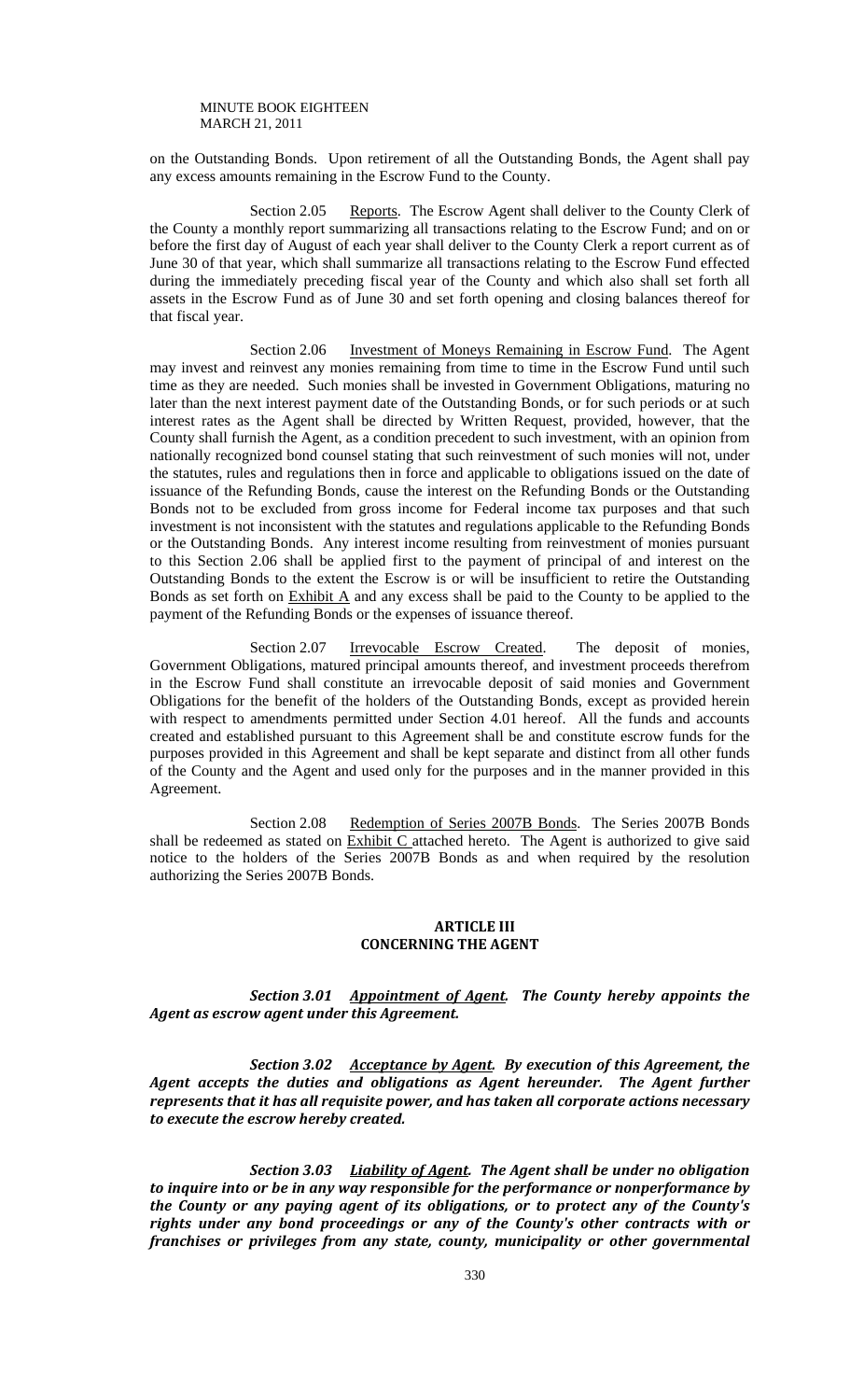*agency or with any person. The Agent shall not be liable for any act done or step taken* or omitted to be taken by it, or for any mistake of fact or law, or anything which it may *do or refrain from doing, except for its own gross negligence or willful misconduct in the performance or nonperformance of any obligation imposed upon it hereunder. The Agent shall not be responsible in any manner whatsoever for the recitals or statements contained herein or in the Outstanding Bonds or in the Refunding Bonds or in any proceedings taken in connection therewith, but they are made solely by the County. The Agent shall have no lien whatsoever upon any of the monies or investments in the Escrow Fund for the payment of fees and expenses for services rendered by the Agent under this Agreement.*

The Agent shall not be liable for the accuracy of the calculations as to the sufficiency of Escrow Fund monies and Government Obligations and the earnings thereon to pay the Outstanding Bonds. So long as the Agent applies any monies, the Government Obligations and the interest earnings therefrom to pay the Outstanding Bonds as provided herein, and complies fully with the terms of this Agreement, the Agent shall not be liable for any deficiencies in the amounts necessary to pay the Outstanding Bonds caused by such calculations. The Agent shall not be liable or responsible for any loss resulting from any investment made pursuant to this Agreement and in full compliance with the provisions hereof.

In the event of the Agent's failure to account for any of the Government Obligations or monies received by it, said Government Obligations or monies shall be and remain the property of the County in escrow for the benefit of the holders of the Outstanding Bonds, as herein provided, and if for any improper reason such Government Obligations or monies are applied to purposes not provided for herein or misappropriated by the Agent, the assets of the Agent shall be impressed with a trust for the amount thereof until the required application of such funds shall be made or such funds shall be restored to the Escrow Fund.

Section 3.04 Permitted Acts. The Agent and its affiliates may become the owner of or may deal in the Refunding Bonds or Outstanding Bonds as fully and with the same rights as if it were not the Agent. The Agent may consult with counsel of its choice with respect to any question relating to its duties and responsibilities hereunder or otherwise in connection herewith, and the opinion of such counsel shall be full and complete authorization and protection in respect of any action taken or not taken or suffered by it hereunder in good faith and in accordance with the opinion of such counsel. The Agent is entitled to rely and shall be protected in acting in reliance upon any instructions or directions furnished to it in writing or pursuant to the provisions of this Agreement and shall be entitled to treat as genuine, and as the document it purports to be, any letter, paper or other document furnished to it and believed by it to be genuine and to have been signed and presented by the proper party or parties. The Agent shall be under no duty to inquire into or investigate the validity, accuracy or content of any such document. The Agent may execute any of its trusts or powers and perform any of its duties under this Agreement by or through attorneys, agents or employees.

*Section 3.05 Exculpation of Funds of Agent. Except as set forth in Section 3.03, none of the provisions contained in this Agreement shall require the Agent to use or advance its own funds or otherwise incur personal financial liability in the performance of any of its duties or the exercise of any of its rights or powers hereunder. The Agent shall be under no liability for interest on any funds or other property received by it hereunder, except as herein expressly provided.*

*Section 3.06 Payment of Deficiency by County. A Verification Report, dated \_\_\_\_\_\_\_\_\_ \_\_, 201\_ (the "Verification Report"), has been delivered by The Arbitrage Group stating that the funds deposited to the Escrow Fund in the amount set forth in Section 2.01 and the receipts from the investment of such funds pursuant to Exhibit B hereof will be sufficient to pay to and at the respective redemption dates, the principal of and interest on the Outstanding Bonds. In the event the Verification Report calculations as to the sufficiency of the Escrow Fund monies and Government Securities and the earnings thereon are inaccurate, then the County agrees that it will promptly and without delay remit or cause to be remitted to the Agent within ten (10) days after receipt of the Agent's written request, such additional sum or sums of money as may be necessary in excess thereof to assure the payment when due of the principal of and*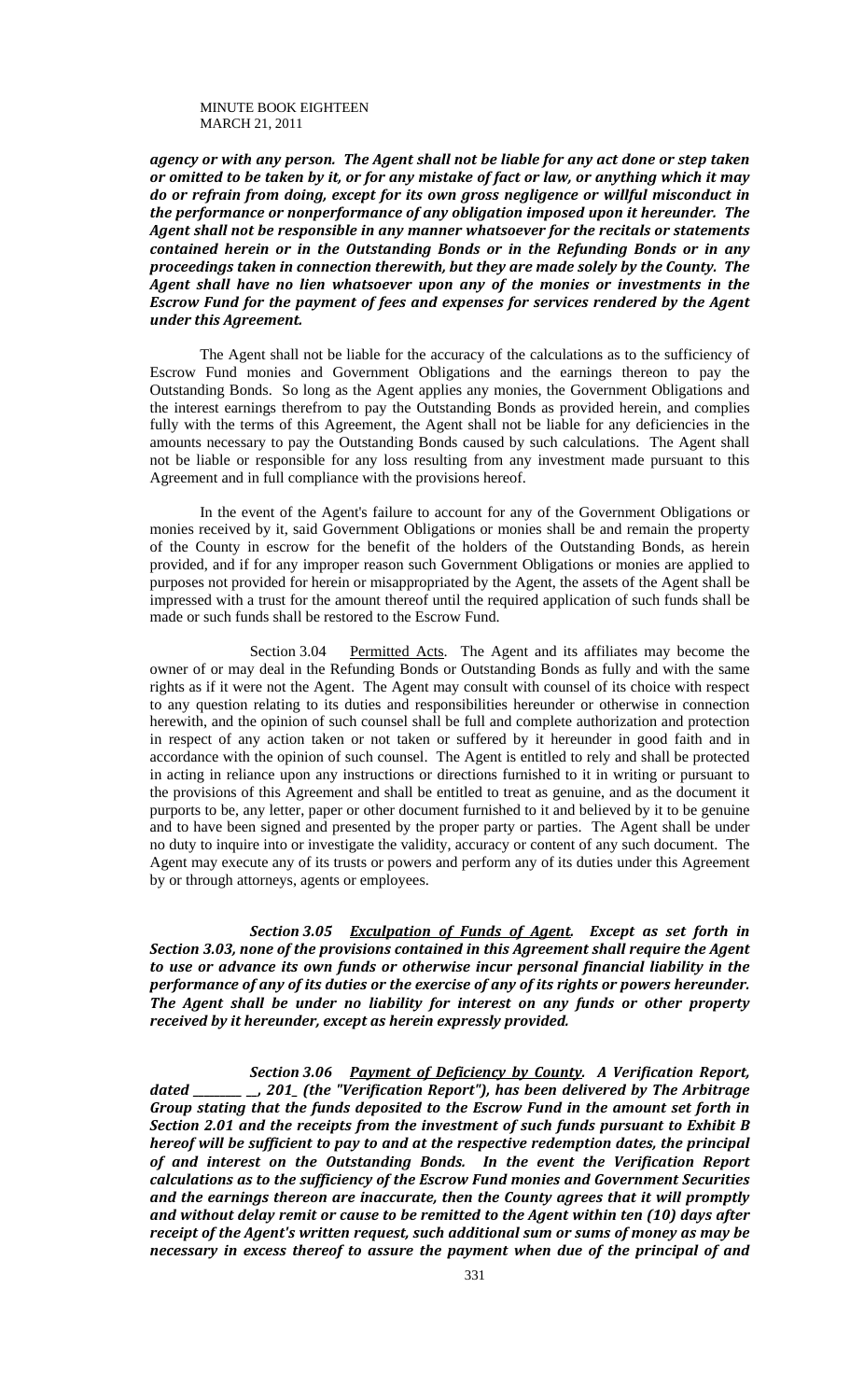*interest on the Outstanding Bonds. The County shall not be liable for failure of performance of the Agent or the Government Securities.*

*Section 3.07 No Redemption or Acceleration of Maturity. The Agent will not pay any of the principal of or interest on the Outstanding Bonds, except as provided in Exhibit A attached hereto, and will not redeem or accelerate the maturity of any of the Outstanding Bonds except as provided in Section 2.08 hereof.*

*Section 3.08 Qualifications of Agent. There shall at all times be an Agent hereunder that shall be a corporation or banking association organized and doing business under the laws of the United States or any state, located in the State of Tennessee, authorized under the laws of its incorporation to exercise the powers herein granted, having a combined capital, surplus, and undivided profits of at least \$75,000,000 and subject to supervision or examination by federal or state authority. If such corporation or association publishes reports of condition at least annually, pursuant to law or to the requirements of any supervising or examining authority above referred to, then for the purposes of this paragraph the combined capital, surplus, and undivided profits of such corporation or association shall be deemed to be its combined capital, surplus, and undivided profits as set forth in its most recent report of condition as published. In case at any time the Agent shall cease to be eligible in accordance with the provisions of this section, the Agent shall resign immediately in the manner and with the effect specified herein.*

*Section 3.09 Resignation of Agent. The Agent may at any time resign by giving direct written notice to the County and by giving the holders of the Outstanding Bonds notice by first‐class mail of such resignation. Upon receiving such notice of resignation, the County shall promptly appoint a successor escrow agent by resolution of its governing body. If no successor escrow agent shall have been appointed and have accepted appointment within thirty (30) days after the publication of such notice of resignation, the resigning Agent may petition any court of competent jurisdiction located in Sumner County, Tennessee, for the appointment of a successor, or any holder of the Outstanding Bonds may, on behalf of himself and others similarly situated, petition any such court for the appointment of a successor. Such court may thereupon, after such notice, if any, as it may deem proper, appoint a successor meeting the qualifications set forth in Section 3.08. The Agent shall serve as escrow agent hereunder until its successor shall have been appointed and such successor shall have accepted the appointment.*

*Section 3.10 Removal of Agent. In case at any time the Agent shall cease to be eligible in accordance with the provisions of Section 3.08 hereof and shall fail to resign after written request therefor by the County or by any holder of the Outstanding Bonds, or the Agent shall become incapable of acting or shall be adjudged a bankrupt or insolvent or a receiver of the Agent or any of its property shall be appointed, or any public officer shall take charge or control of the Agent or its property or affairs for the purpose of rehabilitation, conservation, or liquidation, then in any such case, the County may remove the Agent and appoint a successor by resolution of its governing body or any such bondholder may, on behalf of himself and all others similarly situated, petition any court of competent jurisdiction situated in the County for the removal of the Agent and the appointment of a successor. Such court may thereupon, after such notice, if any, as it may deem proper, remove the Agent and appoint a successor who shall meet the qualifications set forth in Section 3.08. Unless incapable of serving, the Agent shall serve as escrow agent hereunder until its successor shall have been appointed and such successor shall have accepted the appointment.*

The holders of a majority in aggregate principal amount of all the Outstanding Bonds at any time outstanding may at any time remove the Agent and appoint a successor by an instrument or concurrent instruments in writing signed by such bondholders and presented, together with the successor's acceptance of appointment, to the County and the Agent.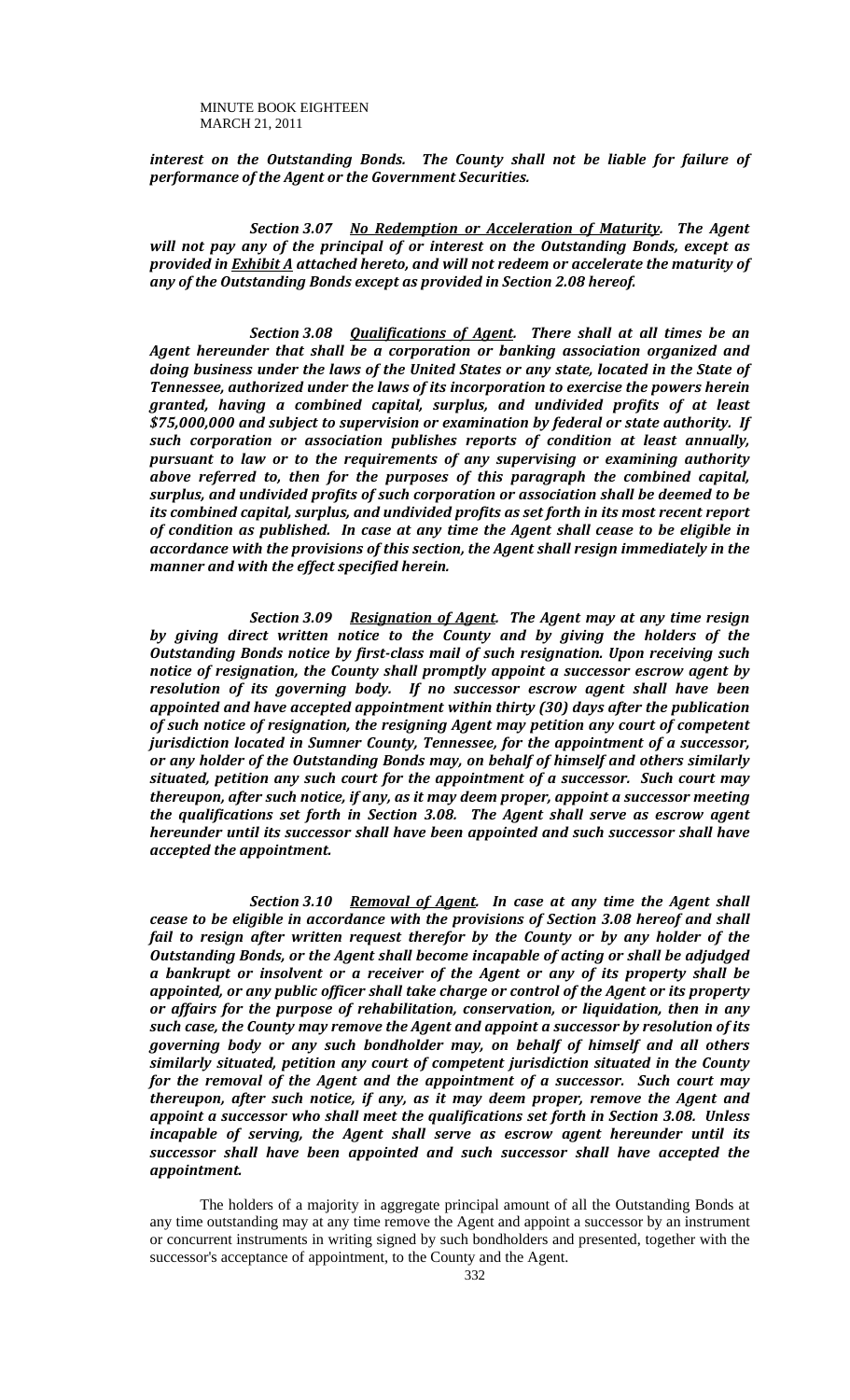Any resignation or removal of the Agent and appointment of a successor pursuant to any of the provisions of this Agreement shall become effective upon acceptance of appointment by the successor as provided in Section 3.11 hereof.

*Section 3.11 Acceptance by Successor. Any successor escrow agent appointed as provided in this Agreement shall execute, acknowledge and deliver to the County and to its predecessor an instrument accepting such appointment hereunder and agreeing to be bound by the terms hereof, and thereupon the resignation or removal of the predecessor shall become effective and such successor, without any further act, deed or conveyance, shall become vested with all the rights, powers, duties and obligations of its predecessor, with like effect as if originally named as Agent herein; but, nevertheless, on Written Request of the County or the request of the successor, the predecessor shall execute and deliver an instrument transferring to such successor all rights, powers and escrow property of the predecessor. Upon request of any such successor, the County shall execute any and all instruments in writing for more fully and certainly vesting in and confirming to such successor all such rights, powers and duties. No successor shall accept appointment as provided herein unless at the time of such acceptance such successor shall be eligible under the provisions of Section 3.08 hereof.*

Any corporation into which the Agent may be merged or with which it may be consolidated, or any corporation resulting from any merger or consolidation to which the Agent shall be a party, or any corporation succeeding to the corporate trust business of the Agent, shall be the successor of the Agent hereunder without the execution or filing of any paper or any further act on the part of any of the parties hereto, anything herein to the contrary notwithstanding, provided that such successor shall be eligible under the provisions of Section 3.08 hereof.

Section 3.12 Payment to Agent. The County agrees to pay the Agent, as reasonable and proper compensation under this Agreement, [a one-time fee of \$\_\_\_\_\_\_\_\_\_.] [an acceptance fee of \$\_\_\_\_\_ and \$\_\_\_\_\_\_\_\_ annually on \_\_\_\_\_\_ of each year, commencing until the termination of this Agreement.] The County also agrees to reimburse the agent for all advances, counsel fees and expenses, and other costs made or incurred by the Agent in connection with its services and/or its capacity as Agent or resulting therefrom. In addition, the County agrees to pay to the Agent all out-of-pocket expenses and costs of the Agent incurred by the Agent in the performance of its duties hereunder, including all publication, mailing and other expenses associated with the redemption, if any, of the Outstanding Bonds; provided, however, that the County agrees, to the extent permitted by applicable law, to indemnify, defend and save harmless the Agent from any and all claims, liabilities, losses, damages, fines, penalties and expenses (including out-of-pocket and incidental expenses and fees and expenses of in house or outside counsel) ("Losses") arising out of or in connection with (i) its execution and performance of this Agreement, except to the extent that such Losses are due to the gross negligence or willful misconduct of the Agent, or (ii) its following any instructions or other directions from the County, except to the extent that its following any such instruction or direction is expressly forbidden by the terms hereof, such indemnification being paid from available funds of the County and shall not give rise to any claim against the escrow. The provisions of this Section 3.12 shall survive the termination of this Agreement and the resignation or removal of the Agent for any reason. The indemnifications set forth herein are intended to and shall include the indemnification of all affected agents, directors, officers and employees of the Agent.

## **ARTICLE IV MISCELLANEOUS**

*Section 4.01 Amendments to this Agreement. This Agreement is made for the benefit of the County, the holders from time to time for the Outstanding Bonds, and it shall not be repealed, revoked, altered or amended without the written consent of all such holders, the Agent and the County; provided, however, that the County and the Agent may, without the consent of, or notice to, such holders, enter into such agreements supplemental to this Agreement as shall not adversely affect the rights of*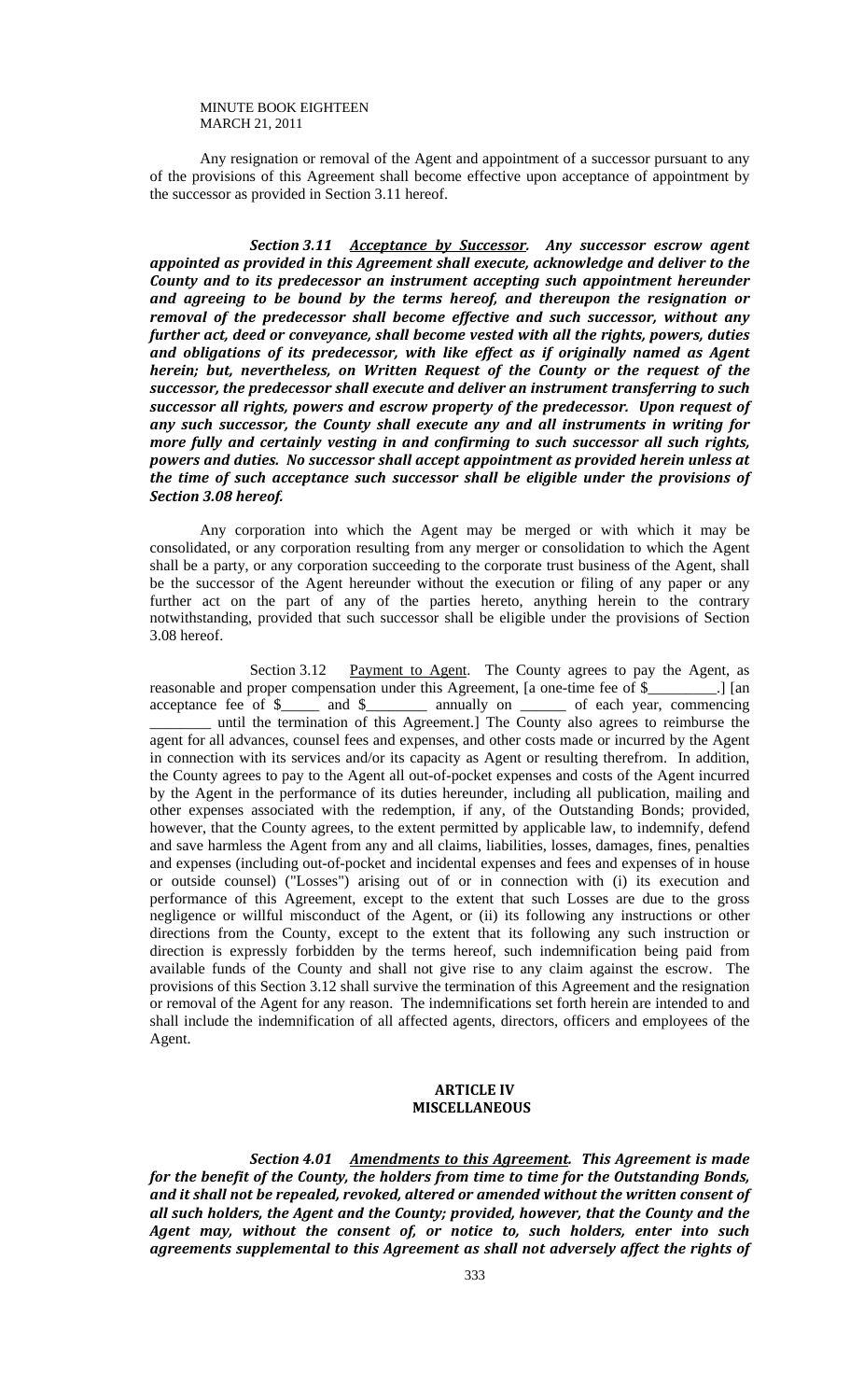*such holders and as shall not be inconsistent with the terms and provisions of this Agreement, for any one or more of the following purposes:*

**(a) to cure any ambiguity or formal defect or omission in this Agreement;**

**(b) to grant to, or confer upon, the Agent for the benefit of the holders of the Outstanding Bonds, any additional rights, remedies, powers or authority that may lawfully be granted to, or conferred upon, such holders or the Agent; and**

## **(c) to subject to this Agreement additional funds, securities or properties.**

The Agent shall be entitled to rely exclusively upon an unqualified opinion of nationally recognized bond counsel with respect to compliance with this Section, including the extent, if any, to which any change, modification, addition or elimination affects the rights of the holders of the Outstanding Bonds, or that any instrument executed hereunder complies with the conditions and provisions of this Section.

Notwithstanding the foregoing or any other provision of this Agreement, upon Written Request and upon compliance with the conditions hereinafter stated, the Agent shall have the power to and shall, in simultaneous transactions, sell, transfer, otherwise dispose of or request the redemption of the Government Obligations held hereunder and to substitute therefor direct obligations of, or obligations the principal of and interest on which are fully guaranteed by the United States of America, subject to the condition that such monies or securities held by the Agent shall be sufficient to pay principal of, premium, if any, and interest on the Outstanding Bonds. The County hereby covenants and agrees that it will not request the Agent to exercise any of the powers described in the preceding sentence in any manner which will cause the Refunding Bonds or Outstanding Bonds to be arbitrage bonds within the meaning of Section 148 of the Code in effect on the date of such request and applicable to obligations issued on the issue date of the Refunding Bonds. The Agent shall purchase such substituted securities with the proceeds derived from the maturity, sale, transfer, disposition or redemption of the Government Obligations held hereunder or from other monies available. The transactions may be effected only if there shall have been submitted to the Agent: (1) an independent verification by a nationally recognized independent certified public accounting firm concerning the adequacy of such substituted securities with respect to principal and the interest thereon and any other monies or securities held for such purpose to pay when due the principal of, premium, if any, and interest on the Outstanding Bonds in the manner required by the proceedings which authorized their issuance; and (2) an opinion from nationally recognized bond counsel to the effect that the disposition and substitution or purchase of such securities will not, under the statutes, rules and regulations then in force and applicable to obligations issued on the date of issuance of the Refunding Bonds, or Outstanding Bonds cause the interest on the Refunding Bonds not to be exempt from Federal income taxation. Any surplus monies resulting from the sale, transfer, other disposition or redemption of the Government Obligations held hereunder and the substitutions therefor of direct obligations of, or obligations the principal of and interest on which is fully guaranteed by, the United States of America, shall be released from the Escrow Fund and shall be transferred to the County.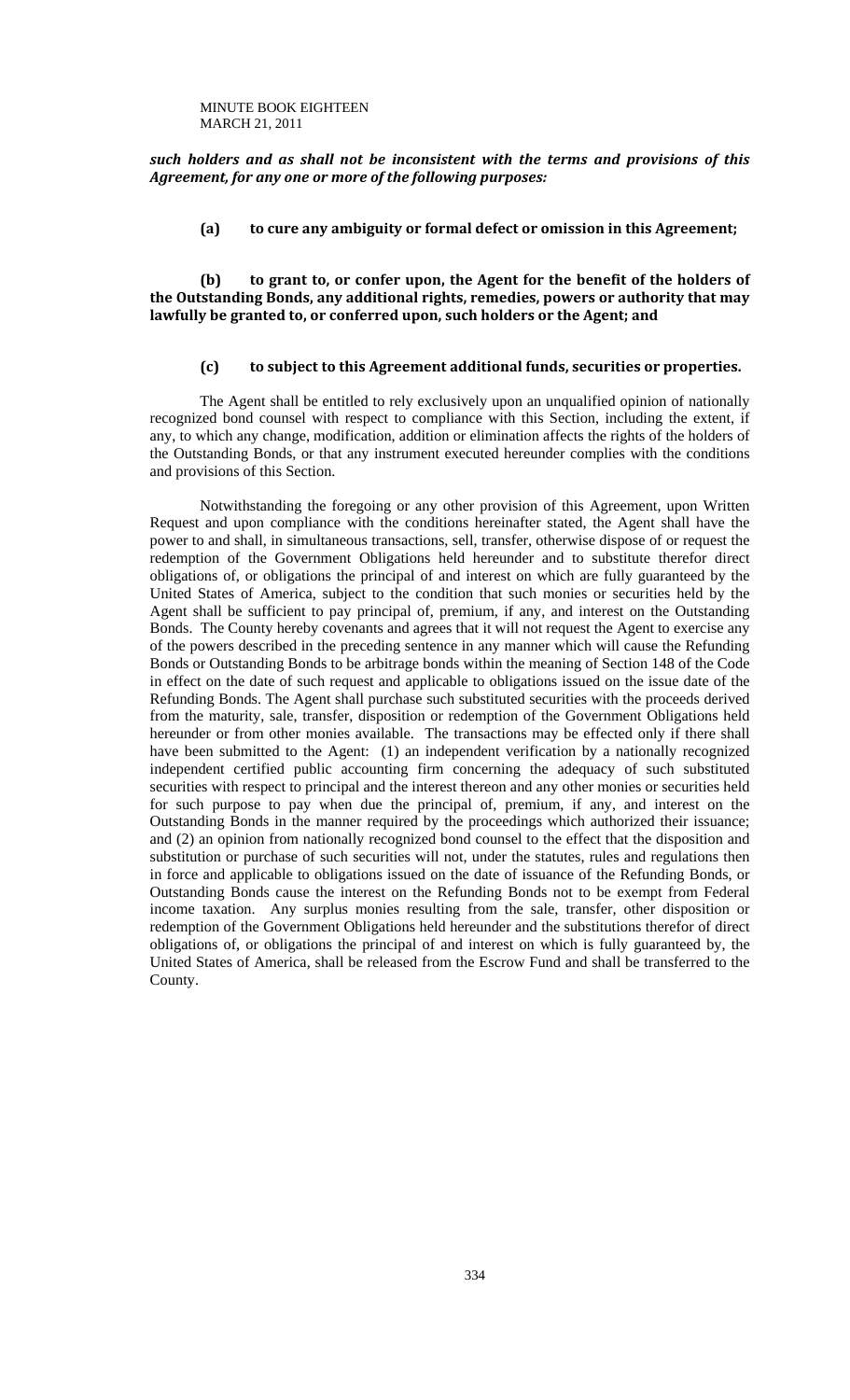*Section 4.02 Severability. If any provision of this Agreement shall be held or deemed to be invalid or shall, in fact, be illegal, inoperative or unenforceable, the same shall not affect any other provision or provisions herein contained or render the same invalid, inoperative or unenforceable to any extent whatever.*

*Section 4.03 Governing Law. This Agreement shall be governed and construed in accordance with the law of the State of Tennessee.*

*Section 4.04 Notices. Any notice, request, communication or other paper shall be sufficiently given and shall be deemed given when delivered or mailed by Registered or Certified Mail, postage prepaid, or sent by telegram as follows:*

To the County:

County Executive Sumner County 355 N. Belvedere Drive Gallatin, Tennessee 37066

To the Agent:

 Regions Bank Corporate Trust Services 315 Deaderick Street, 4<sup>th</sup> Floor Nashville, Tennessee 37238

The County and the Agent may designate in writing any further or different addresses to which subsequent notices, requests, communications or other papers shall be sent.

*Section 4.05 Agreement Binding. All the covenants, promises and agreements in this Agreement contained by or on behalf of the parties shall bind and inure to the benefit of their respective successors and assigns, whether so expressed or not.*

*Section 4.06 Termination. This Agreement shall terminate when all transfers and payments required to be made by the Agent under the provisions hereof shall have been made.*

*Section 4.07 Execution by Counterparts. This Agreement may be executed in several counterparts, all or any of which shall be regarded for all purposes as one original and shall constitute and be but one and the same instrument.*

IN WITNESS WHEREOF, the County has caused this Agreement to be signed in its name by its County Executive and attested by its County Clerk and the official seal of the County to be impressed hereon, and the Agent has caused this Agreement to be signed in its corporate name by its duly authorized representative, all as of the day and date first above written.

#### SUMNER COUNTY, TENNESSEE

 $By:$ 

County Executive

County Clerk

\_\_\_\_\_\_\_\_\_\_\_\_\_\_\_\_\_\_\_\_\_\_\_\_\_\_\_\_\_\_

#### REGIONS BANK

Escrow Agent

335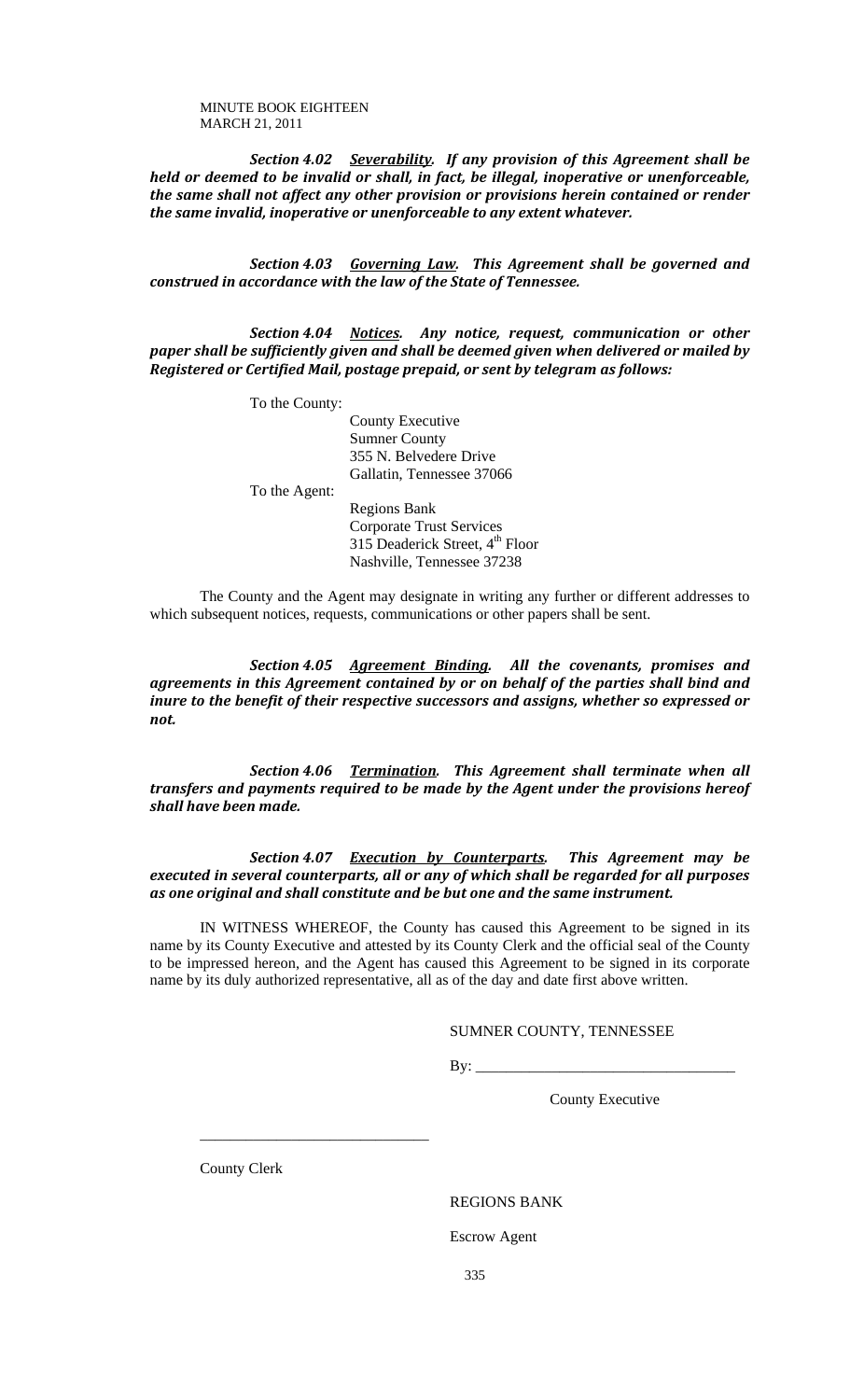By: \_\_\_\_\_\_\_\_\_\_\_\_\_\_\_\_\_\_\_\_\_\_\_\_\_\_\_\_\_\_\_\_ Title:

## EXHIBIT A

Debt Service Schedule of General Obligation School Bonds, Series 2007, dated April 9, 2007, maturing \_\_\_\_\_\_\_\_\_\_\_\_\_\_\_ to the Final Maturity Date, with Name and Address of the Paying Agent and Date and Amount of Payment.

| Payment     | Principal | Interest | <b>Total Debt</b> |
|-------------|-----------|----------|-------------------|
| <b>Date</b> | Payable   | Payable  | Service           |
|             |           |          |                   |
|             |           |          |                   |

Paying Agent: Regions Bank

Nashville, Tennessee

Debt Service Schedule of General Obligation School Bonds, Series 2007B, dated October 31, 2007, maturing \_\_\_\_\_\_\_\_\_\_\_\_\_\_ to the Redemption Date, With Name and Address of the Paying Agent and Date and Amount of Redemption

| Payment | Principal                    | Principal                                        | Interest | Redemption |
|---------|------------------------------|--------------------------------------------------|----------|------------|
| Date    | Payable                      | Redeemed                                         | Payable  | Premium    |
|         |                              |                                                  |          |            |
|         | Paying Agent: Regions Bank   |                                                  |          |            |
|         |                              | Nashville, Tennessee                             |          |            |
|         |                              | <b>EXHIBIT B</b>                                 |          |            |
|         |                              | <b>Government Securities</b>                     |          |            |
|         | Total Cost of Securities: \$ |                                                  |          |            |
|         | Initial Cash Deposit: \$     |                                                  |          |            |
|         |                              | <b>EXHIBIT C</b>                                 |          |            |
|         |                              | NOTICE OF REDEMPTION<br>SUMNER COUNTY, TENNESSEE |          |            |

NOTICE IS HEREBY GIVEN that Sumner County (the "County"), Tennessee has elected to and does exercise its option to call and redeem on June 1, 2017, all the County's outstanding bonds as follows:

**General Obligation School Bonds, Series 2007B, dated October 31, 2007, maturing [June 1, 2018 and June 1, 2019] (the "Refunded Bonds")**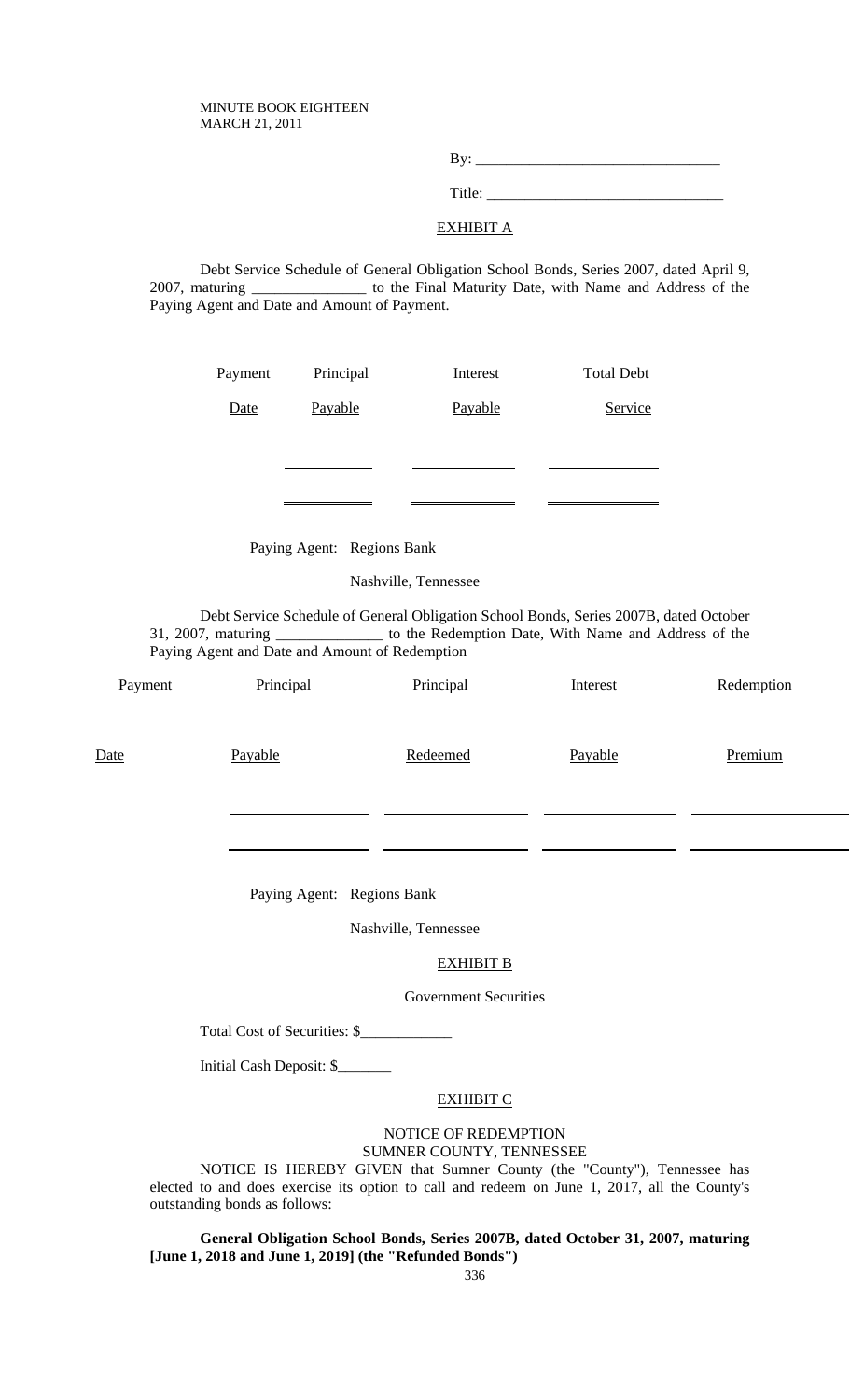The owners of the above-described Bonds are hereby notified to present the same to the offices of Regions Bank, Nashville, Tennessee where redemption shall be made at the price of par plus interest accrued to the redemption date:

The redemption price will become due and payable on June 1, 2017, upon each such Bond herein called for redemption and such Bond shall not bear interest beyond June 1, 2017.

Important Notice: Withholding of 28% of gross redemption proceeds of any payment made within the United States may be required by the Economic Growth and Tax Relief Reconciliation Act of 2003 (the "Act"), unless the Paying Agent has the correct taxpayer identification number (social security or employer identification number) or exemption certificate of the payee. Please furnish a properly completed W-9 or exemption certificate or equivalent when presenting your securities.

## REGIONS BANK

as Registration and Paying Agent

9282366.3- \_\_\_\_\_\_\_\_\_\_\_\_\_\_\_\_\_\_\_\_\_\_\_\_\_\_\_\_\_\_\_\_\_\_\_\_\_\_\_\_\_\_\_\_\_\_\_\_\_\_\_\_\_\_\_\_\_\_\_\_\_\_\_\_\_\_\_\_\_\_\_\_\_\_\_\_\_\_\_\_\_\_\_\_\_\_

Chairman Hyde recognized County Executive Anthony Holt who spoke in favor of refinancing the debt. Commissioner Geminden stated that he had an indirect conflict of interest but would vote his conscience.

The electronic vote was recorded in the following manner:

| Akins               |                | Taylor        |              | Utley        |          |
|---------------------|----------------|---------------|--------------|--------------|----------|
| Graves              | Y              | Satterfield   | N            | F. Freels    | Y        |
| <b>Matthews</b>     | N              | <b>Harris</b> | N            | Ring         | Y        |
| <b>Brown Strong</b> | -N             | Vaughn        | Y            | LeMarbre     | N        |
| Moser               |                | <b>Decker</b> |              | Hyde         | Y        |
| Hughes              | N              | Kimbrough     | N            | Goode        | N        |
| Skidmore            | А              | P. Freels     | Y            | <b>Stone</b> | Y        |
| Guthrie             | Y              | Pospisil      |              |              |          |
| 1103-06             | <b>Yes: 14</b> |               | <b>No: 8</b> | Abs: 1       | 07:35 PM |

Chairman Hyde declared the resolution approved by the body on the first and final reading.

Commissioner Stone introduced the following resolution and moved for approval. Commissioner Vaughn seconded the motion.

\_\_\_\_\_\_\_\_\_\_\_\_\_\_\_\_\_\_\_\_\_\_\_\_\_\_\_\_\_\_\_\_\_\_\_\_\_\_\_\_\_\_\_\_\_\_\_\_\_\_\_\_\_\_\_\_\_\_\_\_\_\_\_

## **1103-07 A RESOLUTION AUTHORIZING EMERGENCY MEDICAL SERVICE TO ENTER INTO CONTRACTS WITH A COMBINATION OF TRANSWORLD AND FOX COLLECTION SERVICES FOR COLLECTION OF UNPAID BILLING MATTERS AND APPROPRIATING \$6,100.00 FOR COSTS**

**BE IT RESOLVED** by the Sumner County Board of County Commissioners meeting in regular session on this the  $21<sup>st</sup>$  day of March, 2011, that this body authorizes Sumner County Emergency Services, in an effort to increase debt collections, to enter into contracts with Transworld Collections and Fox Collections in order to better address the payment of invoices for services; and

**BE IT FURTHER RESOLVED** that the Law Director, County Executive and the Emergency Services Director are to negotiate final contract terms and endorse same on behalf of the county; and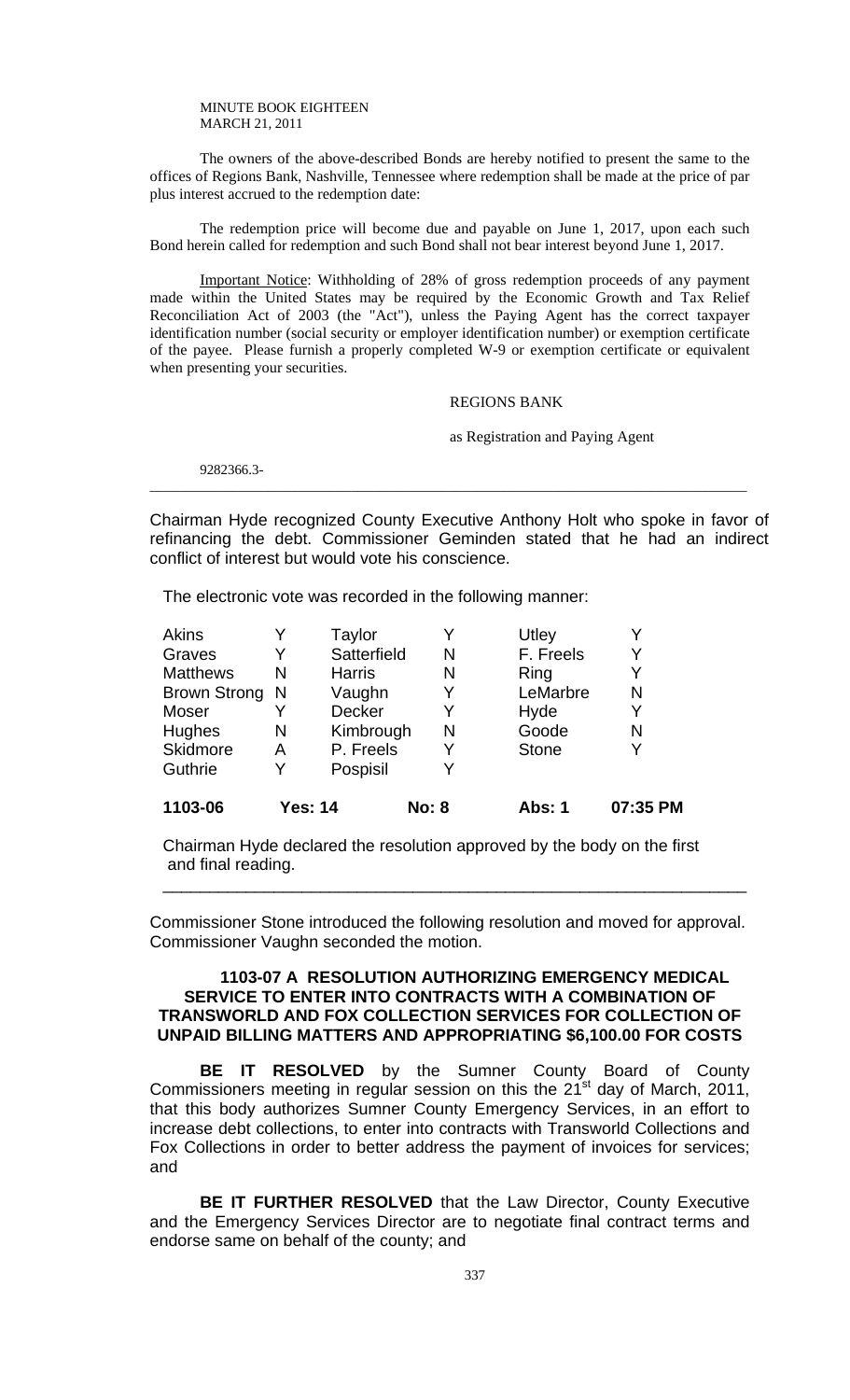**BE IT FURTHER RESOLVED** that this body does appropriate \$6,100.00 to the budget of Emergency Medical Services for collection cost as shown on the attached schedule.

**\_\_\_\_\_\_\_\_\_\_\_\_\_\_\_\_\_\_\_\_\_\_\_\_\_\_\_\_\_\_\_\_\_\_\_\_\_\_\_\_\_\_\_\_\_\_\_\_\_\_\_\_\_\_\_\_\_\_\_\_\_\_\_\_**

|              |   | The electronic vote was recorded in the following manner: |              |               |          |
|--------------|---|-----------------------------------------------------------|--------------|---------------|----------|
| Akins        |   | Taylor                                                    |              | Geminden      | Y        |
| Utley        |   | Graves                                                    | Y            | Satterfield   | Y        |
| F. Freels    | Y | <b>Matthews</b>                                           | Y            | <b>Harris</b> | Y        |
| Ring         |   | <b>Brown Strong</b>                                       | Y            | Vaughn        | Y        |
| LeMarbre     | Y | Moser                                                     | Y            | <b>Decker</b> | Y        |
| Hyde         |   | <b>Hughes</b>                                             | Y            | Kimbrough     | Y        |
| Goode        |   | Skidmore                                                  | Y            | P. Freels     | Y        |
| <b>Stone</b> |   | Guthrie                                                   | Y            | Pospisil      | Y        |
| 1103-07      |   | <b>Yes: 24</b>                                            | <b>No: 0</b> | Abs: 0        | 07:36 PM |

Chairman Hyde declared the resolution approved by the body on the first and final reading.

## **CONSENT AGENDA**

*\_\_\_\_\_\_\_\_\_\_\_\_\_\_\_\_\_\_\_\_\_\_\_\_\_\_\_\_\_\_\_\_\_\_\_\_\_\_\_\_\_\_\_\_\_\_\_\_\_\_\_\_\_\_\_\_\_\_\_\_\_\_\_\_\_* 

Commissioner Stone introduced the following resolution and moved for approval. Commissioner Pospisil seconded the motion.

# **1103-08 A RESOLUTION APPROPRIATING \$7,420.97 FROM THE COUNTY GENERAL FUND RESERVE TO THE CIRCUIT COURT CLERK'S OFFICE FOR SHELVING**

 **BE IT RESOLVED** by the Sumner County Board of County Commissioners meeting in regular session on this the  $21<sup>st</sup>$  day of March, 2011, that this body hereby appropriates \$7,420.97 from the County General Fund Reserve to the Circuit Court Clerk's office for shelving as shown on the attached schedule.

**\_\_\_\_\_\_\_\_\_\_\_\_\_\_\_\_\_\_\_\_\_\_\_\_\_\_\_\_\_\_\_\_\_\_\_\_\_\_\_\_\_\_\_\_\_\_\_\_\_\_\_\_\_\_\_\_\_\_\_\_\_\_\_\_**

# **1103-09 A RESOLUTION APPROPRIATING \$50,000.00 FROM THE COURTHOUSE AND JAIL FUND RESERVE ACCOUNT TO THE MAINTENANCE AND REPAIR BUILDING/EQUIPMENT EXPENSE ACCOUNTS FOR THE COURTHOUSE AND JAIL**

 **BE IT RESOLVED** by the Sumner County Board of County Commissioners meeting in regular session on this the  $21<sup>st</sup>$  day of March, 2011, that this body hereby appropriates \$50,000.00 from the Courthouse and Jail Fund Reserve Account to the Maintenance and Repair Building/Equipment Maintenance Expense Accounts for the Courthouse and Jail as shown on the attached schedule.

**\_\_\_\_\_\_\_\_\_\_\_\_\_\_\_\_\_\_\_\_\_\_\_\_\_\_\_\_\_\_\_\_\_\_\_\_\_\_\_\_\_\_\_\_\_\_\_\_\_\_\_\_\_\_\_\_\_\_\_\_\_\_\_\_**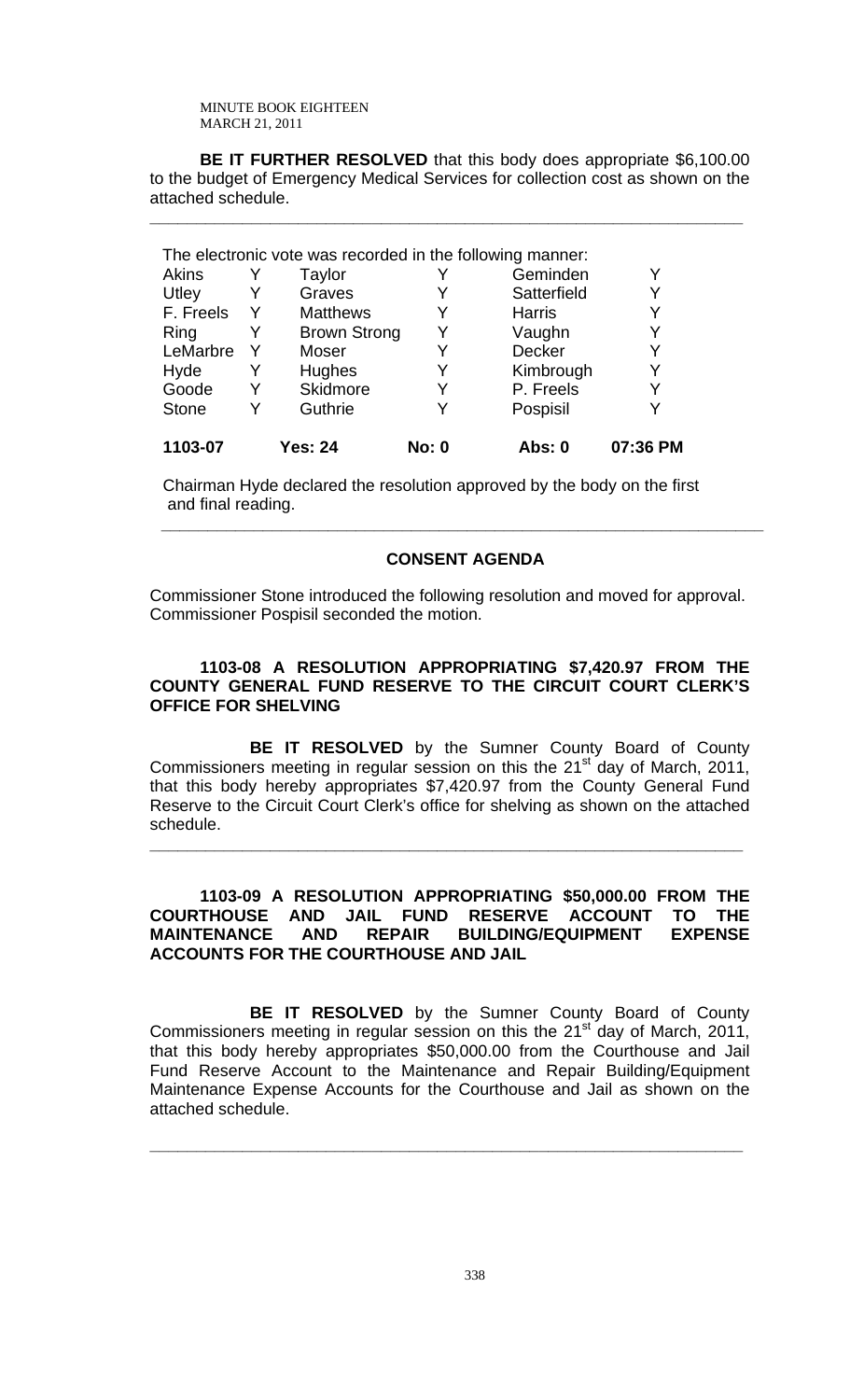## **1103-10 A RESOLUTION APPROPRIATING \$2,500.00 FROM THE COUNTY GENERAL FUND RESERVE TO THE ASSESSOR OF PROPERTY FOR FUEL COSTS**

**BE IT RESOLVED** by the Sumner County Board of County Commissioners meeting in regular session on this the 21<sup>st</sup> day of March, 2011, that this body hereby appropriates \$2,500.00 from the County General Fund Reserve to the budget of Assessor of Property for additional fuel costs as shown on the attached schedule.

## **1103-11 A RESOLUTION APPROPRIATING \$8,048.40 TO THE OFFICE OF THE LAW DIRECTOR-SALARY FOR LEAVE COSTS**

**\_\_\_\_\_\_\_\_\_\_\_\_\_\_\_\_\_\_\_\_\_\_\_\_\_\_\_\_\_\_\_\_\_\_\_\_\_\_\_\_\_\_\_\_\_\_\_\_\_\_\_\_\_\_\_\_\_\_\_\_\_\_\_\_**

**BE IT RESOLVED** by the Sumner County Board of County Commissioners meeting in regular session on this the  $21<sup>st</sup>$  day of March, 2011 that this body does hereby appropriate \$8,048.40 from the County General Fund Reserve to the office of the Law Director-salary for unused annual leave costs.

## **1103-12 A RESOLUTION AUTHORIZING A LEASE/PURCHASE OF 12 ADDITIONAL TRASH COMPACTORS BY THE BOARD OF EDUCATION SUBJECT TO TRANSACTION APPROVAL BY THE BOARD OF EDUCATION BY APRIL 15, 2011**

**\_\_\_\_\_\_\_\_\_\_\_\_\_\_\_\_\_\_\_\_\_\_\_\_\_\_\_\_\_\_\_\_\_\_\_\_\_\_\_\_\_\_\_\_\_\_\_\_\_\_\_\_\_\_\_\_\_\_\_\_\_\_\_\_**

**BE IT RESOLVED** by the Sumner County Board of County Commissioners meeting in regular session on this the 21<sup>st</sup> day of March, 2011, that this body does hereby approve the lease/purchase of 12 additional trash compactors by the Board of Education; and

**BE IT FURTHER RESOLVED** that these funds shall be paid from current Board of Education budgeted funds; and

**BE IT FURTHER RESOLVED** that the transaction must be closed prior to April 15, 2011 or the authorization will be withdrawn; and

 **BE IT FURTHER RESOLVED** that the Board of Education shall make all necessary reports to the state Director of Local Finance.

**\_\_\_\_\_\_\_\_\_\_\_\_\_\_\_\_\_\_\_\_\_\_\_\_\_\_\_\_\_\_\_\_\_\_\_\_\_\_\_\_\_\_\_\_\_\_\_\_\_\_\_\_\_\_\_\_\_\_\_\_\_\_\_\_**

## **1103-13 A RESOLUTION TRANSFERRING FUNDS TO VARIOUS ACCOUNTS WITHIN THE HIGHWAY DEPARTMENT**

 **BE IT RESOLVED** by the Sumner County Board of County Commissioners meeting in regular session on this the  $21<sup>st</sup>$  day of March, 2011 that this body does hereby transfer funds from Various Accounts of the Highway Department as shown on the attachment herewith.

**\_\_\_\_\_\_\_\_\_\_\_\_\_\_\_\_\_\_\_\_\_\_\_\_\_\_\_\_\_\_\_\_\_\_\_\_\_\_\_\_\_\_\_\_\_\_\_\_\_\_\_\_\_\_\_\_\_\_\_\_\_\_\_\_**

## **1103-14 A RESOLUTION TRANSFERRING FUNDS TO VARIOUS ACCOUNTS WITHIN THE OFFICE OF THE ASSESSOR OF PROPERTY**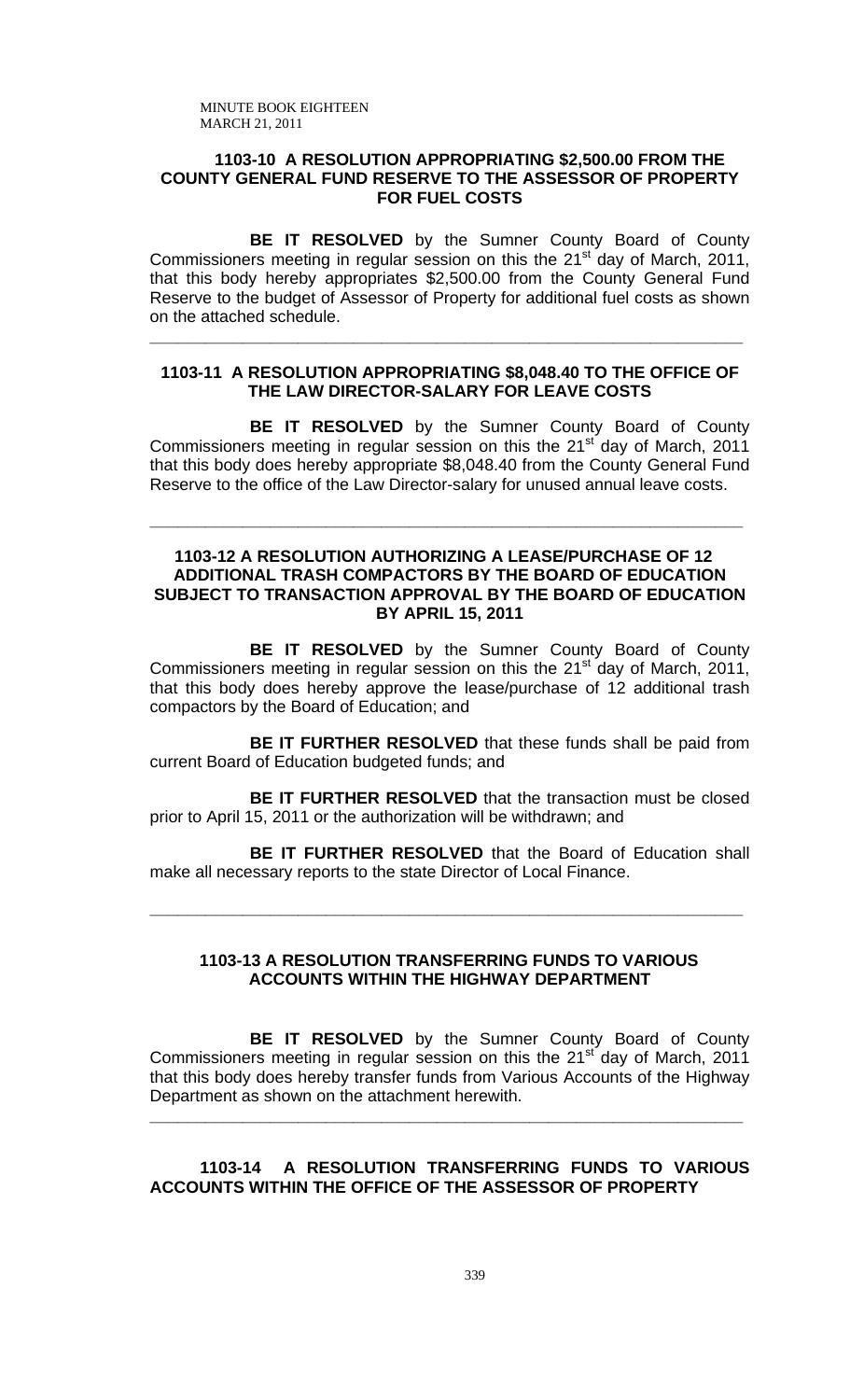**BE IT RESOLVED** by the Sumner County Board of County Commissioners meeting in regular session on this the 21<sup>st</sup> day of March, 2011 that this body does hereby transfer funds from Various Accounts of the Office of the Assessor of Property as shown on the attachment herewith.

## **1103-15 A RESOLUTION AUTHORIZING TRANSFERS WITHIN VARIOUS ACCOUNTS OF THE OFFICE OF THE SHERIFF**

**\_\_\_\_\_\_\_\_\_\_\_\_\_\_\_\_\_\_\_\_\_\_\_\_\_\_\_\_\_\_\_\_\_\_\_\_\_\_\_\_\_\_\_\_\_\_\_\_\_\_\_\_\_\_\_\_\_\_\_\_\_\_\_\_**

 **BE IT RESOLVED** by the Sumner County Board of County Commissioners meeting in regular session on this the 21<sup>st</sup> day of March, 2011, that this body hereby authorizes transfers within various accounts of the Office of the Sheriff as shown on the attachment herewith.

**\_\_\_\_\_\_\_\_\_\_\_\_\_\_\_\_\_\_\_\_\_\_\_\_\_\_\_\_\_\_\_\_\_\_\_\_\_\_\_\_\_\_\_\_\_\_\_\_\_\_\_\_\_\_\_\_\_\_\_\_\_\_\_\_**

# **1103-16 A RESOLUTION AUTHORIZING THE ACCEPTANCE OF THE EMERGENCY MANAGEMENT AGENCY HOMELAND SECURITY GRANT IN THE AMOUNT OF \$749,322.00**

 **BE IT RESOLVED** by the Sumner County Board of County Commissioners meeting in regular session on this the  $21<sup>st</sup>$  day of March, 2011 that this body hereby authorize the acceptance of the Emergency Management Agency Security Grant in the amount of \$749,322.00.

**\_\_\_\_\_\_\_\_\_\_\_\_\_\_\_\_\_\_\_\_\_\_\_\_\_\_\_\_\_\_\_\_\_\_\_\_\_\_\_\_\_\_\_\_\_\_\_\_\_\_\_\_\_\_\_\_\_\_\_\_\_\_\_\_**

## **1103-17 A RESOLUTION APPROVING THE FISCAL YEAR 2010-2011 SUMNER COUNTY BOARD OF EDUCATION GENERAL PURPOSE SCHOOL FUND BUDGET AMENDMENTS AND APPROPRIATING AND/OR TRANSFERRING SUCH FUNDS AS REQUIRED**

 **BE IT RESOLVED** by the Sumner County Board of County Commissioners meeting in regular session on this the  $21<sup>st</sup>$  day of March, 2011 that this body hereby approves the 2010-2011 Sumner County Board of Education General Purpose School Fund budget amendments and appropriates and/or transfers such funds among the various accounts as shown on the attached schedule which is hereby incorporated as a part of this resolution.

# **1103-18 A RESOLUTION APPROVING THE FISCAL YEAR 2010-2011 SUMNER COUNTY BOARD OF EDUCATION FEDERAL PROJECTS BUDGET AMENDMENTS AND APPROPRIATING AND/OR TRANSFERRING SUCH FUNDS AS REQUIRED**

 **BE IT RESOLVED** by the Sumner County Board of County Commissioners meeting in regular session on this the 21<sup>st day</sup> of March, 2011 that this body hereby approves the 2010-2011 Sumner County Board of Education Federal Projects Fund budget amendments and appropriates and/or transfers such funds among the various accounts as shown on the attached schedule which is hereby incorporated as a part of this resolution.

# **1103-19 A RESOLUTION ACCEPTING THE BOND OF THE FINANCE DIRECTOR FOR SUMNER COUNTY, TENNESSEE**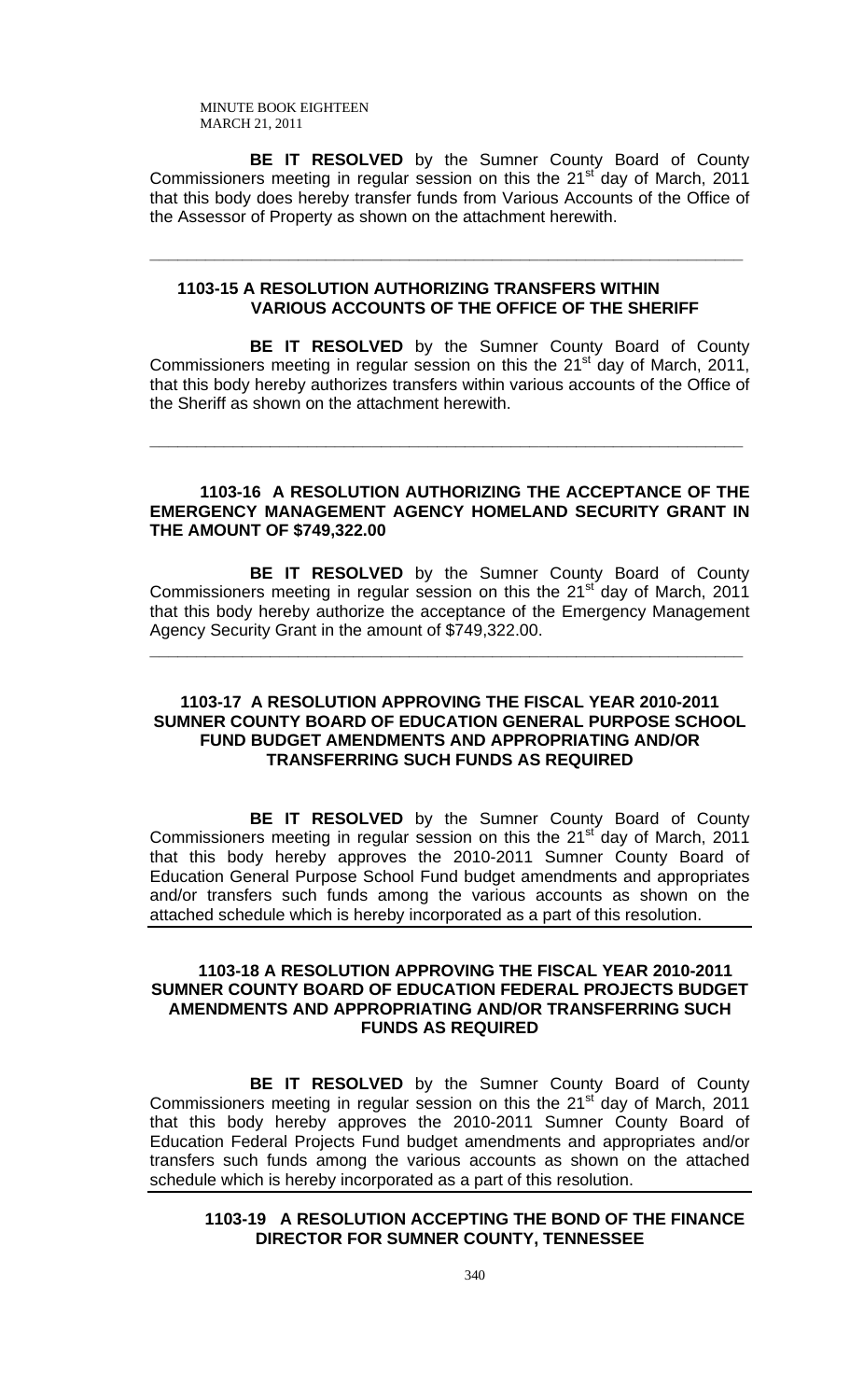**BE IT RESOLVED** by the Sumner County Board of County Commissioners meeting in regular session on this the 21<sup>st</sup> day of March, 2011, that this body hereby accepts the \$50,000.00 bond for the Finance Director, David Lawing; and

**BE IT FURTHER RESOLVED** that this bond shall serve for both requirements for the 2002 and 1981 Financial Management Act.

**\_\_\_\_\_\_\_\_\_\_\_\_\_\_\_\_\_\_\_\_\_\_\_\_\_\_\_\_\_\_\_\_\_\_\_\_\_\_\_\_\_\_\_\_\_\_\_\_\_\_\_\_\_\_\_\_\_\_\_\_\_\_\_\_**

## **1103-20 A RESOLUTION AUTHORIZING MICHAEL BRALY OF BRALY INSPECTION SERVICE AS THE LOW INCOME HOUSING GRANT INSPECTOR**

**WHEREAS**, Sumner County has applied for 2011 HOME Program Grant funds to complete housing rehabilitation activities within the county for qualified citizens; and

**WHEREAS,** as part of the grant fund requirements, a certified housing inspector is required; and

**WHEREAS**, a public bid process was undertaken to determine the most qualified inspector; and

**WHEREAS**, after a rating process of all bidders was undertaken, Michael Braly of Braly Inspection Service, was chosen.

 **THEREFORE, BE IT RESOLVED** by the Sumner County Board of County Commissioners meeting in regular session on this the  $21<sup>st</sup>$  of March, 2011, that this body does hereby authorize Michael Braly of Braly Inspection Service as the Sumner County Grant Low Income Housing Grant Inspector as the Inspector for compliance with the HOME Program.

**\_\_\_\_\_\_\_\_\_\_\_\_\_\_\_\_\_\_\_\_\_\_\_\_\_\_\_\_\_\_\_\_\_\_\_\_\_\_\_\_\_\_\_\_\_\_\_\_\_\_\_\_\_\_\_\_\_\_\_\_\_\_\_\_**

# **1103-21 A RESOLUTION DECLARING VARIOUS ITEMS FROM THE SHERIFF'S OFFICE AS SURPLUS PROPERTY AND AUTHORIZING DISPOSAL OR SALE OF SAME PURSUANT TO EXISTING POLICIES AND PROCEDURES**

 **BE IT RESOLVED** by the Sumner County Board of County Commissioners meeting in regular session on this the  $21<sup>st</sup>$  day of March, 2011 that this body does hereby declare the items from the Sheriff's office as surplus as shown on the attachments; and

**BE IT FURTHER RESOLVED** that given the nature of the items, disposal is the appropriate manner to discard of these items and such is directed pursuant to existing policies and procedures.

**\_\_\_\_\_\_\_\_\_\_\_\_\_\_\_\_\_\_\_\_\_\_\_\_\_\_\_\_\_\_\_\_\_\_\_\_\_\_\_\_\_\_\_\_\_\_\_\_\_\_\_\_\_\_\_\_\_\_\_\_\_\_\_\_**

 **1103-22 A RESOLUTION DECLARING VARIOUS ITEMS FROM THE FINANCE DEPARTMENT AS SURPLUS AND AUTHORIZING DISPOSAL OR SALE OF SAME PURSUANT TO EXISITING POLICIES AND PROCEDURES**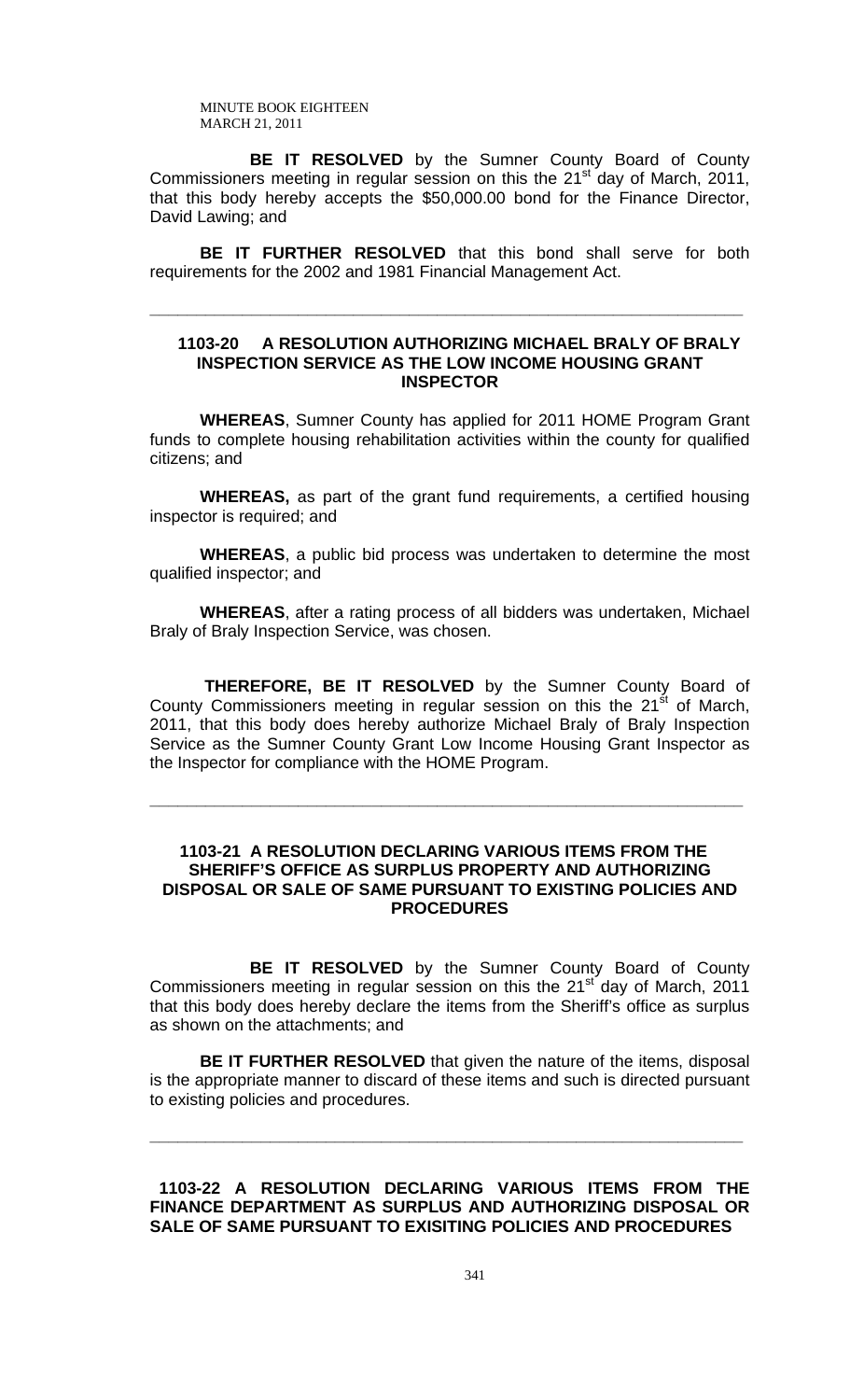**BE IT RESOLVED** by the Sumner County Board of County Commissioners meeting in regular session on this the 21<sup>st</sup> day of March, 2011 that this body does hereby declare various items from the Finance Department as surplus as shown on the attachment; and

**BE IT FURTHER RESOLVED,** that the disposal or sale of the same is authorized pursuant to existing policies and procedures.

**\_\_\_\_\_\_\_\_\_\_\_\_\_\_\_\_\_\_\_\_\_\_\_\_\_\_\_\_\_\_\_\_\_\_\_\_\_\_\_\_\_\_\_\_\_\_\_\_\_\_\_\_\_\_\_\_\_\_\_\_\_\_\_\_**

## **1103-23 A RESOLUTION DECLARING ITEMS FROM RISK MANAGEMENT OFFICE AS SURPLUS PROPERTY AND AUTHORIZING DISPOSAL OR SALE OF SAME PURSUANT TO EXISTING POLICIES AND PROCEDURES**

**BE IT RESOLVED** by the Sumner County Board of County Commissioners meeting in regular session on this the  $21^{st}$  day of March, 2011, that this body hereby declares items from the Risk Management Office as surplus as shown on the attachment; and

**BE IT FURTHER RESOLVED** that the disposal or sale of the same is authorized pursuant to existing policies and procedures.

**\_\_\_\_\_\_\_\_\_\_\_\_\_\_\_\_\_\_\_\_\_\_\_\_\_\_\_\_\_\_\_\_\_\_\_\_\_\_\_\_\_\_\_\_\_\_\_\_\_\_\_\_\_\_\_\_\_\_\_\_\_\_\_\_**

## **1103-24 A RESOLUTION DECLARING VARIOUS ITEMS FROM THE REGISTER OF DEEDS OFFICE AS SURPLUS PROPERTY AND AUTHORIZING DISPOSAL OR SALE OF SAME PURSUANT TO EXISTING POLICIES AND PROCEDURES**

**BE IT RESOLVED** by the Sumner County Board of County Commissioners meeting in regular session on this the  $21<sup>st</sup>$  day of March, 2011, that this body hereby declares various items from the Register of Deeds Office as surplus as shown on the attachments; and

**BE IT FURTHER RESOLVED** that the disposal or sale of the same is authorized pursuant to existing policies and procedures.

**\_\_\_\_\_\_\_\_\_\_\_\_\_\_\_\_\_\_\_\_\_\_\_\_\_\_\_\_\_\_\_\_\_\_\_\_\_\_\_\_\_\_\_\_\_\_\_\_\_\_\_\_\_\_\_\_\_\_\_\_\_\_\_\_**

## **1103-25 A RESOLUTION DECLARING VARIOUS ITEMS FROM THE COUNTY CLERK'S OFFICE AS SURPLUS AND AUTHORIZING DISPOSAL OR SALE OF SAME PURSUANT TO EXISITING POLICIES AND PROCEDURES**

 **BE IT RESOLVED** by the Sumner County Board of County Commissioners meeting in regular session on this the  $21<sup>st</sup>$  day of March, 2011 that this body does hereby declare the items from the County Clerk's Office as surplus as shown on the attachment; and

**BE IT FURTHER RESOLVED,** that the disposal or sale of the same is authorized pursuant to existing policies and procedures.

# **PROPERTY TAX REFUNDS**

Castellos Lullaby Cottage \$ 20.77